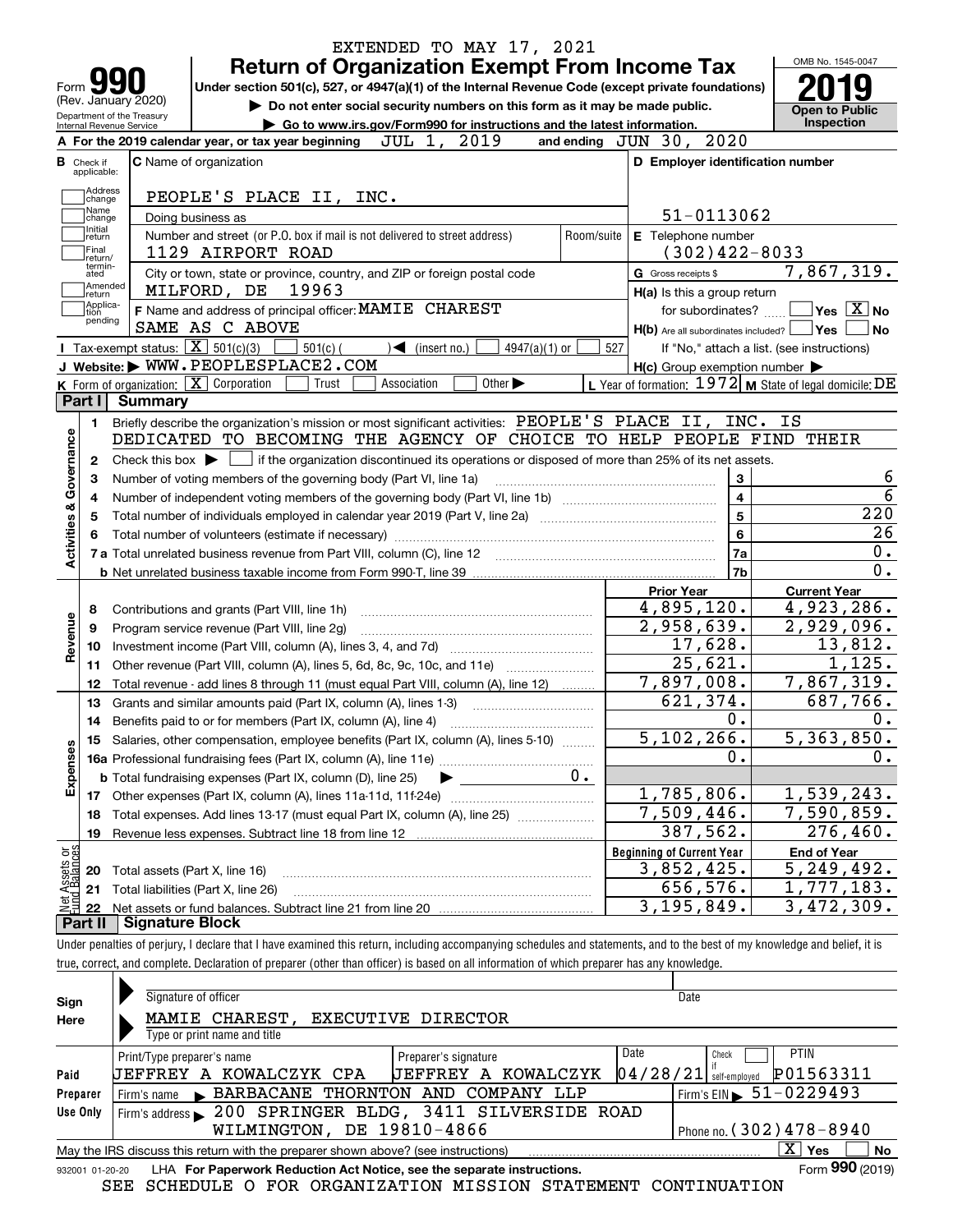|              | 51-0113062<br>PEOPLE'S PLACE II, INC.<br>Form 990 (2019)                                                                                     |            | Page 2                                    |
|--------------|----------------------------------------------------------------------------------------------------------------------------------------------|------------|-------------------------------------------|
|              | <b>Statement of Program Service Accomplishments</b><br>Part III                                                                              |            |                                           |
|              | Check if Schedule O contains a response or note to any line in this Part III                                                                 |            | $\overline{\mathtt{x}}$                   |
| 1            | Briefly describe the organization's mission:                                                                                                 |            |                                           |
|              | PEOPLE'S PLACE II, INC. IS DEDICATED TO BECOMING THE AGENCY OF CHOICE                                                                        |            |                                           |
|              | TO HELP PEOPLE FIND THEIR PATH TO GROWTH AND INDEPENDENCE.                                                                                   | TO THIS    |                                           |
|              | END, PEOPLE'S PLACE II, INC. IDENTIFIES THE SOCIAL AND MENTAL HEALTH                                                                         |            |                                           |
|              | NEEDS OF DELAWARE RESIDENTS AND FACILITATES THE PROVISION OF SERVICES                                                                        |            |                                           |
| $\mathbf{2}$ | Did the organization undertake any significant program services during the year which were not listed on the                                 |            |                                           |
|              | prior Form 990 or 990-EZ?                                                                                                                    |            | $Yes \quad X$ No                          |
|              | If "Yes," describe these new services on Schedule O.                                                                                         |            |                                           |
| 3            | Did the organization cease conducting, or make significant changes in how it conducts, any program services?                                 |            | $\overline{\ }$ Yes $\overline{\ \ X}$ No |
|              | If "Yes," describe these changes on Schedule O.                                                                                              |            |                                           |
| 4            | Describe the organization's program service accomplishments for each of its three largest program services, as measured by expenses.         |            |                                           |
|              | Section 501(c)(3) and 501(c)(4) organizations are required to report the amount of grants and allocations to others, the total expenses, and |            |                                           |
|              | revenue, if any, for each program service reported.                                                                                          |            |                                           |
| 4а           | $\overline{5,349}$ ) (Revenue \$<br>2,636,564.<br>) (Expenses \$<br>including grants of \$<br>(Code:                                         | 2,823,703. |                                           |
|              | THE COUNSELING CENTER OFFERS INDIVIDUAL, GROUP, AND FAMILY COUNSELING                                                                        |            |                                           |
|              | AND THERAPY FOR CHILDREN AND ADULTS. SPECIAL SERVICES INCLUDE INTENSIVE                                                                      |            |                                           |
|              | FAMILY COUNSELING, PLAY THERAPY, PARENTING SKILLS TRAINING, AND A                                                                            |            |                                           |
|              | PROGRAM FOR COMBAT VETERANS. IN ADDITION, MEDICATION MANAGEMENT AND                                                                          |            |                                           |
|              | PSYCHOLOGICAL ASSESSMENTS ARE AVAILABLE.                                                                                                     |            |                                           |
|              |                                                                                                                                              |            |                                           |
|              |                                                                                                                                              |            |                                           |
|              |                                                                                                                                              |            |                                           |
|              |                                                                                                                                              |            |                                           |
|              |                                                                                                                                              |            |                                           |
|              |                                                                                                                                              |            |                                           |
|              |                                                                                                                                              |            |                                           |
| 4b           | $1,401,373$ . including grants of \$<br>$270,966.$ ) (Revenue \$<br>(Expenses \$<br>(Code:                                                   |            |                                           |
|              | SHELTER, ADVOCACY, FREEDOM, AND EMPOWERMENT (SAFE) PROVIDES EMERGENCY                                                                        |            |                                           |
|              | SHELTER FOR WOMEN AND CHILDREN WHO ARE VICTIMS OF DOMESTIC VIOLENCE. IN                                                                      |            |                                           |
|              | ADDITION, EMERGENCY HOTLINES ARE AVAILABLE 24 HOURS A DAY, 7 DAYS A                                                                          |            |                                           |
|              | WEEK.                                                                                                                                        |            |                                           |
|              |                                                                                                                                              |            |                                           |
|              |                                                                                                                                              |            |                                           |
|              |                                                                                                                                              |            |                                           |
|              |                                                                                                                                              |            |                                           |
|              |                                                                                                                                              |            |                                           |
|              |                                                                                                                                              |            |                                           |
|              |                                                                                                                                              |            |                                           |
|              |                                                                                                                                              |            |                                           |
| 4с           | $26, 622.$ (Revenue \$<br>$613, 818$ . including grants of \$<br>(Code:<br>(Expenses \$                                                      |            |                                           |
|              | THE GROUP HOME FOR GIRLS IS LOCATED IN MILFORD, WHICH IS LONG-TERM                                                                           |            |                                           |
|              | HOUSING FOR ABUSED OR NEGLECTED GIRLS AGES 12-18, ALL OF WHOM HAVE COME                                                                      |            |                                           |
|              | THROUGH THE FOSTER CARE SYSTEM. THE GIRLS LIVE IN THE FACILITY AND                                                                           |            |                                           |
|              | ATTEND SCHOOL.                                                                                                                               |            |                                           |
|              |                                                                                                                                              |            |                                           |
|              |                                                                                                                                              |            |                                           |
|              |                                                                                                                                              |            |                                           |
|              |                                                                                                                                              |            |                                           |
|              |                                                                                                                                              |            |                                           |
|              |                                                                                                                                              |            |                                           |
|              |                                                                                                                                              |            |                                           |
|              |                                                                                                                                              |            |                                           |
| 4d           | Other program services (Describe on Schedule O.)                                                                                             |            |                                           |
|              | 105, 393.<br>384, 829. $($ Revenue \$<br>$2,274,716$ $\cdot$ including grants of \$<br>(Expenses \$                                          |            |                                           |
|              | 6,926,471.<br>4e Total program service expenses                                                                                              |            |                                           |
|              |                                                                                                                                              |            | Form 990 (2019)                           |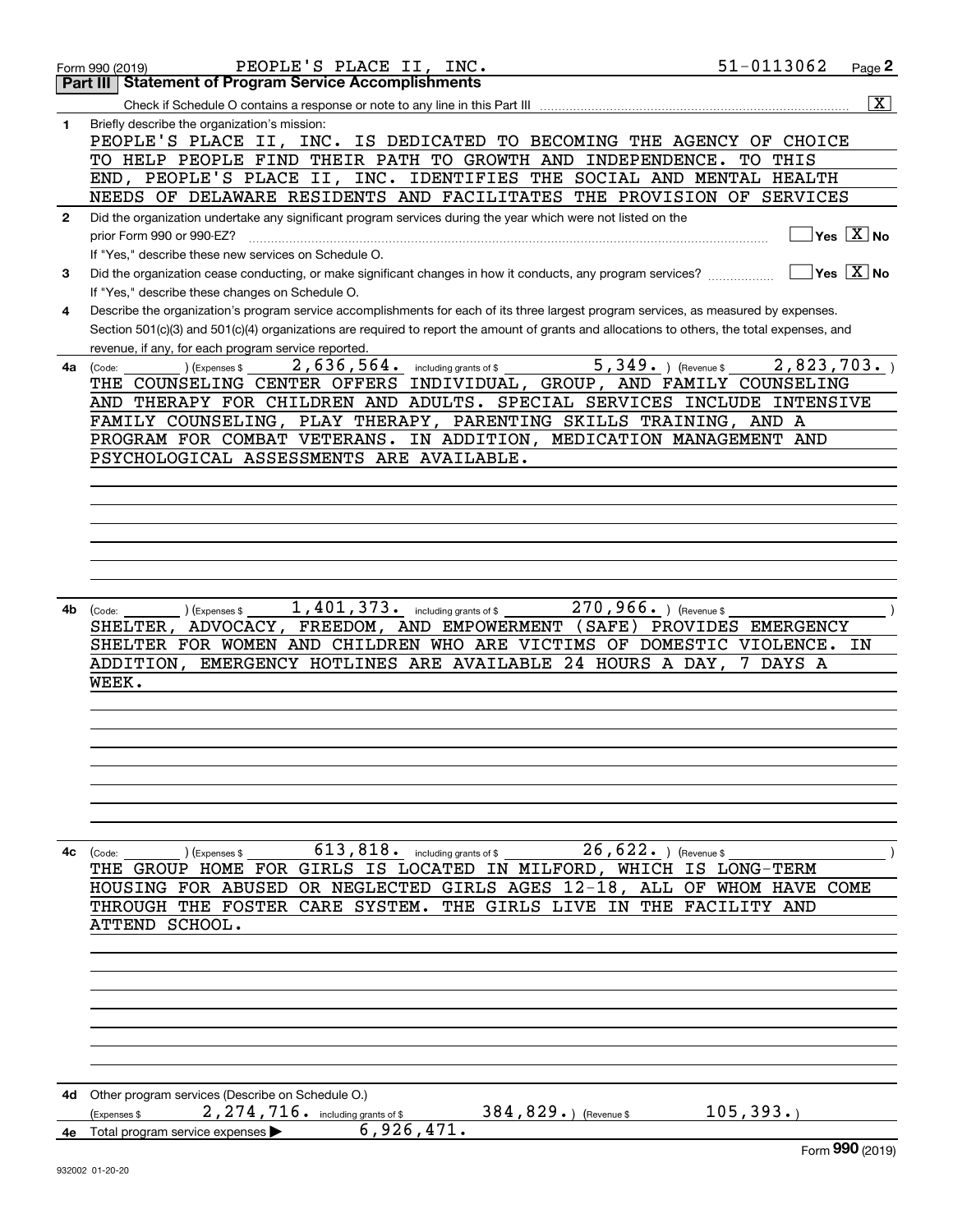| Form 990 (2019) |  |  |
|-----------------|--|--|

|     |                                                                                                                                  |                 | Yes | No |
|-----|----------------------------------------------------------------------------------------------------------------------------------|-----------------|-----|----|
| 1.  | Is the organization described in section 501(c)(3) or 4947(a)(1) (other than a private foundation)?                              |                 |     |    |
|     |                                                                                                                                  | 1               | x   |    |
| 2   |                                                                                                                                  | $\overline{2}$  | X   |    |
| 3   | Did the organization engage in direct or indirect political campaign activities on behalf of or in opposition to candidates for  |                 |     |    |
|     |                                                                                                                                  | 3               |     | x  |
| 4   | Section 501(c)(3) organizations. Did the organization engage in lobbying activities, or have a section 501(h) election in effect |                 |     |    |
|     |                                                                                                                                  | 4               |     | x  |
| 5   | Is the organization a section 501(c)(4), 501(c)(5), or 501(c)(6) organization that receives membership dues, assessments, or     |                 |     |    |
|     |                                                                                                                                  | 5               |     | x  |
| 6   | Did the organization maintain any donor advised funds or any similar funds or accounts for which donors have the right to        |                 |     |    |
|     | provide advice on the distribution or investment of amounts in such funds or accounts? If "Yes," complete Schedule D, Part I     | 6               |     | x  |
| 7   | Did the organization receive or hold a conservation easement, including easements to preserve open space,                        |                 |     |    |
|     |                                                                                                                                  | $\overline{7}$  |     | x  |
| 8   | Did the organization maintain collections of works of art, historical treasures, or other similar assets? If "Yes," complete     |                 |     |    |
|     |                                                                                                                                  | 8               |     | x  |
| 9   | Did the organization report an amount in Part X, line 21, for escrow or custodial account liability, serve as a custodian for    |                 |     |    |
|     | amounts not listed in Part X; or provide credit counseling, debt management, credit repair, or debt negotiation services?        |                 |     |    |
|     |                                                                                                                                  | 9               |     | x  |
| 10  | Did the organization, directly or through a related organization, hold assets in donor-restricted endowments                     |                 | х   |    |
|     |                                                                                                                                  | 10              |     |    |
| 11  | If the organization's answer to any of the following questions is "Yes," then complete Schedule D, Parts VI, VII, VIII, IX, or X |                 |     |    |
|     | as applicable.                                                                                                                   |                 |     |    |
| a   | Did the organization report an amount for land, buildings, and equipment in Part X, line 10? If "Yes," complete Schedule D,      | 11a             | X   |    |
|     | Did the organization report an amount for investments - other securities in Part X, line 12, that is 5% or more of its total     |                 |     |    |
|     |                                                                                                                                  | 11 <sub>b</sub> |     | x  |
| c   | Did the organization report an amount for investments - program related in Part X, line 13, that is 5% or more of its total      |                 |     |    |
|     |                                                                                                                                  | 11c             |     | x  |
|     | d Did the organization report an amount for other assets in Part X, line 15, that is 5% or more of its total assets reported in  |                 |     |    |
|     |                                                                                                                                  | 11d             |     | х  |
|     | Did the organization report an amount for other liabilities in Part X, line 25? If "Yes," complete Schedule D, Part X            | <b>11e</b>      |     | X  |
| f   | Did the organization's separate or consolidated financial statements for the tax year include a footnote that addresses          |                 |     |    |
|     | the organization's liability for uncertain tax positions under FIN 48 (ASC 740)? If "Yes," complete Schedule D, Part X           | 11f             | х   |    |
| 12a | Did the organization obtain separate, independent audited financial statements for the tax year? If "Yes," complete              |                 |     |    |
|     |                                                                                                                                  | 12a             |     | x  |
|     | <b>b</b> Was the organization included in consolidated, independent audited financial statements for the tax year?               |                 |     |    |
|     | If "Yes," and if the organization answered "No" to line 12a, then completing Schedule D, Parts XI and XII is optional            | 12 <sub>b</sub> |     | х  |
| 13  | Is the organization a school described in section $170(b)(1)(A)(ii)?$ If "Yes," complete Schedule E                              | 13              |     | X  |
| 14a | Did the organization maintain an office, employees, or agents outside of the United States?                                      | 14a             |     | X  |
| b   | Did the organization have aggregate revenues or expenses of more than \$10,000 from grantmaking, fundraising, business,          |                 |     |    |
|     | investment, and program service activities outside the United States, or aggregate foreign investments valued at \$100,000       |                 |     |    |
|     |                                                                                                                                  | 14b             |     | x  |
| 15  | Did the organization report on Part IX, column (A), line 3, more than \$5,000 of grants or other assistance to or for any        |                 |     |    |
|     |                                                                                                                                  | 15              |     | x  |
| 16  | Did the organization report on Part IX, column (A), line 3, more than \$5,000 of aggregate grants or other assistance to         |                 |     |    |
|     |                                                                                                                                  | 16              |     | x  |
| 17  | Did the organization report a total of more than \$15,000 of expenses for professional fundraising services on Part IX,          |                 |     |    |
|     |                                                                                                                                  | 17              |     | x  |
| 18  | Did the organization report more than \$15,000 total of fundraising event gross income and contributions on Part VIII, lines     |                 |     |    |
|     |                                                                                                                                  | 18              |     | x  |
| 19  | Did the organization report more than \$15,000 of gross income from gaming activities on Part VIII, line 9a? If "Yes."           |                 |     |    |
|     |                                                                                                                                  | 19              |     | x  |
| 20a |                                                                                                                                  | <b>20a</b>      |     | X  |
| b   | If "Yes" to line 20a, did the organization attach a copy of its audited financial statements to this return?                     | 20 <sub>b</sub> |     |    |
| 21  | Did the organization report more than \$5,000 of grants or other assistance to any domestic organization or                      |                 |     |    |
|     |                                                                                                                                  | 21              |     | X. |

Form (2019) **990**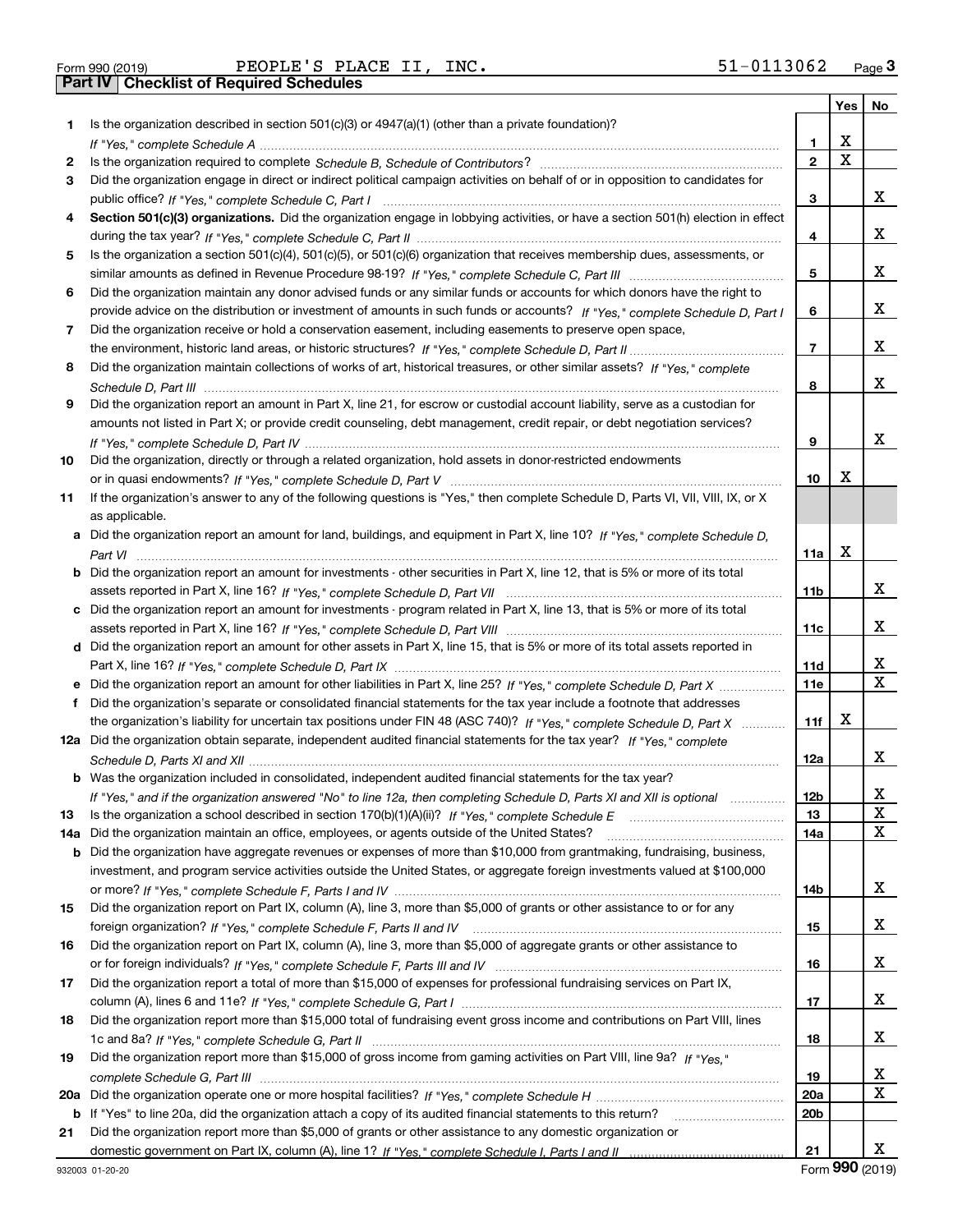|  | Form 990 (2019) |
|--|-----------------|
|  |                 |

*(continued)*

|               |                                                                                                                                                                                                             |                 | Yes | No                      |
|---------------|-------------------------------------------------------------------------------------------------------------------------------------------------------------------------------------------------------------|-----------------|-----|-------------------------|
| 22            | Did the organization report more than \$5,000 of grants or other assistance to or for domestic individuals on                                                                                               |                 |     |                         |
|               |                                                                                                                                                                                                             | 22              | X   |                         |
| 23            | Did the organization answer "Yes" to Part VII, Section A, line 3, 4, or 5 about compensation of the organization's current                                                                                  |                 |     |                         |
|               | and former officers, directors, trustees, key employees, and highest compensated employees? If "Yes," complete                                                                                              |                 |     |                         |
|               |                                                                                                                                                                                                             | 23              | х   |                         |
|               | 24a Did the organization have a tax-exempt bond issue with an outstanding principal amount of more than \$100,000 as of the                                                                                 |                 |     |                         |
|               | last day of the year, that was issued after December 31, 2002? If "Yes," answer lines 24b through 24d and complete                                                                                          |                 |     |                         |
|               |                                                                                                                                                                                                             | 24a             |     | х                       |
|               |                                                                                                                                                                                                             | 24b             |     |                         |
|               | c Did the organization maintain an escrow account other than a refunding escrow at any time during the year to defease                                                                                      |                 |     |                         |
|               |                                                                                                                                                                                                             | 24c             |     |                         |
|               |                                                                                                                                                                                                             | 24d             |     |                         |
|               | 25a Section 501(c)(3), 501(c)(4), and 501(c)(29) organizations. Did the organization engage in an excess benefit                                                                                            |                 |     |                         |
|               |                                                                                                                                                                                                             | 25a             |     | х                       |
|               | b Is the organization aware that it engaged in an excess benefit transaction with a disqualified person in a prior year, and                                                                                |                 |     |                         |
|               | that the transaction has not been reported on any of the organization's prior Forms 990 or 990-EZ? If "Yes," complete                                                                                       |                 |     |                         |
|               | Schedule L. Part I                                                                                                                                                                                          | 25 <sub>b</sub> |     | х                       |
| 26            | Did the organization report any amount on Part X, line 5 or 22, for receivables from or payables to any current                                                                                             |                 |     |                         |
|               | or former officer, director, trustee, key employee, creator or founder, substantial contributor, or 35%                                                                                                     |                 |     |                         |
|               | controlled entity or family member of any of these persons? If "Yes," complete Schedule L, Part II                                                                                                          | 26              |     | x                       |
| 27            | Did the organization provide a grant or other assistance to any current or former officer, director, trustee, key employee,                                                                                 |                 |     |                         |
|               | creator or founder, substantial contributor or employee thereof, a grant selection committee member, or to a 35% controlled                                                                                 |                 |     |                         |
|               | entity (including an employee thereof) or family member of any of these persons? If "Yes," complete Schedule L, Part III                                                                                    | 27              |     | x                       |
| 28            | Was the organization a party to a business transaction with one of the following parties (see Schedule L, Part IV                                                                                           |                 |     |                         |
|               | instructions, for applicable filing thresholds, conditions, and exceptions):                                                                                                                                |                 |     |                         |
|               | a A current or former officer, director, trustee, key employee, creator or founder, or substantial contributor? If                                                                                          |                 |     |                         |
|               |                                                                                                                                                                                                             | 28a             |     | x                       |
|               |                                                                                                                                                                                                             | 28 <sub>b</sub> |     | $\overline{\mathbf{x}}$ |
|               | c A 35% controlled entity of one or more individuals and/or organizations described in lines 28a or 28b? If                                                                                                 |                 |     |                         |
|               |                                                                                                                                                                                                             | 28c             |     | x                       |
| 29            |                                                                                                                                                                                                             | 29              | X   |                         |
| 30            | Did the organization receive contributions of art, historical treasures, or other similar assets, or qualified conservation                                                                                 |                 |     |                         |
|               |                                                                                                                                                                                                             | 30              |     | X                       |
| 31            | Did the organization liquidate, terminate, or dissolve and cease operations? If "Yes," complete Schedule N, Part I                                                                                          | 31              |     | $\overline{\mathbf{x}}$ |
| 32            | Did the organization sell, exchange, dispose of, or transfer more than 25% of its net assets? If "Yes," complete                                                                                            |                 |     |                         |
|               |                                                                                                                                                                                                             | 32              |     | х                       |
| 33            | Did the organization own 100% of an entity disregarded as separate from the organization under Regulations                                                                                                  |                 |     |                         |
|               |                                                                                                                                                                                                             | 33              |     | x                       |
| 34            | Was the organization related to any tax-exempt or taxable entity? If "Yes," complete Schedule R, Part II, III, or IV, and                                                                                   |                 |     |                         |
|               |                                                                                                                                                                                                             | 34              | х   |                         |
|               | 35a Did the organization have a controlled entity within the meaning of section 512(b)(13)?                                                                                                                 | <b>35a</b>      | X   |                         |
|               | b If "Yes" to line 35a, did the organization receive any payment from or engage in any transaction with a controlled entity                                                                                 |                 |     |                         |
|               |                                                                                                                                                                                                             | 35b             |     | x                       |
| 36            | Section 501(c)(3) organizations. Did the organization make any transfers to an exempt non-charitable related organization?                                                                                  |                 |     |                         |
|               |                                                                                                                                                                                                             | 36              |     | x                       |
| 37            | Did the organization conduct more than 5% of its activities through an entity that is not a related organization                                                                                            |                 |     |                         |
|               |                                                                                                                                                                                                             | 37              |     | x                       |
| 38            | Did the organization complete Schedule O and provide explanations in Schedule O for Part VI, lines 11b and 19?                                                                                              |                 |     |                         |
| <b>Part V</b> | Note: All Form 990 filers are required to complete Schedule O<br><b>Statements Regarding Other IRS Filings and Tax Compliance</b>                                                                           | 38              | х   |                         |
|               |                                                                                                                                                                                                             |                 |     |                         |
|               | Check if Schedule O contains a response or note to any line in this Part V                                                                                                                                  |                 |     |                         |
|               | 17                                                                                                                                                                                                          |                 | Yes | No                      |
|               | 1a<br>0                                                                                                                                                                                                     |                 |     |                         |
| b             | Enter the number of Forms W-2G included in line 1a. Enter -0- if not applicable<br>1b<br>Did the organization comply with backup withholding rules for reportable payments to vendors and reportable gaming |                 |     |                         |
| c             | (gambling) winnings to prize winners?                                                                                                                                                                       | 1c              | х   |                         |
|               |                                                                                                                                                                                                             |                 |     |                         |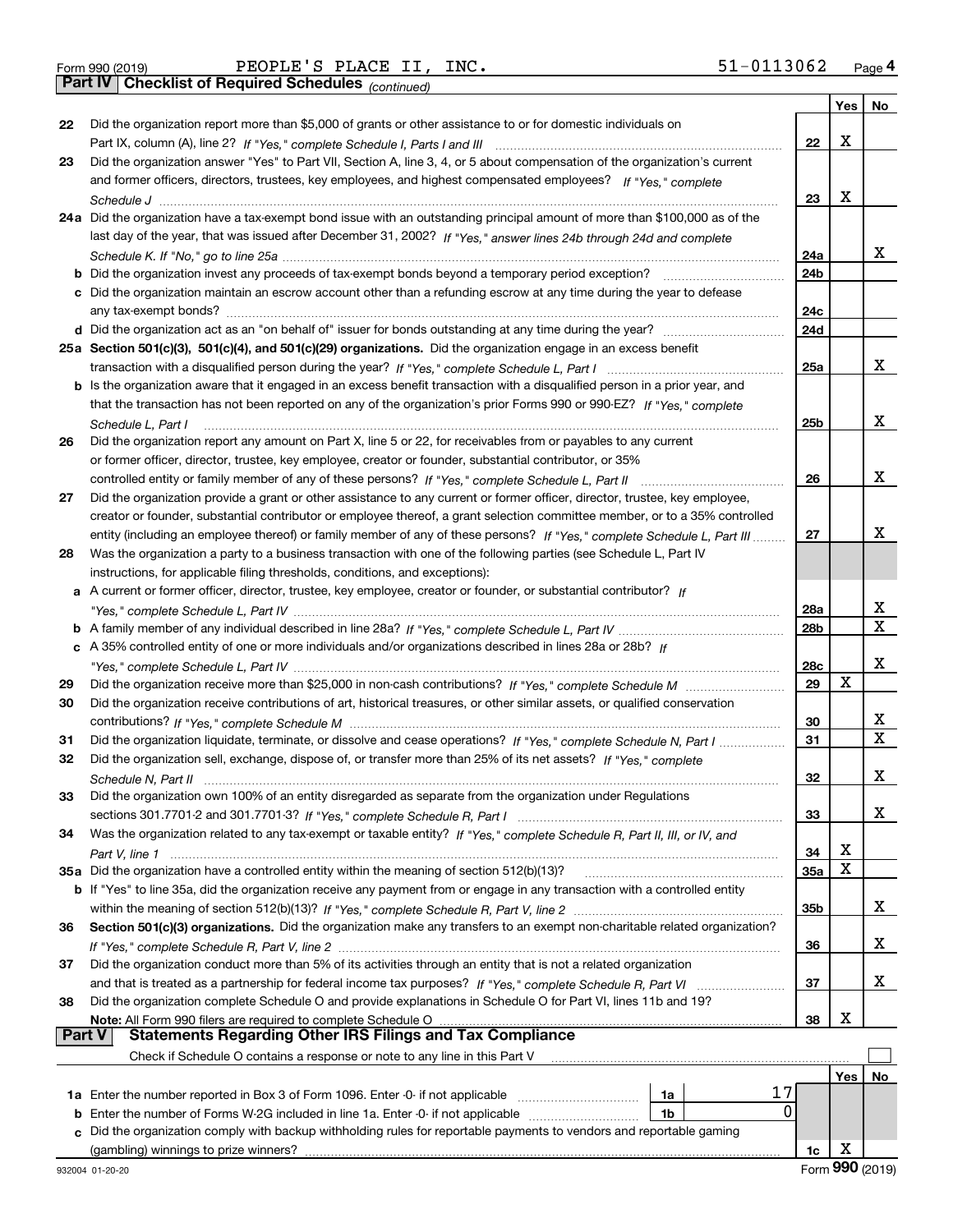|        | 51-0113062<br>PEOPLE'S PLACE II, INC.<br>Form 990 (2019)                                                                                        |                |     | Page $5$ |
|--------|-------------------------------------------------------------------------------------------------------------------------------------------------|----------------|-----|----------|
| Part V | Statements Regarding Other IRS Filings and Tax Compliance (continued)                                                                           |                |     |          |
|        |                                                                                                                                                 |                | Yes | No       |
|        | 2a Enter the number of employees reported on Form W-3, Transmittal of Wage and Tax Statements,                                                  |                |     |          |
|        | 220<br>filed for the calendar year ending with or within the year covered by this return<br>2a                                                  |                |     |          |
|        |                                                                                                                                                 | 2 <sub>b</sub> | X   |          |
|        | Note: If the sum of lines 1a and 2a is greater than 250, you may be required to $e$ -file (see instructions) <i>marrouum</i> manu-              |                |     |          |
|        | 3a Did the organization have unrelated business gross income of \$1,000 or more during the year?                                                | 3a             |     | x        |
|        | b If "Yes," has it filed a Form 990-T for this year? If "No" to line 3b, provide an explanation on Schedule O                                   | 3 <sub>b</sub> |     |          |
|        | 4a At any time during the calendar year, did the organization have an interest in, or a signature or other authority over, a                    |                |     |          |
|        | financial account in a foreign country (such as a bank account, securities account, or other financial account)?                                | 4a             |     | x        |
|        | <b>b</b> If "Yes," enter the name of the foreign country $\triangleright$                                                                       |                |     |          |
|        | See instructions for filing requirements for FinCEN Form 114, Report of Foreign Bank and Financial Accounts (FBAR).                             |                |     |          |
|        | 5a Was the organization a party to a prohibited tax shelter transaction at any time during the tax year?                                        | 5a             |     | х        |
|        |                                                                                                                                                 | 5 <sub>b</sub> |     | х        |
| с      |                                                                                                                                                 | 5 <sub>c</sub> |     |          |
|        | 6a Does the organization have annual gross receipts that are normally greater than \$100,000, and did the organization solicit                  |                |     |          |
|        | any contributions that were not tax deductible as charitable contributions?                                                                     | 6a             |     | x        |
|        | <b>b</b> If "Yes," did the organization include with every solicitation an express statement that such contributions or gifts                   |                |     |          |
|        | were not tax deductible?                                                                                                                        | 6b             |     |          |
| 7      | Organizations that may receive deductible contributions under section 170(c).                                                                   |                |     |          |
| а      | Did the organization receive a payment in excess of \$75 made partly as a contribution and partly for goods and services provided to the payor? | 7a             |     | x        |
| b      | If "Yes," did the organization notify the donor of the value of the goods or services provided?                                                 | 7b             |     |          |
|        | c Did the organization sell, exchange, or otherwise dispose of tangible personal property for which it was required                             |                |     |          |
|        | to file Form 8282?                                                                                                                              | 7c             |     | x        |
|        | 7d<br><b>d</b> If "Yes," indicate the number of Forms 8282 filed during the year                                                                |                |     |          |
| е      | Did the organization receive any funds, directly or indirectly, to pay premiums on a personal benefit contract?                                 | 7e             |     | х        |
| Ť      | Did the organization, during the year, pay premiums, directly or indirectly, on a personal benefit contract?                                    | 7f             |     | X        |
| g      | If the organization received a contribution of qualified intellectual property, did the organization file Form 8899 as required?                | 7g             |     |          |
| h      | If the organization received a contribution of cars, boats, airplanes, or other vehicles, did the organization file a Form 1098-C?              | 7h             |     |          |
| 8      | Sponsoring organizations maintaining donor advised funds. Did a donor advised fund maintained by the                                            |                |     |          |
|        | sponsoring organization have excess business holdings at any time during the year?                                                              | 8              |     |          |
| 9      | Sponsoring organizations maintaining donor advised funds.                                                                                       |                |     |          |
| а      | Did the sponsoring organization make any taxable distributions under section 4966?                                                              | 9а             |     |          |
| b      | Did the sponsoring organization make a distribution to a donor, donor advisor, or related person?                                               | 9b             |     |          |
| 10     | Section 501(c)(7) organizations. Enter:                                                                                                         |                |     |          |
|        | 10a                                                                                                                                             |                |     |          |
| b      | Gross receipts, included on Form 990, Part VIII, line 12, for public use of club facilities<br>10b                                              |                |     |          |
| 11     | Section 501(c)(12) organizations. Enter:                                                                                                        |                |     |          |
| а      | 11a                                                                                                                                             |                |     |          |
| b      | Gross income from other sources (Do not net amounts due or paid to other sources against                                                        |                |     |          |
|        | amounts due or received from them.)<br>11b                                                                                                      |                |     |          |
|        | 12a Section 4947(a)(1) non-exempt charitable trusts. Is the organization filing Form 990 in lieu of Form 1041?                                  | 12a            |     |          |
| b      | If "Yes," enter the amount of tax-exempt interest received or accrued during the year<br>12b                                                    |                |     |          |
| 13     | Section 501(c)(29) qualified nonprofit health insurance issuers.                                                                                |                |     |          |
| а      | Is the organization licensed to issue qualified health plans in more than one state?                                                            | 13а            |     |          |
|        | <b>Note:</b> See the instructions for additional information the organization must report on Schedule O.                                        |                |     |          |
|        | <b>b</b> Enter the amount of reserves the organization is required to maintain by the states in which the                                       |                |     |          |
|        | 13b                                                                                                                                             |                |     |          |
| c      | 13с                                                                                                                                             |                |     |          |
| 14a    | Did the organization receive any payments for indoor tanning services during the tax year?                                                      | 14a            |     | x        |
| b      |                                                                                                                                                 | 14b            |     |          |
| 15     | Is the organization subject to the section 4960 tax on payment(s) of more than \$1,000,000 in remuneration or                                   |                |     |          |
|        |                                                                                                                                                 | 15             |     | x        |
|        | If "Yes," see instructions and file Form 4720, Schedule N.                                                                                      |                |     |          |
| 16     | Is the organization an educational institution subject to the section 4968 excise tax on net investment income?<br>.                            | 16             |     | x        |
|        | If "Yes," complete Form 4720, Schedule O.                                                                                                       |                |     |          |

Form (2019) **990**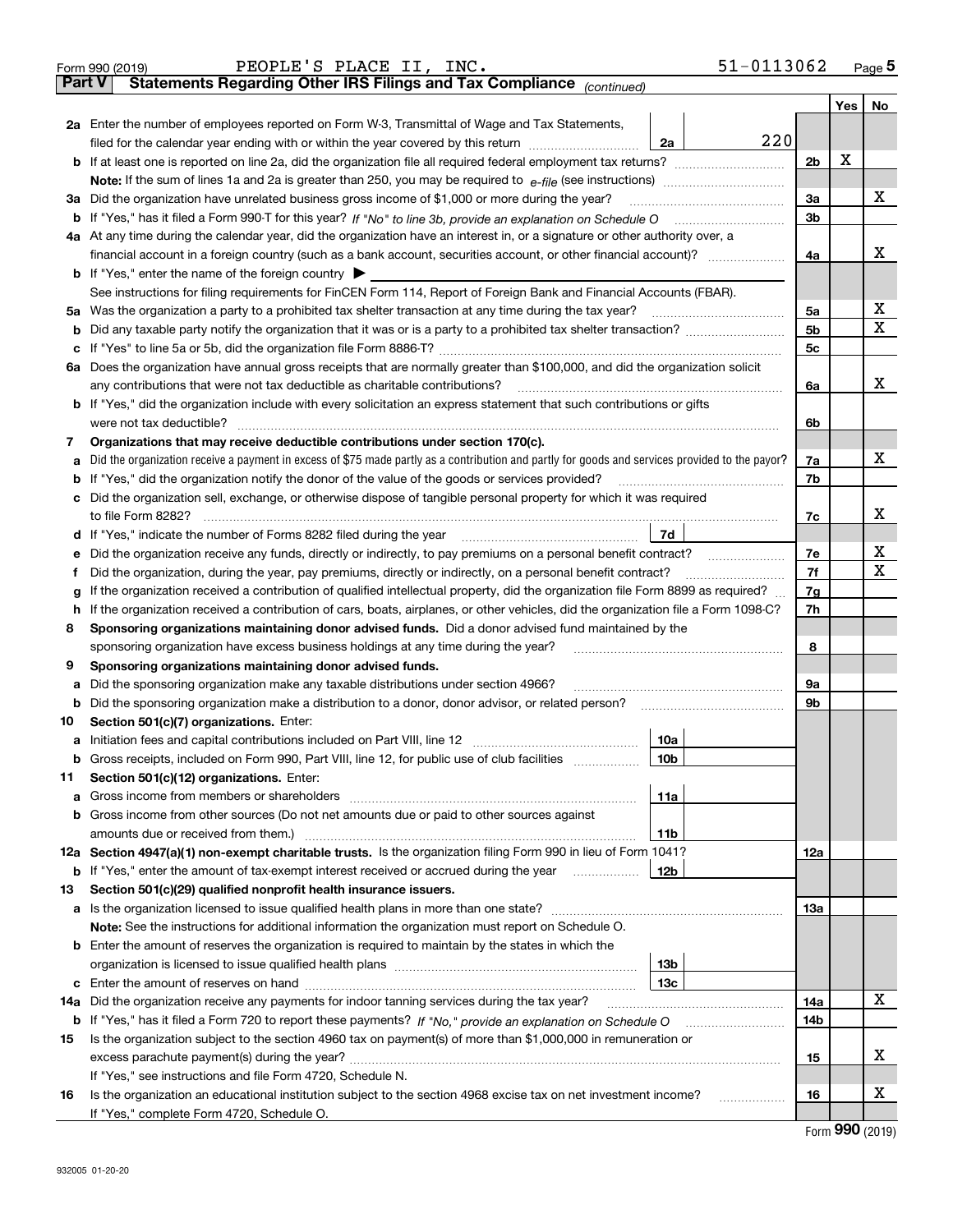| Form 990 (2019) |  |  |
|-----------------|--|--|
|                 |  |  |

| PEOPLE'S PLACE II, INC. |
|-------------------------|
|-------------------------|

| Form 990 (2019) | PEOPLE'S PLACE II, INC.                                                                                          | 51-0113062                                                                                                                  | $P$ <sub>age</sub> 6 |
|-----------------|------------------------------------------------------------------------------------------------------------------|-----------------------------------------------------------------------------------------------------------------------------|----------------------|
|                 |                                                                                                                  | Part VI Governance, Management, and Disclosure For each "Yes" response to lines 2 through 7b below, and for a "No" response |                      |
|                 | to line 8a, 8b, or 10b below, describe the circumstances, processes, or changes on Schedule O. See instructions. |                                                                                                                             |                      |

|     | Check if Schedule O contains a response or note to any line in this Part VI                                                                                           |                 |     | $\overline{\text{X}}$ |
|-----|-----------------------------------------------------------------------------------------------------------------------------------------------------------------------|-----------------|-----|-----------------------|
|     | <b>Section A. Governing Body and Management</b>                                                                                                                       |                 |     |                       |
|     |                                                                                                                                                                       |                 | Yes | No                    |
|     | 6<br>1a<br><b>1a</b> Enter the number of voting members of the governing body at the end of the tax year                                                              |                 |     |                       |
|     | If there are material differences in voting rights among members of the governing body, or if the governing                                                           |                 |     |                       |
|     | body delegated broad authority to an executive committee or similar committee, explain on Schedule O.                                                                 |                 |     |                       |
| b   | 6<br>Enter the number of voting members included on line 1a, above, who are independent<br>1b                                                                         |                 |     |                       |
| 2   | Did any officer, director, trustee, or key employee have a family relationship or a business relationship with any other                                              |                 |     |                       |
|     | officer, director, trustee, or key employee?                                                                                                                          | $\mathbf{2}$    |     | x                     |
| 3   | Did the organization delegate control over management duties customarily performed by or under the direct supervision                                                 |                 |     |                       |
|     | of officers, directors, trustees, or key employees to a management company or other person?                                                                           | 3               |     | х                     |
| 4   | Did the organization make any significant changes to its governing documents since the prior Form 990 was filed?                                                      | 4               |     | $\mathbf X$           |
| 5   | Did the organization become aware during the year of a significant diversion of the organization's assets?                                                            | 5               |     | X                     |
| 6   | Did the organization have members or stockholders?                                                                                                                    | 6               |     | X                     |
| 7a  | Did the organization have members, stockholders, or other persons who had the power to elect or appoint one or                                                        |                 |     |                       |
|     | more members of the governing body?                                                                                                                                   | 7a              |     | x                     |
|     | <b>b</b> Are any governance decisions of the organization reserved to (or subject to approval by) members, stockholders, or                                           |                 |     |                       |
|     | persons other than the governing body?                                                                                                                                | 7b              |     | x                     |
| 8   | Did the organization contemporaneously document the meetings held or written actions undertaken during the year by the following:                                     |                 |     |                       |
| a   |                                                                                                                                                                       | 8а              | х   |                       |
| b   |                                                                                                                                                                       | 8b              | X   |                       |
| 9   | Is there any officer, director, trustee, or key employee listed in Part VII, Section A, who cannot be reached at the                                                  |                 |     |                       |
|     |                                                                                                                                                                       | 9               |     | x                     |
|     | Section B. Policies <sub>(This Section B requests information about policies not required by the Internal Revenue Code.)</sub>                                        |                 |     |                       |
|     |                                                                                                                                                                       |                 | Yes | No                    |
|     |                                                                                                                                                                       | <b>10a</b>      |     | х                     |
|     | <b>b</b> If "Yes," did the organization have written policies and procedures governing the activities of such chapters, affiliates,                                   |                 |     |                       |
|     | and branches to ensure their operations are consistent with the organization's exempt purposes?                                                                       | 10 <sub>b</sub> |     |                       |
|     | 11a Has the organization provided a complete copy of this Form 990 to all members of its governing body before filing the form?                                       | 11a             | X   |                       |
| b   | Describe in Schedule O the process, if any, used by the organization to review this Form 990.                                                                         |                 |     |                       |
| 12a |                                                                                                                                                                       | 12a             | X   |                       |
| b   | Were officers, directors, or trustees, and key employees required to disclose annually interests that could give rise to conflicts?                                   | 12 <sub>b</sub> | X   |                       |
| с   | Did the organization regularly and consistently monitor and enforce compliance with the policy? If "Yes," describe                                                    |                 |     |                       |
|     |                                                                                                                                                                       | 12c             | X   |                       |
| 13  | Did the organization have a written whistleblower policy?                                                                                                             | 13              | X   |                       |
| 14  | Did the organization have a written document retention and destruction policy?                                                                                        | 14              | X   |                       |
| 15  | Did the process for determining compensation of the following persons include a review and approval by independent                                                    |                 |     |                       |
|     | persons, comparability data, and contemporaneous substantiation of the deliberation and decision?                                                                     |                 |     |                       |
| а   | The organization's CEO, Executive Director, or top management official manufactured content of the organization's CEO, Executive Director, or top management official | <b>15a</b>      | Χ   |                       |
| b   | Other officers or key employees of the organization                                                                                                                   | 15 <sub>b</sub> | X   |                       |
|     | If "Yes" to line 15a or 15b, describe the process in Schedule O (see instructions).                                                                                   |                 |     |                       |
|     | 16a Did the organization invest in, contribute assets to, or participate in a joint venture or similar arrangement with a                                             |                 |     |                       |
|     | taxable entity during the year?                                                                                                                                       | 16a             |     | x                     |
|     | b If "Yes," did the organization follow a written policy or procedure requiring the organization to evaluate its participation                                        |                 |     |                       |
|     | in joint venture arrangements under applicable federal tax law, and take steps to safeguard the organization's                                                        |                 |     |                       |
|     | exempt status with respect to such arrangements?                                                                                                                      | 16b             |     |                       |
|     | Section C. Disclosure                                                                                                                                                 |                 |     |                       |
| 17  | List the states with which a copy of this Form 990 is required to be filed $\blacktriangleright$ DE                                                                   |                 |     |                       |
| 18  | Section 6104 requires an organization to make its Forms 1023 (1024 or 1024-A, if applicable), 990, and 990-T (Section 501(c)(3)s only) available                      |                 |     |                       |
|     | for public inspection. Indicate how you made these available. Check all that apply.                                                                                   |                 |     |                       |
|     | X   Own website<br>$X$ Upon request<br>Another's website<br>Other (explain on Schedule O)                                                                             |                 |     |                       |
| 19  | Describe on Schedule O whether (and if so, how) the organization made its governing documents, conflict of interest policy, and financial                             |                 |     |                       |
|     | statements available to the public during the tax year.                                                                                                               |                 |     |                       |
| 20  | State the name, address, and telephone number of the person who possesses the organization's books and records                                                        |                 |     |                       |
|     | KAREN GUYER - (302)422-8033                                                                                                                                           |                 |     |                       |
|     | 19963<br>1129 AIRPORT ROAD, MILFORD, DE                                                                                                                               |                 |     |                       |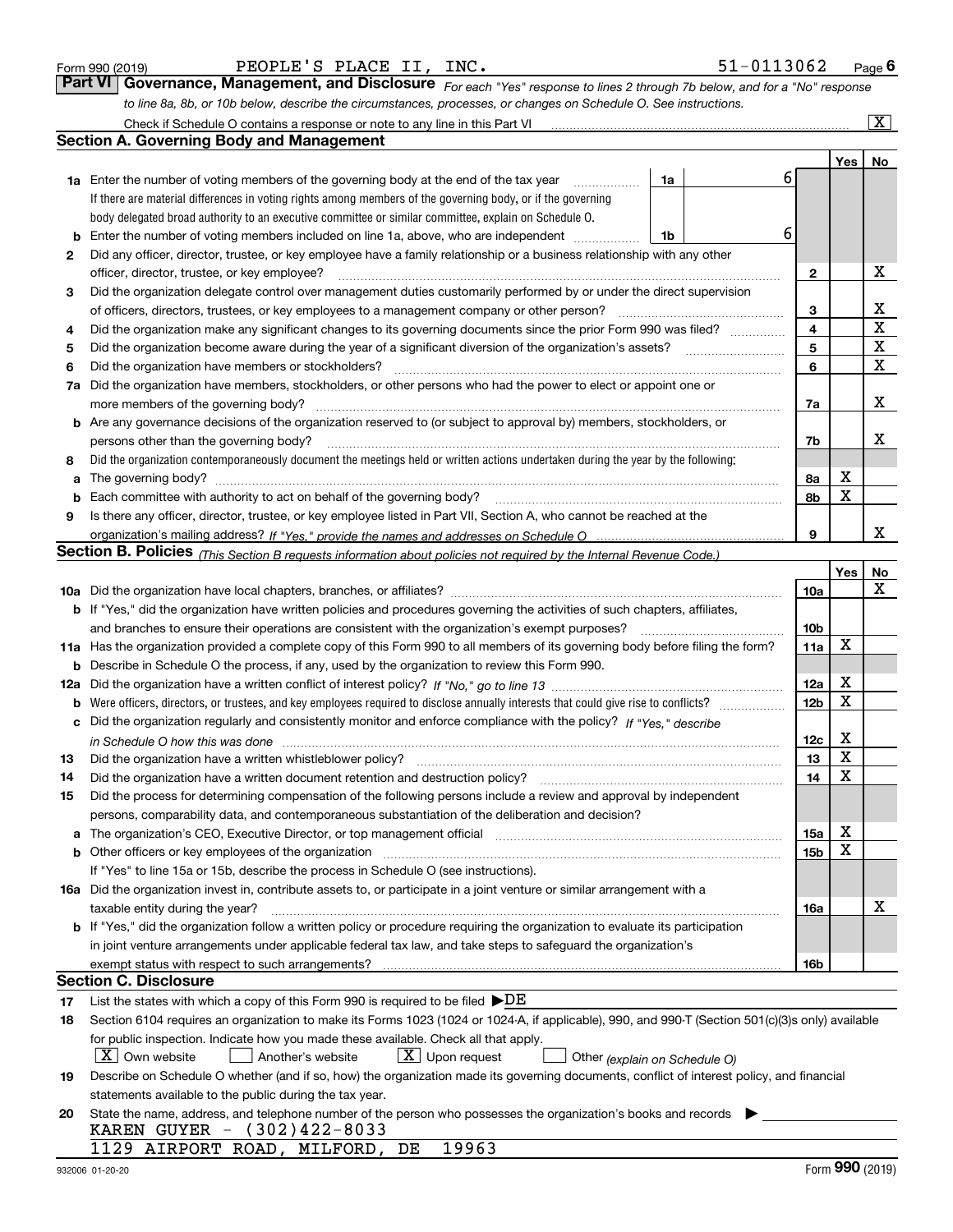**7Part VII Compensation of Officers, Directors, Trustees, Key Employees, Highest Compensated Employees, and Independent Contractors**

Check if Schedule O contains a response or note to any line in this Part VII

**Section A. Officers, Directors, Trustees, Key Employees, and Highest Compensated Employees**

**1a**  Complete this table for all persons required to be listed. Report compensation for the calendar year ending with or within the organization's tax year. **•** List all of the organization's current officers, directors, trustees (whether individuals or organizations), regardless of amount of compensation.

Enter -0- in columns (D), (E), and (F) if no compensation was paid.

 $\bullet$  List all of the organization's  $\,$ current key employees, if any. See instructions for definition of "key employee."

**•** List the organization's five current highest compensated employees (other than an officer, director, trustee, or key employee) who received reportable compensation (Box 5 of Form W-2 and/or Box 7 of Form 1099-MISC) of more than \$100,000 from the organization and any related organizations.

**•** List all of the organization's former officers, key employees, and highest compensated employees who received more than \$100,000 of reportable compensation from the organization and any related organizations.

**former directors or trustees**  ¥ List all of the organization's that received, in the capacity as a former director or trustee of the organization, more than \$10,000 of reportable compensation from the organization and any related organizations.

See instructions for the order in which to list the persons above.

Check this box if neither the organization nor any related organization compensated any current officer, director, or trustee.  $\mathcal{L}^{\text{max}}$ 

| (A)                      | (B)                  |                                |                       |             | (C)          |                                                              |        | (D)                        | (E)                        | (F)                    |
|--------------------------|----------------------|--------------------------------|-----------------------|-------------|--------------|--------------------------------------------------------------|--------|----------------------------|----------------------------|------------------------|
| Name and title           | Average<br>hours per |                                |                       | Position    |              | (do not check more than one<br>box, unless person is both an |        | Reportable<br>compensation | Reportable<br>compensation | Estimated<br>amount of |
|                          | week                 |                                |                       |             |              | officer and a director/trustee)                              |        | from                       | from related               | other                  |
|                          | (list any            |                                |                       |             |              |                                                              |        | the                        | organizations              | compensation           |
|                          | hours for            |                                |                       |             |              |                                                              |        | organization               | (W-2/1099-MISC)            | from the               |
|                          | related              |                                |                       |             |              |                                                              |        | (W-2/1099-MISC)            |                            | organization           |
|                          | organizations        |                                |                       |             |              |                                                              |        |                            |                            | and related            |
|                          | below<br>line)       | Individual trustee or director | Institutional trustee | Officer     | Key employee | Highest compensated<br>employee                              | Former |                            |                            | organizations          |
| KEITH BANKS<br>(1)       | 1.00                 |                                |                       |             |              |                                                              |        |                            |                            |                        |
| PRESIDENT                |                      | X                              |                       | $\mathbf X$ |              |                                                              |        | $0$ .                      | $0$ .                      | 0.                     |
| (2) HARVEY MARVEL        | 1.00                 |                                |                       |             |              |                                                              |        |                            |                            |                        |
| TREASURER                |                      | X                              |                       | $\mathbf X$ |              |                                                              |        | $0$ .                      | 0.                         | 0.                     |
| (3) ELEANOR KIESEL       | 1.00                 |                                |                       |             |              |                                                              |        |                            |                            |                        |
| <b>SECRETARY</b>         |                      | X                              |                       | $\mathbf X$ |              |                                                              |        | 0.                         | 0.                         | 0.                     |
| (4)<br>DR. VICKY KELLY   | 1.00                 |                                |                       |             |              |                                                              |        |                            |                            |                        |
| TRUSTEE                  |                      | $\mathbf X$                    |                       |             |              |                                                              |        | 0.                         | 0.                         | $\mathbf 0$ .          |
| (5)<br>CAROL POST        | 1.00                 |                                |                       |             |              |                                                              |        |                            |                            |                        |
| <b>TRUSTEE</b>           |                      | $\mathbf X$                    |                       |             |              |                                                              |        | $0$ .                      | 0.                         | $\mathbf 0$ .          |
| (6) FAYE WHEELER         | 1.00                 |                                |                       |             |              |                                                              |        |                            |                            |                        |
| <b>TRUSTEE</b>           |                      | $\mathbf X$                    |                       |             |              |                                                              |        | 0.                         | 0.                         | 0.                     |
| (7)<br>JACKIE GRIFFITH   | 1.00                 |                                |                       |             |              |                                                              |        |                            |                            |                        |
| <b>TRUSTEE</b>           |                      | $\mathbf x$                    |                       |             |              |                                                              |        | 0.                         | 0.                         | $\mathbf 0$ .          |
| MAMIE CHAREST<br>(8)     | 40.00                |                                |                       |             |              |                                                              |        |                            |                            |                        |
| EXECUTIVE DIRECTOR       |                      |                                |                       | $\mathbf X$ |              |                                                              |        | 96,900.                    | $\mathbf 0$ .              | 2,870.                 |
| (9) BERJEES MUKHTAR      | 40.00                |                                |                       |             |              |                                                              |        |                            |                            |                        |
| COUNSELING CENTER DOCTOR |                      |                                |                       |             |              | $\mathbf X$                                                  |        | 211,245.                   | $\mathbf 0$ .              | 2,112.                 |
| (10) JOSEPH ZINGARO      | 40.00                |                                |                       |             |              |                                                              |        |                            |                            |                        |
| COUNSELING CENTER DOCTOR |                      |                                |                       |             |              | $\mathbf X$                                                  |        | 127,740.                   | 0.                         | 8,753.                 |
|                          |                      |                                |                       |             |              |                                                              |        |                            |                            |                        |
|                          |                      |                                |                       |             |              |                                                              |        |                            |                            |                        |
|                          |                      |                                |                       |             |              |                                                              |        |                            |                            |                        |
|                          |                      |                                |                       |             |              |                                                              |        |                            |                            |                        |
|                          |                      |                                |                       |             |              |                                                              |        |                            |                            |                        |
|                          |                      |                                |                       |             |              |                                                              |        |                            |                            |                        |
|                          |                      |                                |                       |             |              |                                                              |        |                            |                            |                        |
|                          |                      |                                |                       |             |              |                                                              |        |                            |                            |                        |
|                          |                      |                                |                       |             |              |                                                              |        |                            |                            |                        |
|                          |                      |                                |                       |             |              |                                                              |        |                            |                            |                        |
|                          |                      |                                |                       |             |              |                                                              |        |                            |                            |                        |
|                          |                      |                                |                       |             |              |                                                              |        |                            |                            |                        |
|                          |                      |                                |                       |             |              |                                                              |        |                            |                            |                        |

 $\mathcal{L}^{\text{max}}$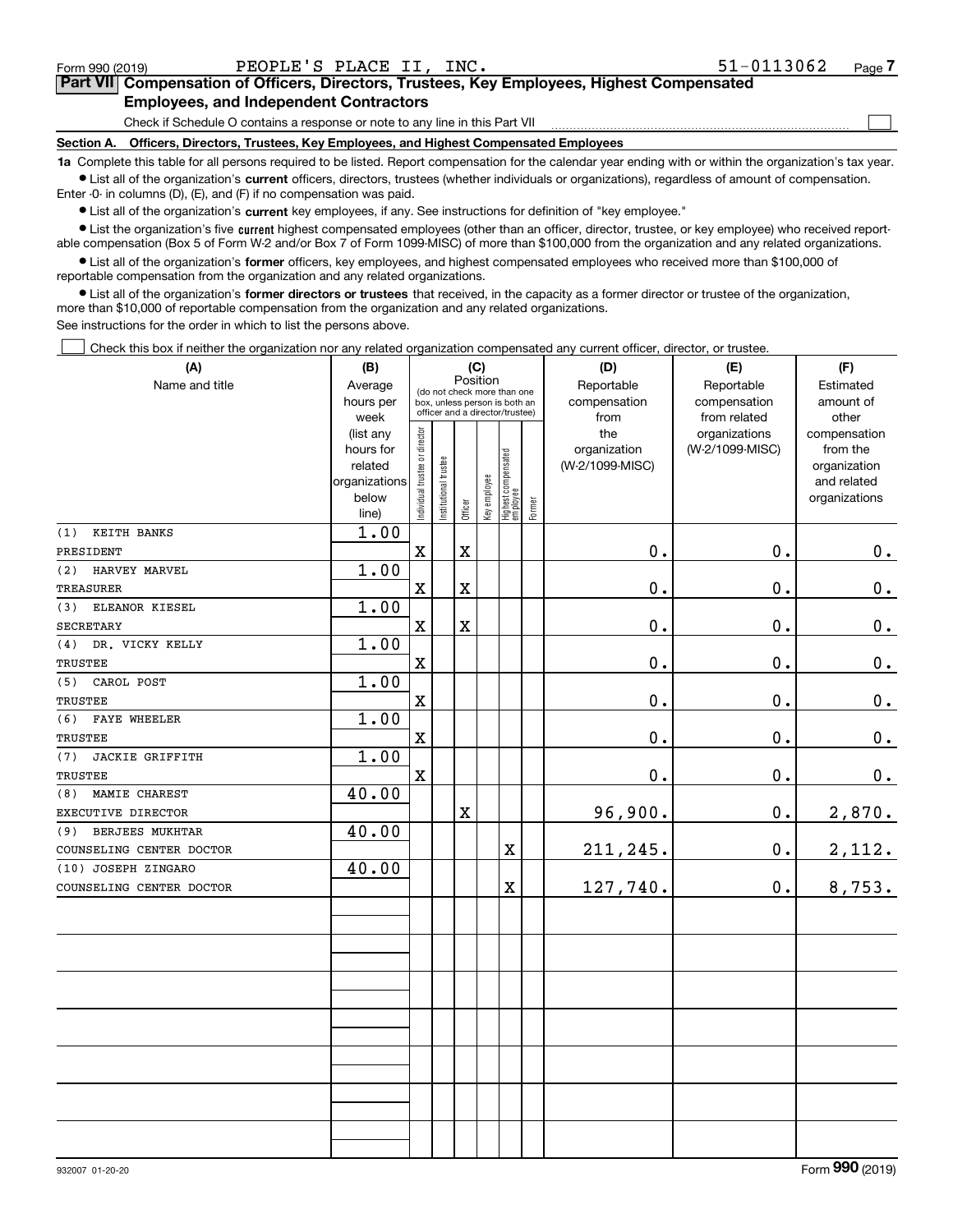|              | PEOPLE'S PLACE II, INC.<br>Form 990 (2019)                                                                                                                                                                                                                          |                                                                      |                                |                       |                 |              |                                                                                                 |        |                                           | 51-0113062                                        |                                      |              |                                                                          | Page 8        |
|--------------|---------------------------------------------------------------------------------------------------------------------------------------------------------------------------------------------------------------------------------------------------------------------|----------------------------------------------------------------------|--------------------------------|-----------------------|-----------------|--------------|-------------------------------------------------------------------------------------------------|--------|-------------------------------------------|---------------------------------------------------|--------------------------------------|--------------|--------------------------------------------------------------------------|---------------|
|              | <b>Part VII</b><br>Section A. Officers, Directors, Trustees, Key Employees, and Highest Compensated Employees (continued)                                                                                                                                           |                                                                      |                                |                       |                 |              |                                                                                                 |        |                                           |                                                   |                                      |              |                                                                          |               |
|              | (A)<br>Name and title                                                                                                                                                                                                                                               | (B)<br>Average<br>hours per<br>week                                  |                                |                       | (C)<br>Position |              | (do not check more than one<br>box, unless person is both an<br>officer and a director/trustee) |        | (D)<br>Reportable<br>compensation<br>from | (E)<br>Reportable<br>compensation<br>from related |                                      |              | (F)<br>Estimated<br>amount of<br>other                                   |               |
|              |                                                                                                                                                                                                                                                                     | (list any<br>hours for<br>related<br>organizations<br>below<br>line) | Individual trustee or director | Institutional trustee | Officer         | Key employee | Highest compensated<br>employee                                                                 | Former | the<br>organization<br>(W-2/1099-MISC)    | organizations<br>(W-2/1099-MISC)                  |                                      |              | compensation<br>from the<br>organization<br>and related<br>organizations |               |
|              |                                                                                                                                                                                                                                                                     |                                                                      |                                |                       |                 |              |                                                                                                 |        |                                           |                                                   |                                      |              |                                                                          |               |
|              |                                                                                                                                                                                                                                                                     |                                                                      |                                |                       |                 |              |                                                                                                 |        |                                           |                                                   |                                      |              |                                                                          |               |
|              |                                                                                                                                                                                                                                                                     |                                                                      |                                |                       |                 |              |                                                                                                 |        |                                           |                                                   |                                      |              |                                                                          |               |
|              |                                                                                                                                                                                                                                                                     |                                                                      |                                |                       |                 |              |                                                                                                 |        |                                           |                                                   |                                      |              |                                                                          |               |
|              |                                                                                                                                                                                                                                                                     |                                                                      |                                |                       |                 |              |                                                                                                 |        |                                           |                                                   |                                      |              |                                                                          |               |
|              |                                                                                                                                                                                                                                                                     |                                                                      |                                |                       |                 |              |                                                                                                 |        |                                           |                                                   |                                      |              |                                                                          |               |
|              |                                                                                                                                                                                                                                                                     |                                                                      |                                |                       |                 |              |                                                                                                 |        |                                           |                                                   |                                      |              |                                                                          |               |
|              |                                                                                                                                                                                                                                                                     |                                                                      |                                |                       |                 |              |                                                                                                 |        |                                           |                                                   |                                      |              |                                                                          |               |
|              | 1b Subtotal                                                                                                                                                                                                                                                         |                                                                      |                                |                       |                 |              |                                                                                                 |        | 435,885.                                  |                                                   | 0.                                   |              |                                                                          | 13,735.       |
| c            | Total from continuation sheets to Part VII, Section A                                                                                                                                                                                                               |                                                                      |                                |                       |                 |              |                                                                                                 |        | $0$ .<br>435,885.                         |                                                   | $\overline{0}$ .<br>$\overline{0}$ . |              |                                                                          | 0.<br>13,735. |
| $\mathbf{2}$ | Total number of individuals (including but not limited to those listed above) who received more than \$100,000 of reportable<br>compensation from the organization $\blacktriangleright$                                                                            |                                                                      |                                |                       |                 |              |                                                                                                 |        |                                           |                                                   |                                      |              |                                                                          | 2             |
|              |                                                                                                                                                                                                                                                                     |                                                                      |                                |                       |                 |              |                                                                                                 |        |                                           |                                                   |                                      |              | Yes                                                                      | No            |
| з            | Did the organization list any former officer, director, trustee, key employee, or highest compensated employee on                                                                                                                                                   |                                                                      |                                |                       |                 |              |                                                                                                 |        |                                           |                                                   |                                      |              |                                                                          |               |
| 4            | line 1a? If "Yes," complete Schedule J for such individual manufactured contained and the Yes," complete Schedule J for such individual<br>For any individual listed on line 1a, is the sum of reportable compensation and other compensation from the organization |                                                                      |                                |                       |                 |              |                                                                                                 |        |                                           |                                                   |                                      | З            |                                                                          | x             |
| 5            | Did any person listed on line 1a receive or accrue compensation from any unrelated organization or individual for services                                                                                                                                          |                                                                      |                                |                       |                 |              |                                                                                                 |        |                                           |                                                   |                                      | 4            | X                                                                        |               |
|              |                                                                                                                                                                                                                                                                     |                                                                      |                                |                       |                 |              |                                                                                                 |        |                                           |                                                   |                                      | 5            |                                                                          | x             |
| 1            | <b>Section B. Independent Contractors</b><br>Complete this table for your five highest compensated independent contractors that received more than \$100,000 of compensation from                                                                                   |                                                                      |                                |                       |                 |              |                                                                                                 |        |                                           |                                                   |                                      |              |                                                                          |               |
|              | the organization. Report compensation for the calendar year ending with or within the organization's tax year.<br>(A)                                                                                                                                               |                                                                      |                                |                       |                 |              |                                                                                                 |        | (B)                                       |                                                   |                                      | (C)          |                                                                          |               |
|              | Name and business address                                                                                                                                                                                                                                           |                                                                      |                                | <b>NONE</b>           |                 |              |                                                                                                 |        | Description of services                   |                                                   |                                      | Compensation |                                                                          |               |
|              |                                                                                                                                                                                                                                                                     |                                                                      |                                |                       |                 |              |                                                                                                 |        |                                           |                                                   |                                      |              |                                                                          |               |
|              |                                                                                                                                                                                                                                                                     |                                                                      |                                |                       |                 |              |                                                                                                 |        |                                           |                                                   |                                      |              |                                                                          |               |
|              |                                                                                                                                                                                                                                                                     |                                                                      |                                |                       |                 |              |                                                                                                 |        |                                           |                                                   |                                      |              |                                                                          |               |
|              |                                                                                                                                                                                                                                                                     |                                                                      |                                |                       |                 |              |                                                                                                 |        |                                           |                                                   |                                      |              |                                                                          |               |
| 2            | Total number of independent contractors (including but not limited to those listed above) who received more than<br>\$100,000 of compensation from the organization                                                                                                 |                                                                      |                                |                       |                 | 0            |                                                                                                 |        |                                           |                                                   |                                      |              |                                                                          |               |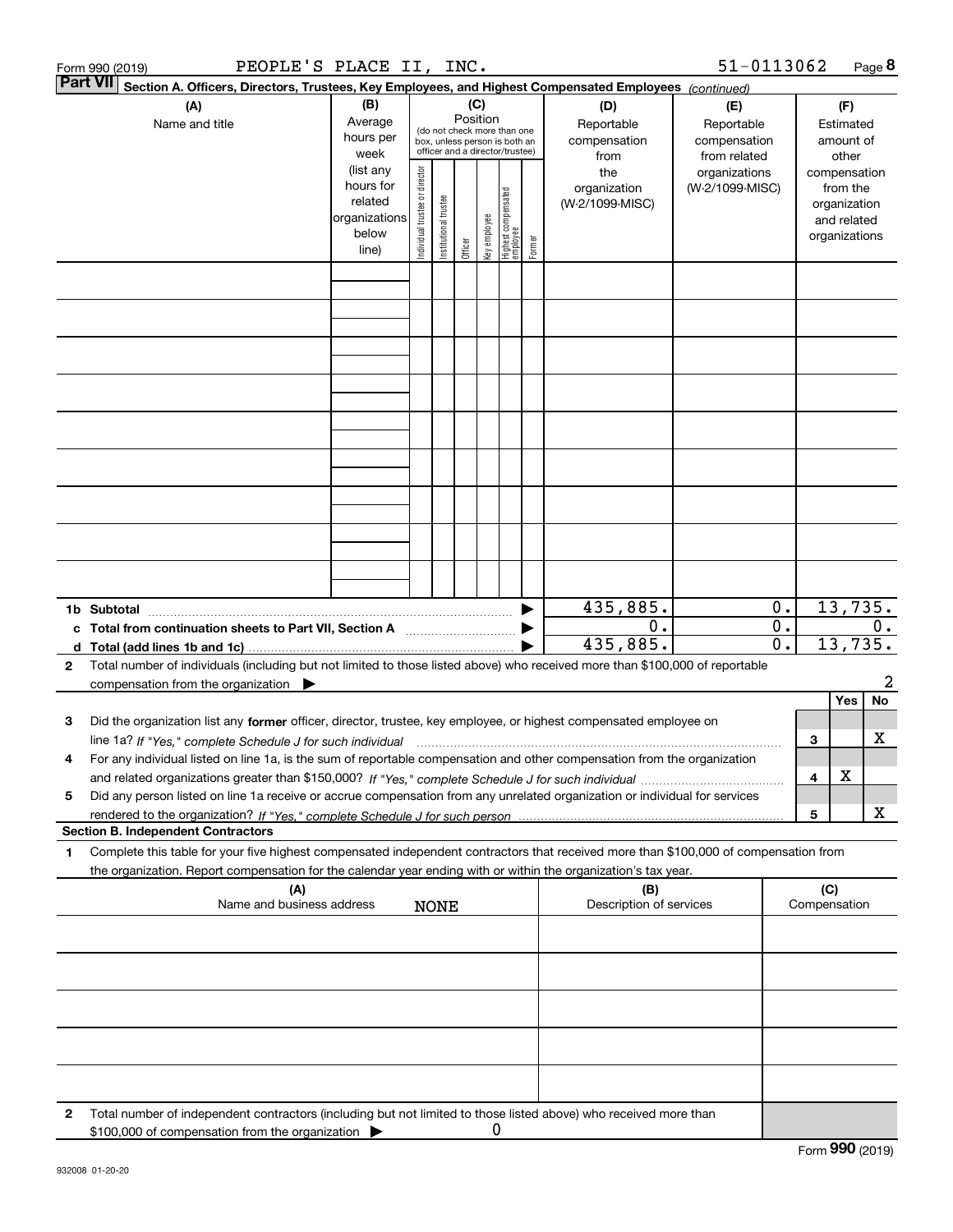|                                                           | Form 990 (2019)  |                                                                               | PEOPLE'S PLACE II, INC. |                 |                      |                                            |                   | 51-0113062                  | Page 9                               |
|-----------------------------------------------------------|------------------|-------------------------------------------------------------------------------|-------------------------|-----------------|----------------------|--------------------------------------------|-------------------|-----------------------------|--------------------------------------|
|                                                           | <b>Part VIII</b> | <b>Statement of Revenue</b>                                                   |                         |                 |                      |                                            |                   |                             |                                      |
|                                                           |                  | Check if Schedule O contains a response or note to any line in this Part VIII |                         |                 |                      |                                            | (B)               |                             |                                      |
|                                                           |                  |                                                                               |                         |                 |                      | (A)<br>Total revenue                       | Related or exempt | $\overline{C}$<br>Unrelated | (D)<br>Revenue excluded              |
|                                                           |                  |                                                                               |                         |                 |                      |                                            | function revenue  | Ibusiness revenue           | from tax under<br>sections 512 - 514 |
|                                                           |                  |                                                                               |                         |                 | 23,187.              |                                            |                   |                             |                                      |
| Contributions, Gifts, Grants<br>and Other Similar Amounts |                  | 1 a Federated campaigns                                                       | 1a<br>1 <sub>b</sub>    |                 |                      |                                            |                   |                             |                                      |
|                                                           |                  | <b>b</b> Membership dues<br>c Fundraising events                              | 1 <sub>c</sub>          |                 |                      |                                            |                   |                             |                                      |
|                                                           |                  | d Related organizations                                                       | 1 <sub>d</sub>          |                 |                      |                                            |                   |                             |                                      |
|                                                           |                  | e Government grants (contributions)                                           | 1e                      |                 | 4,603,413.           |                                            |                   |                             |                                      |
|                                                           |                  | f All other contributions, gifts, grants, and                                 |                         |                 |                      |                                            |                   |                             |                                      |
|                                                           |                  | similar amounts not included above                                            | 1f                      |                 | 296,686.             |                                            |                   |                             |                                      |
|                                                           |                  | g Noncash contributions included in lines 1a-1f                               | 1g                      |                 | 71,684.              |                                            |                   |                             |                                      |
|                                                           |                  |                                                                               |                         |                 |                      | 4,923,286.                                 |                   |                             |                                      |
|                                                           |                  |                                                                               |                         |                 | <b>Business Code</b> |                                            |                   |                             |                                      |
|                                                           |                  | 2 a COUNSELING CENTER                                                         |                         |                 | 624100               | 2,823,703.2,823,703.                       |                   |                             |                                      |
| Program Service<br>Revenue                                | b                | TURNING POINT                                                                 |                         |                 | 624100               | 87,314.                                    | 87,314.           |                             |                                      |
|                                                           |                  | VISITATION CENTER                                                             |                         |                 | 624100               | 18,079.                                    | 18,079.           |                             |                                      |
|                                                           | d                |                                                                               |                         |                 |                      |                                            |                   |                             |                                      |
|                                                           | е                |                                                                               |                         |                 |                      |                                            |                   |                             |                                      |
|                                                           |                  | All other program service revenue                                             |                         |                 |                      |                                            |                   |                             |                                      |
|                                                           | a                |                                                                               |                         |                 |                      | $\sqrt{2,929,096}$ .                       |                   |                             |                                      |
|                                                           | 3                | Investment income (including dividends, interest, and                         |                         |                 |                      |                                            |                   |                             |                                      |
|                                                           |                  |                                                                               |                         |                 |                      | 13,812.                                    |                   |                             | 13,812.                              |
|                                                           | 4                | Income from investment of tax-exempt bond proceeds                            |                         |                 |                      |                                            |                   |                             |                                      |
|                                                           | 5                |                                                                               |                         |                 |                      |                                            |                   |                             |                                      |
|                                                           |                  |                                                                               | (i) Real                |                 | (ii) Personal        |                                            |                   |                             |                                      |
|                                                           |                  | 6 a Gross rents                                                               | 1,125.<br>6a            | 0.              |                      |                                            |                   |                             |                                      |
|                                                           |                  | <b>b</b> Less: rental expenses $\ldots$                                       | 6b<br>1,125.<br>6c      |                 |                      |                                            |                   |                             |                                      |
|                                                           |                  | c Rental income or (loss)                                                     |                         |                 |                      | 1,125.                                     |                   |                             | 1,125.                               |
|                                                           |                  | d Net rental income or (loss)<br>7 a Gross amount from sales of               | (i) Securities          |                 | (ii) Other           |                                            |                   |                             |                                      |
|                                                           |                  | assets other than inventory                                                   | 7a                      |                 |                      |                                            |                   |                             |                                      |
|                                                           |                  | <b>b</b> Less: cost or other basis                                            |                         |                 |                      |                                            |                   |                             |                                      |
|                                                           |                  | and sales expenses                                                            | 7b                      |                 |                      |                                            |                   |                             |                                      |
| venue                                                     |                  | <b>c</b> Gain or (loss)                                                       | 7c                      |                 |                      |                                            |                   |                             |                                      |
|                                                           |                  |                                                                               |                         |                 |                      |                                            |                   |                             |                                      |
| Other Re                                                  |                  | 8 a Gross income from fundraising events (not                                 |                         |                 |                      |                                            |                   |                             |                                      |
|                                                           |                  |                                                                               |                         |                 |                      |                                            |                   |                             |                                      |
|                                                           |                  | contributions reported on line 1c). See                                       |                         |                 |                      |                                            |                   |                             |                                      |
|                                                           |                  |                                                                               |                         | 8a              |                      |                                            |                   |                             |                                      |
|                                                           |                  |                                                                               |                         | ∣8b∣            |                      |                                            |                   |                             |                                      |
|                                                           |                  | c Net income or (loss) from fundraising events                                |                         |                 |                      |                                            |                   |                             |                                      |
|                                                           |                  | 9 a Gross income from gaming activities. See                                  |                         |                 |                      |                                            |                   |                             |                                      |
|                                                           |                  |                                                                               |                         | 9a              |                      |                                            |                   |                             |                                      |
|                                                           |                  | <b>b</b> Less: direct expenses <i>manually contained</i>                      |                         | 9b              |                      |                                            |                   |                             |                                      |
|                                                           |                  | c Net income or (loss) from gaming activities                                 |                         |                 |                      |                                            |                   |                             |                                      |
|                                                           |                  | 10 a Gross sales of inventory, less returns                                   |                         |                 |                      |                                            |                   |                             |                                      |
|                                                           |                  |                                                                               |                         | 10a             |                      |                                            |                   |                             |                                      |
|                                                           |                  |                                                                               |                         | 10 <sub>b</sub> |                      |                                            |                   |                             |                                      |
|                                                           |                  | c Net income or (loss) from sales of inventory                                |                         |                 | <b>Business Code</b> |                                            |                   |                             |                                      |
|                                                           | 11 a             |                                                                               |                         |                 |                      |                                            |                   |                             |                                      |
|                                                           | b                | <u> 1980 - Jan Sterling von Berger (* 1950)</u>                               |                         |                 |                      |                                            |                   |                             |                                      |
| Miscellaneous<br>Revenue                                  | с                |                                                                               |                         |                 |                      |                                            |                   |                             |                                      |
|                                                           |                  |                                                                               |                         |                 |                      |                                            |                   |                             |                                      |
|                                                           |                  |                                                                               |                         |                 |                      |                                            |                   |                             |                                      |
|                                                           | 12               |                                                                               |                         |                 |                      | $\blacktriangleright$ 7,867,319.2,929,096. |                   | 0.1                         | 14,937.                              |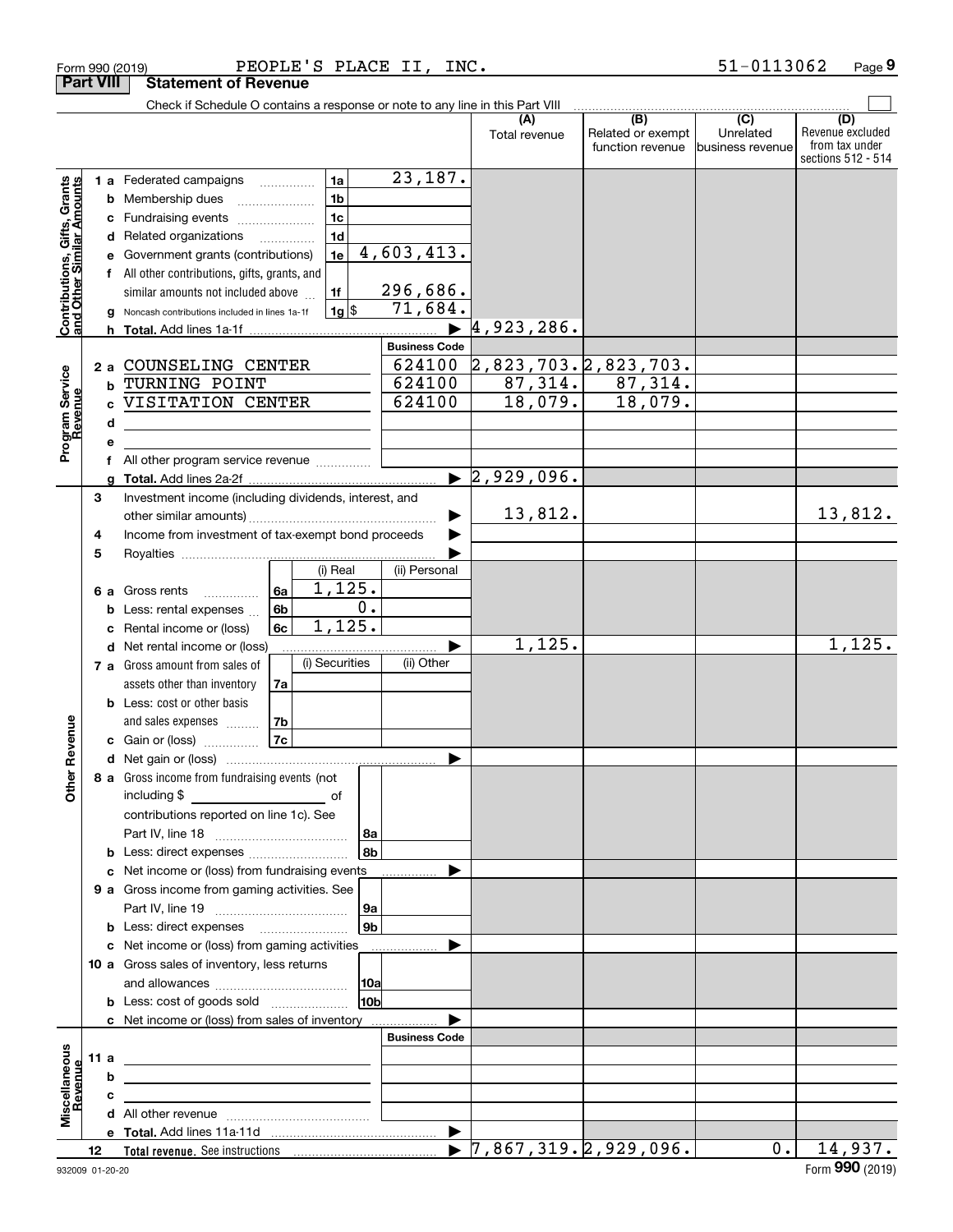**e** All other expenses

> **abcd**

**25 26**

Check here  $\begin{array}{|c|c|c|c|c|}\hline \text{ } & \text{ if following SOP 98-2 (ASC 958-720)} \hline \end{array}$ 

reported in column (B) joint costs from a combined educational campaign and fundraising solicitation.

**Total functional expenses.**  Add lines 1 through 24e **Joint costs.** Complete this line only if the organization

|    | PEOPLE'S PLACE II, INC.<br>Form 990 (2019)<br><b>Part IX   Statement of Functional Expenses</b>                            |                            |                                    |                                           | 51-0113062<br>Page             |
|----|----------------------------------------------------------------------------------------------------------------------------|----------------------------|------------------------------------|-------------------------------------------|--------------------------------|
|    | Section 501(c)(3) and 501(c)(4) organizations must complete all columns. All other organizations must complete column (A). |                            |                                    |                                           |                                |
|    | Check if Schedule O contains a response or note to any line in this Part IX                                                |                            |                                    |                                           |                                |
|    | Do not include amounts reported on lines 6b,<br>7b, 8b, 9b, and 10b of Part VIII.                                          | (A)<br>Total expenses      | (B)<br>Program service<br>expenses | (C)<br>Management and<br>general expenses | (D)<br>Fundraising<br>expenses |
| 1  | Grants and other assistance to domestic organizations                                                                      |                            |                                    |                                           |                                |
|    | and domestic governments. See Part IV, line 21                                                                             |                            |                                    |                                           |                                |
| 2  | Grants and other assistance to domestic                                                                                    |                            |                                    |                                           |                                |
|    | individuals. See Part IV, line 22                                                                                          | 687,766.                   | 687,766.                           |                                           |                                |
| 3  | Grants and other assistance to foreign                                                                                     |                            |                                    |                                           |                                |
|    | organizations, foreign governments, and foreign                                                                            |                            |                                    |                                           |                                |
|    | individuals. See Part IV, lines 15 and 16                                                                                  |                            |                                    |                                           |                                |
| 4  | Benefits paid to or for members                                                                                            |                            |                                    |                                           |                                |
| 5  | Compensation of current officers, directors,                                                                               |                            |                                    |                                           |                                |
|    | trustees, and key employees                                                                                                | 100, 349.                  | 92,228.                            | 8,121.                                    |                                |
| 6  | Compensation not included above to disqualified                                                                            |                            |                                    |                                           |                                |
|    | persons (as defined under section 4958(f)(1)) and                                                                          |                            |                                    |                                           |                                |
|    | persons described in section 4958(c)(3)(B)                                                                                 |                            |                                    |                                           |                                |
| 7  |                                                                                                                            | 4,440,948.                 | 4,093,785.                         | 347,163.                                  |                                |
| 8  | Pension plan accruals and contributions (include                                                                           |                            |                                    |                                           |                                |
|    | section 401(k) and 403(b) employer contributions)                                                                          | $\frac{36,985.}{336,593.}$ | 30,548.                            | $\frac{6,437}{58,585}$                    |                                |
| 9  |                                                                                                                            |                            | 278,008.                           | 36, 533.                                  |                                |
| 10 |                                                                                                                            | 448,975.                   | 412, 442.                          |                                           |                                |
| 11 | Fees for services (nonemployees):                                                                                          |                            |                                    |                                           |                                |
| a  |                                                                                                                            | 1,489.                     |                                    | 1,489.                                    |                                |
| b  |                                                                                                                            | 52,665.                    |                                    | 52,665.                                   |                                |
|    |                                                                                                                            |                            |                                    |                                           |                                |
|    | e Professional fundraising services. See Part IV, line 17                                                                  |                            |                                    |                                           |                                |
| f  | Investment management fees                                                                                                 |                            |                                    |                                           |                                |
| a  | Other. (If line 11g amount exceeds 10% of line 25,                                                                         |                            |                                    |                                           |                                |
|    | column (A) amount, list line 11g expenses on Sch O.)                                                                       | 138,860.                   | 110,501.                           | 28,359.                                   |                                |
| 12 |                                                                                                                            |                            |                                    |                                           |                                |
| 13 |                                                                                                                            | 27,730.                    | 17,922.                            | 9,808.                                    |                                |
| 14 |                                                                                                                            | 173,331.                   | 163,928.                           | 9,403.                                    |                                |
| 15 |                                                                                                                            |                            |                                    |                                           |                                |
| 16 |                                                                                                                            | 646,055.                   | 403,493.                           | 242,562.                                  |                                |
| 17 |                                                                                                                            | 72,505.                    | 69,238.                            | 3, 267.                                   |                                |
| 18 | Payments of travel or entertainment expenses                                                                               |                            |                                    |                                           |                                |
|    | for any federal, state, or local public officials                                                                          |                            |                                    |                                           |                                |
| 19 | Conferences, conventions, and meetings                                                                                     | 20, 399.                   | 16, 117.                           | 4,282.                                    |                                |
| 20 | Interest                                                                                                                   |                            |                                    |                                           |                                |
| 21 |                                                                                                                            | 75,682.                    | 257,608.                           | $-181,926$ .                              |                                |
| 22 | Depreciation, depletion, and amortization                                                                                  | 111,074.                   | 93,651.                            | 17,423.                                   |                                |
| 23 | Insurance<br>Other expenses. Itemize expenses not covered                                                                  |                            |                                    |                                           |                                |
| 24 | above (List miscellaneous expenses on line 24e. If                                                                         |                            |                                    |                                           |                                |
|    | line 24e amount exceeds 10% of line 25, column (A)<br>amount, list line 24e expenses on Schedule O.)                       |                            |                                    |                                           |                                |
| a  | SUPPLIES                                                                                                                   | 180,545.                   | 172,630.                           | 7,915.                                    |                                |
| b  | MEMBERSHIP DUES                                                                                                            | 22,758.                    | 12,469.                            | 10,289.                                   |                                |
|    | c MISCELLANEOUS                                                                                                            | 16, 150.                   | 14,137.                            | 2,013.                                    |                                |

7,590,859.

Form (2019) **990**

6,926,471. 664,388. 0.

 $\mathcal{L}^{\text{max}}$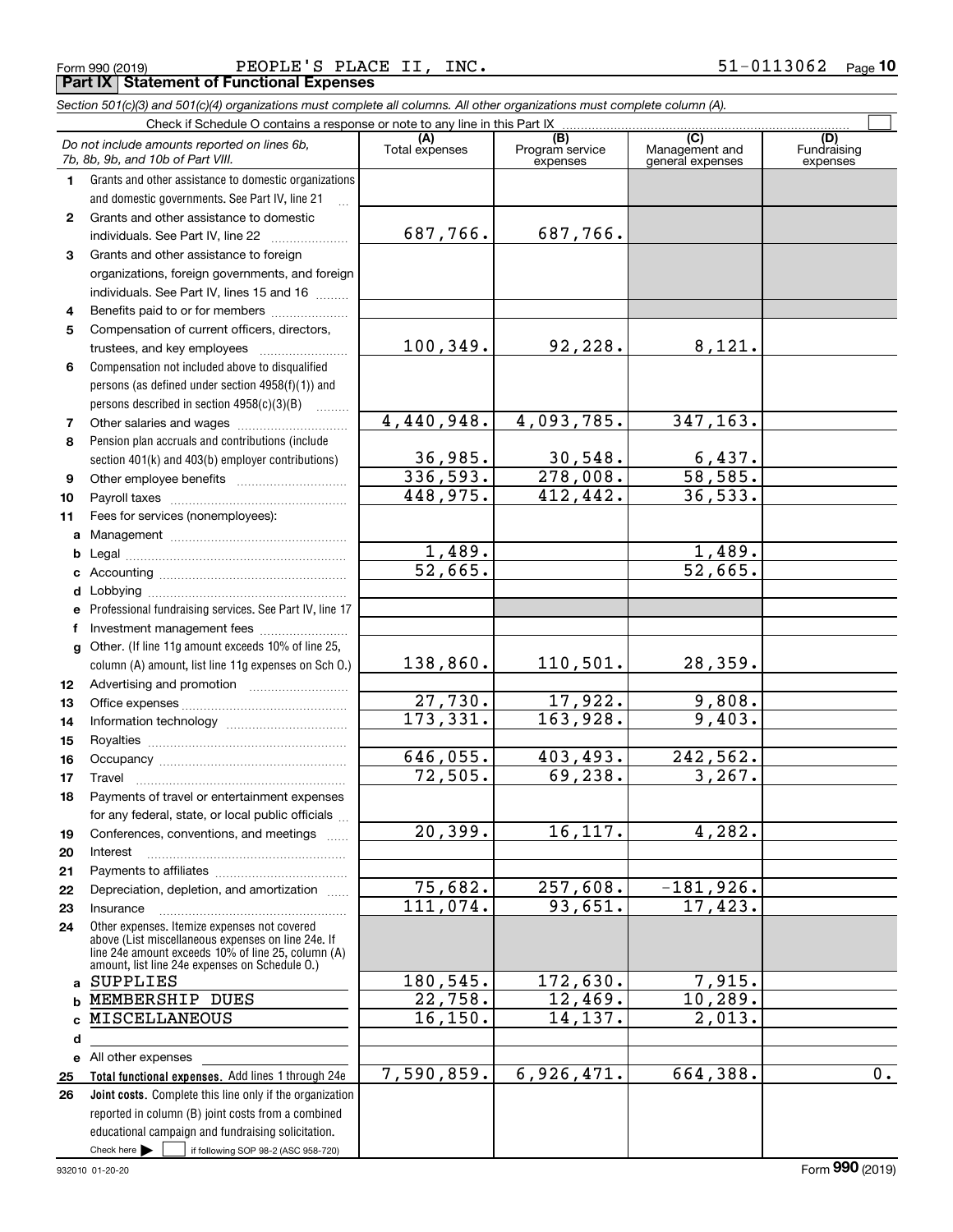| Form 990 (2019) |                               | PEOPLE'S PLACE |  | INC. | -0113062- | Page |
|-----------------|-------------------------------|----------------|--|------|-----------|------|
|                 | <b>Part X   Balance Sheet</b> |                |  |      |           |      |

|       |                                                                                                                                                                                                                                |                         |    | (A)<br>Beginning of year |                         | (B)<br>End of year |
|-------|--------------------------------------------------------------------------------------------------------------------------------------------------------------------------------------------------------------------------------|-------------------------|----|--------------------------|-------------------------|--------------------|
| 1     | Cash - non-interest-bearing                                                                                                                                                                                                    | 1,891,340.              | 1  | 3, 170, 770.             |                         |                    |
| 2     |                                                                                                                                                                                                                                |                         |    | $\overline{2}$           |                         |                    |
| 3     |                                                                                                                                                                                                                                |                         |    |                          | 3                       |                    |
| 4     |                                                                                                                                                                                                                                |                         |    | 1,579,874.               | $\overline{\mathbf{4}}$ | 1,697,758.         |
| 5     | Loans and other receivables from any current or former officer, director,                                                                                                                                                      |                         |    |                          |                         |                    |
|       | trustee, key employee, creator or founder, substantial contributor, or 35%                                                                                                                                                     |                         |    |                          |                         |                    |
|       | controlled entity or family member of any of these persons                                                                                                                                                                     |                         |    |                          | 5                       |                    |
| 6     | Loans and other receivables from other disqualified persons (as defined                                                                                                                                                        |                         |    |                          |                         |                    |
|       | under section 4958(f)(1)), and persons described in section 4958(c)(3)(B)                                                                                                                                                      | $\sim$                  |    | 6                        |                         |                    |
| 7     |                                                                                                                                                                                                                                |                         | 7  |                          |                         |                    |
| 8     |                                                                                                                                                                                                                                |                         | 8  |                          |                         |                    |
| 9     | Prepaid expenses and deferred charges                                                                                                                                                                                          |                         |    | 43,272.                  | 9                       | 64,429.            |
| l0a l | Land, buildings, and equipment: cost or other                                                                                                                                                                                  |                         |    |                          |                         |                    |
|       | basis. Complete Part VI of Schedule D $\begin{array}{ c c c c c }\n\hline\n1,657,093. \\ \hline\n\text{Less: accumulated depreciation} & \text{10b} & \text{1,351,761.}\n\end{array}$                                          |                         |    |                          |                         |                    |
|       | <b>b</b> Less: accumulated depreciation                                                                                                                                                                                        |                         |    | 337,736.                 | 10 <sub>c</sub>         | 305, 332.          |
| 11    |                                                                                                                                                                                                                                |                         |    |                          | 11                      |                    |
| 12    |                                                                                                                                                                                                                                |                         |    |                          | 12                      |                    |
| 13    |                                                                                                                                                                                                                                |                         |    |                          | 13                      |                    |
| 14    |                                                                                                                                                                                                                                |                         |    |                          | 14                      |                    |
| 15    |                                                                                                                                                                                                                                | 203.                    | 15 | 11, 203.                 |                         |                    |
| 16    |                                                                                                                                                                                                                                | $\overline{3,852,425.}$ | 16 | 5, 249, 492.             |                         |                    |
| 17    |                                                                                                                                                                                                                                |                         |    | 437,414.                 | 17                      | 572, 117.          |
| 18    |                                                                                                                                                                                                                                |                         |    |                          | 18                      |                    |
| 19    | Deferred revenue material contracts and a contract of the contract of the contract of the contract of the contract of the contract of the contract of the contract of the contract of the contract of the contract of the cont |                         |    | 219, 162.                | 19                      | 224, 154.          |
| 20    |                                                                                                                                                                                                                                |                         |    |                          | 20                      |                    |

|                   | 19 | Deferred revenue                                                                                  | 719,162.     | 19 | 224,154.                        |
|-------------------|----|---------------------------------------------------------------------------------------------------|--------------|----|---------------------------------|
|                   | 20 |                                                                                                   |              | 20 |                                 |
|                   | 21 | Escrow or custodial account liability. Complete Part IV of Schedule D                             |              | 21 |                                 |
|                   | 22 | Loans and other payables to any current or former officer, director,                              |              |    |                                 |
|                   |    | trustee, key employee, creator or founder, substantial contributor, or 35%                        |              |    |                                 |
| Liabilities       |    | controlled entity or family member of any of these persons                                        |              | 22 |                                 |
|                   | 23 | Secured mortgages and notes payable to unrelated third parties                                    |              | 23 |                                 |
|                   | 24 |                                                                                                   |              | 24 | 980,912.                        |
|                   | 25 | Other liabilities (including federal income tax, payables to related third                        |              |    |                                 |
|                   |    | parties, and other liabilities not included on lines 17-24). Complete Part X                      |              |    |                                 |
|                   |    | of Schedule D                                                                                     |              | 25 |                                 |
|                   | 26 |                                                                                                   | 656,576.     | 26 | 1,777,183.                      |
|                   |    |                                                                                                   |              |    |                                 |
|                   |    | Organizations that follow FASB ASC 958, check here $\triangleright \lfloor \underline{X} \rfloor$ |              |    |                                 |
|                   |    | and complete lines 27, 28, 32, and 33.                                                            |              |    |                                 |
|                   | 27 |                                                                                                   | 2,551,570.   | 27 | 2,691,114.                      |
|                   | 28 |                                                                                                   | 644,279.     | 28 | 781,195.                        |
|                   |    | Organizations that do not follow FASB ASC 958, check here $\blacktriangleright$                   |              |    |                                 |
| Fund Balances     |    | and complete lines 29 through 33.                                                                 |              |    |                                 |
| ð                 | 29 |                                                                                                   |              | 29 |                                 |
|                   | 30 |                                                                                                   |              | 30 |                                 |
|                   | 31 | Retained earnings, endowment, accumulated income, or other funds<br>1.1.1.1.1.1.1.1.1.1           |              | 31 |                                 |
| <b>Net Assets</b> | 32 |                                                                                                   | 3, 195, 849. | 32 | 3,472,309.                      |
|                   | 33 |                                                                                                   | 3,852,425.   | 33 | 5, 249, 492.<br>Form 990 (2019) |

**Assets**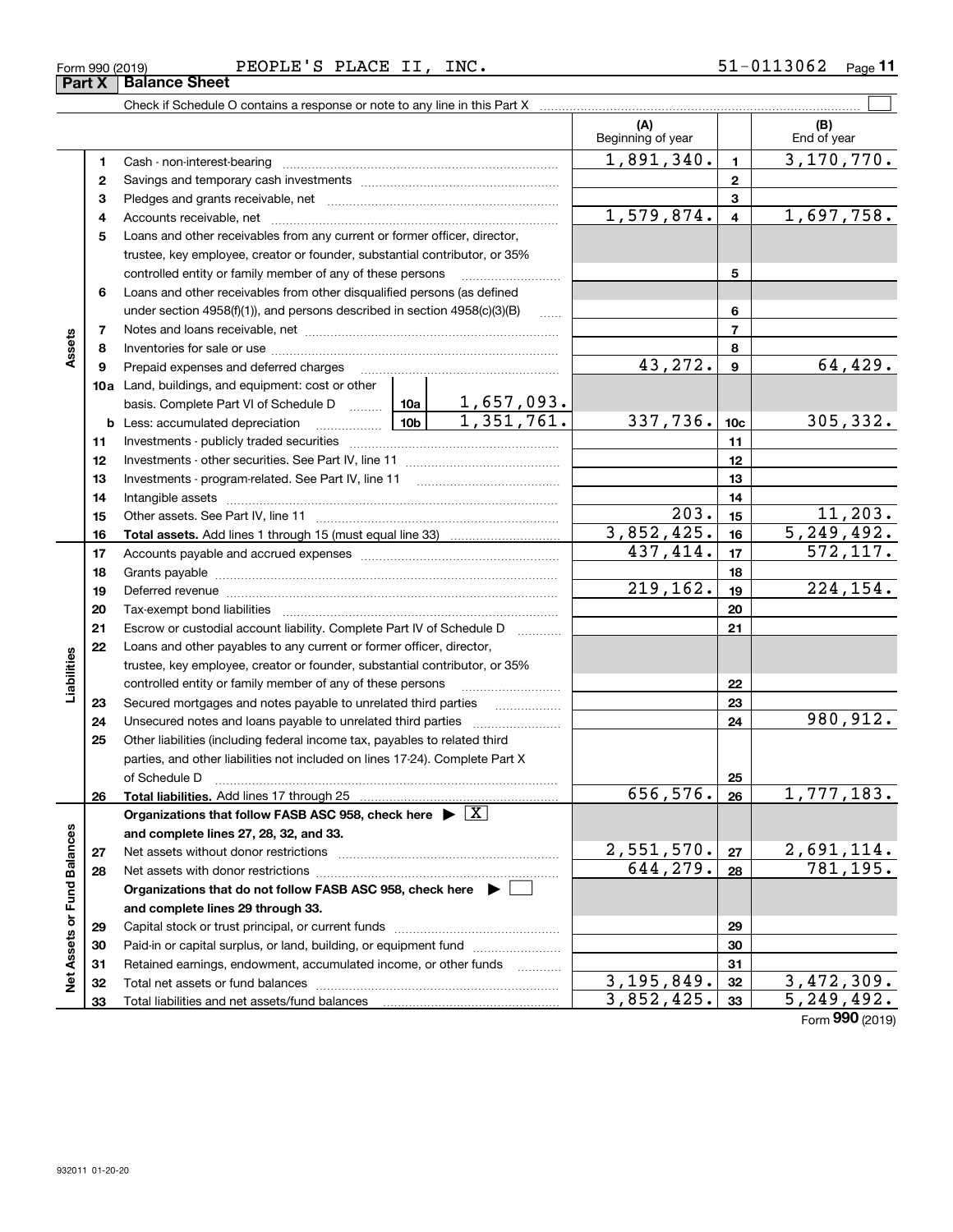|    | PEOPLE'S PLACE II, INC.<br>Form 990 (2019)                                                                                      |                         | 51-0113062     |             | $_{\text{Page}}$ 12     |
|----|---------------------------------------------------------------------------------------------------------------------------------|-------------------------|----------------|-------------|-------------------------|
|    | <b>Reconciliation of Net Assets</b><br>Part XI                                                                                  |                         |                |             |                         |
|    |                                                                                                                                 |                         |                |             |                         |
|    |                                                                                                                                 |                         |                |             |                         |
| 1  | Total revenue (must equal Part VIII, column (A), line 12)                                                                       | 1.                      | 7,867,319.     |             |                         |
| 2  |                                                                                                                                 | $\mathbf{2}$            | 7,590,859.     |             |                         |
| з  | Revenue less expenses. Subtract line 2 from line 1                                                                              | 3                       | 276,460.       |             |                         |
| 4  |                                                                                                                                 | $\overline{\mathbf{4}}$ | 3, 195, 849.   |             |                         |
| 5  |                                                                                                                                 | 5                       |                |             |                         |
| 6  |                                                                                                                                 | 6                       |                |             |                         |
| 7  | Investment expenses www.communication.com/www.communication.com/www.communication.com/www.com                                   | $\overline{7}$          |                |             |                         |
| 8  | Prior period adjustments                                                                                                        | 8                       |                |             |                         |
| 9  | Other changes in net assets or fund balances (explain on Schedule O)                                                            | 9                       |                |             | 0.                      |
| 10 | Net assets or fund balances at end of year. Combine lines 3 through 9 (must equal Part X, line 32,                              |                         |                |             |                         |
|    |                                                                                                                                 | 10                      | 3,472,309.     |             |                         |
|    | Part XII Financial Statements and Reporting                                                                                     |                         |                |             |                         |
|    |                                                                                                                                 |                         |                |             | $\overline{\mathbf{X}}$ |
|    |                                                                                                                                 |                         |                | Yes         | No                      |
| 1  | $\boxed{\mathbf{X}}$ Accrual<br>Accounting method used to prepare the Form 990: <u>June</u> Cash<br>Other                       |                         |                |             |                         |
|    | If the organization changed its method of accounting from a prior year or checked "Other," explain in Schedule O.               |                         |                |             |                         |
|    | 2a Were the organization's financial statements compiled or reviewed by an independent accountant?                              |                         | 2a             |             | X                       |
|    | If "Yes," check a box below to indicate whether the financial statements for the year were compiled or reviewed on a            |                         |                |             |                         |
|    | separate basis, consolidated basis, or both:                                                                                    |                         |                |             |                         |
|    | Separate basis<br>Consolidated basis<br>Both consolidated and separate basis                                                    |                         |                |             |                         |
|    | <b>b</b> Were the organization's financial statements audited by an independent accountant?                                     |                         | 2 <sub>b</sub> | х           |                         |
|    | If "Yes," check a box below to indicate whether the financial statements for the year were audited on a separate basis,         |                         |                |             |                         |
|    | consolidated basis, or both:<br>$\boxed{\mathbf{X}}$ Consolidated basis                                                         |                         |                |             |                         |
|    | Separate basis<br>Both consolidated and separate basis                                                                          |                         |                |             |                         |
|    | c If "Yes" to line 2a or 2b, does the organization have a committee that assumes responsibility for oversight of the audit,     |                         |                | х           |                         |
|    |                                                                                                                                 |                         | 2c             |             |                         |
|    | If the organization changed either its oversight process or selection process during the tax year, explain on Schedule O.       |                         |                |             |                         |
|    | 3a As a result of a federal award, was the organization required to undergo an audit or audits as set forth in the Single Audit |                         |                | х           |                         |
|    |                                                                                                                                 |                         | За             |             |                         |
|    | b If "Yes," did the organization undergo the required audit or audits? If the organization did not undergo the required audit   |                         |                |             |                         |
|    |                                                                                                                                 |                         | 3b             | х<br>$\sim$ |                         |

Form (2019) **990**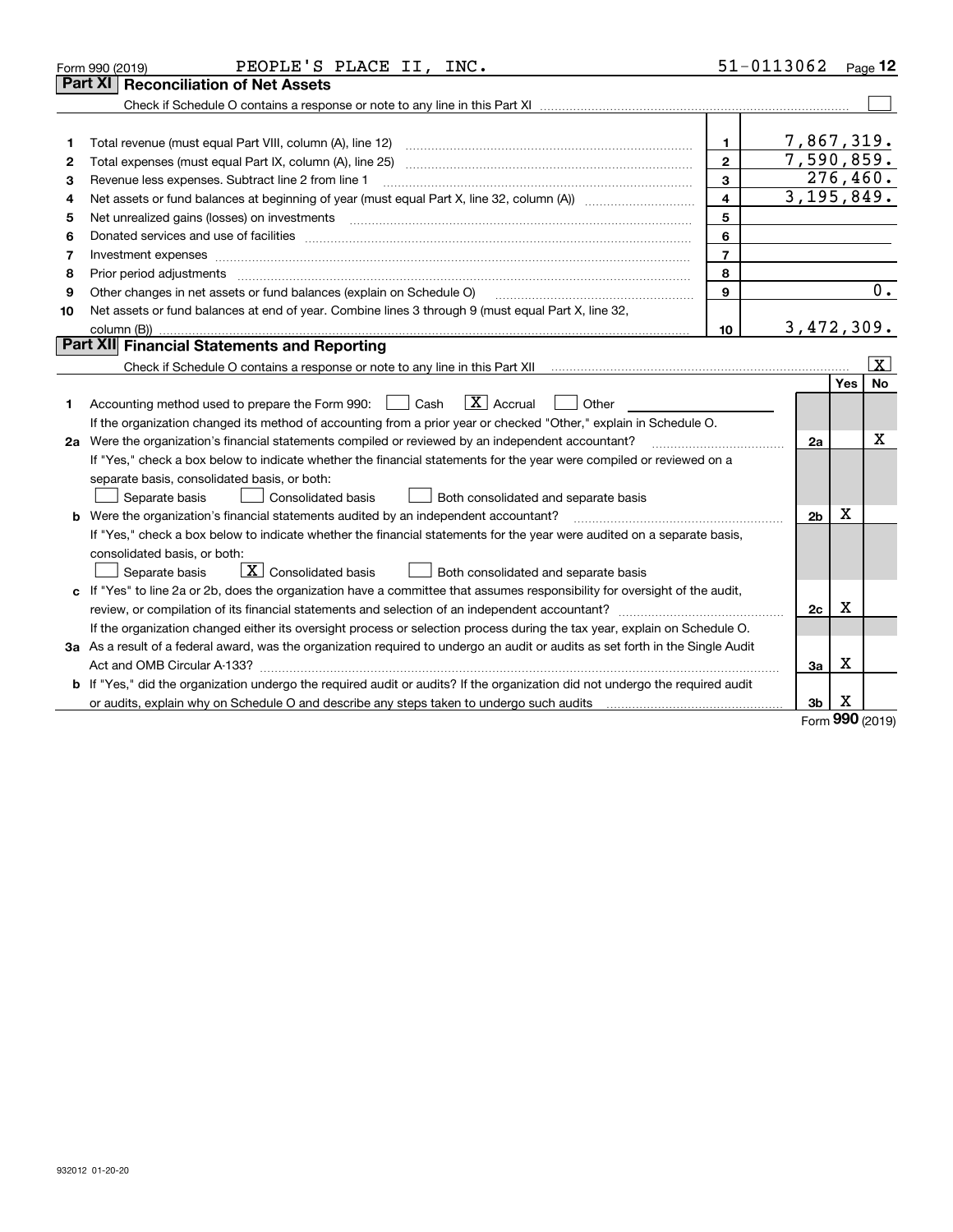|  | <b>SCHEDULE A</b> |
|--|-------------------|
|--|-------------------|

Department of the Treasury Internal Revenue Service

|  |  |  | (Form 990 or 990-EZ) |
|--|--|--|----------------------|
|--|--|--|----------------------|

## **Public Charity Status and Public Support**

**Complete if the organization is a section 501(c)(3) organization or a section 4947(a)(1) nonexempt charitable trust. | Attach to Form 990 or Form 990-EZ.** 

| $\triangleright$ Allach to Form occurs the children EL.                  |
|--------------------------------------------------------------------------|
| ▶ Go to www.irs.gov/Form990 for instructions and the latest information. |

| OMB No 1545-0047                    |
|-------------------------------------|
| 2019                                |
| <b>Open to Public</b><br>Inspection |

|       |            | Name of the organization                                                                                                                                                                                                                                                               |                         |                            |                                                                |    |                            |  | <b>Employer identification number</b> |
|-------|------------|----------------------------------------------------------------------------------------------------------------------------------------------------------------------------------------------------------------------------------------------------------------------------------------|-------------------------|----------------------------|----------------------------------------------------------------|----|----------------------------|--|---------------------------------------|
|       |            |                                                                                                                                                                                                                                                                                        | PEOPLE'S PLACE II, INC. |                            |                                                                |    |                            |  | 51-0113062                            |
|       | Part I     | Reason for Public Charity Status (All organizations must complete this part.) See instructions.                                                                                                                                                                                        |                         |                            |                                                                |    |                            |  |                                       |
|       |            | The organization is not a private foundation because it is: (For lines 1 through 12, check only one box.)                                                                                                                                                                              |                         |                            |                                                                |    |                            |  |                                       |
| 1     |            | A church, convention of churches, or association of churches described in section 170(b)(1)(A)(i).                                                                                                                                                                                     |                         |                            |                                                                |    |                            |  |                                       |
| 2     |            | A school described in section 170(b)(1)(A)(ii). (Attach Schedule E (Form 990 or 990-EZ).)                                                                                                                                                                                              |                         |                            |                                                                |    |                            |  |                                       |
| з     |            | A hospital or a cooperative hospital service organization described in section 170(b)(1)(A)(iii).                                                                                                                                                                                      |                         |                            |                                                                |    |                            |  |                                       |
| 4     |            | A medical research organization operated in conjunction with a hospital described in section 170(b)(1)(A)(iii). Enter the hospital's name,                                                                                                                                             |                         |                            |                                                                |    |                            |  |                                       |
|       |            | city, and state:                                                                                                                                                                                                                                                                       |                         |                            |                                                                |    |                            |  |                                       |
| 5     |            | An organization operated for the benefit of a college or university owned or operated by a governmental unit described in                                                                                                                                                              |                         |                            |                                                                |    |                            |  |                                       |
|       |            | section 170(b)(1)(A)(iv). (Complete Part II.)                                                                                                                                                                                                                                          |                         |                            |                                                                |    |                            |  |                                       |
| 6     |            | A federal, state, or local government or governmental unit described in section 170(b)(1)(A)(v).                                                                                                                                                                                       |                         |                            |                                                                |    |                            |  |                                       |
|       | $7 \times$ | An organization that normally receives a substantial part of its support from a governmental unit or from the general public described in                                                                                                                                              |                         |                            |                                                                |    |                            |  |                                       |
|       |            | section 170(b)(1)(A)(vi). (Complete Part II.)                                                                                                                                                                                                                                          |                         |                            |                                                                |    |                            |  |                                       |
| 8     |            | A community trust described in section 170(b)(1)(A)(vi). (Complete Part II.)                                                                                                                                                                                                           |                         |                            |                                                                |    |                            |  |                                       |
| 9     |            | An agricultural research organization described in section 170(b)(1)(A)(ix) operated in conjunction with a land-grant college                                                                                                                                                          |                         |                            |                                                                |    |                            |  |                                       |
|       |            | or university or a non-land-grant college of agriculture (see instructions). Enter the name, city, and state of the college or                                                                                                                                                         |                         |                            |                                                                |    |                            |  |                                       |
|       |            | university:                                                                                                                                                                                                                                                                            |                         |                            |                                                                |    |                            |  |                                       |
| 10    |            | An organization that normally receives: (1) more than 33 1/3% of its support from contributions, membership fees, and gross receipts from                                                                                                                                              |                         |                            |                                                                |    |                            |  |                                       |
|       |            | activities related to its exempt functions - subject to certain exceptions, and (2) no more than 33 1/3% of its support from gross investment<br>income and unrelated business taxable income (less section 511 tax) from businesses acquired by the organization after June 30, 1975. |                         |                            |                                                                |    |                            |  |                                       |
|       |            | See section 509(a)(2). (Complete Part III.)                                                                                                                                                                                                                                            |                         |                            |                                                                |    |                            |  |                                       |
| 11    |            | An organization organized and operated exclusively to test for public safety. See section 509(a)(4).                                                                                                                                                                                   |                         |                            |                                                                |    |                            |  |                                       |
| 12    |            | An organization organized and operated exclusively for the benefit of, to perform the functions of, or to carry out the purposes of one or                                                                                                                                             |                         |                            |                                                                |    |                            |  |                                       |
|       |            | more publicly supported organizations described in section 509(a)(1) or section 509(a)(2). See section 509(a)(3). Check the box in                                                                                                                                                     |                         |                            |                                                                |    |                            |  |                                       |
|       |            | lines 12a through 12d that describes the type of supporting organization and complete lines 12e, 12f, and 12g.                                                                                                                                                                         |                         |                            |                                                                |    |                            |  |                                       |
| a     |            | Type I. A supporting organization operated, supervised, or controlled by its supported organization(s), typically by giving                                                                                                                                                            |                         |                            |                                                                |    |                            |  |                                       |
|       |            | the supported organization(s) the power to regularly appoint or elect a majority of the directors or trustees of the supporting                                                                                                                                                        |                         |                            |                                                                |    |                            |  |                                       |
|       |            | organization. You must complete Part IV, Sections A and B.                                                                                                                                                                                                                             |                         |                            |                                                                |    |                            |  |                                       |
| b     |            | Type II. A supporting organization supervised or controlled in connection with its supported organization(s), by having                                                                                                                                                                |                         |                            |                                                                |    |                            |  |                                       |
|       |            | control or management of the supporting organization vested in the same persons that control or manage the supported                                                                                                                                                                   |                         |                            |                                                                |    |                            |  |                                       |
|       |            | organization(s). You must complete Part IV, Sections A and C.                                                                                                                                                                                                                          |                         |                            |                                                                |    |                            |  |                                       |
|       |            | Type III functionally integrated. A supporting organization operated in connection with, and functionally integrated with,                                                                                                                                                             |                         |                            |                                                                |    |                            |  |                                       |
|       |            | its supported organization(s) (see instructions). You must complete Part IV, Sections A, D, and E.                                                                                                                                                                                     |                         |                            |                                                                |    |                            |  |                                       |
| d     |            | Type III non-functionally integrated. A supporting organization operated in connection with its supported organization(s)                                                                                                                                                              |                         |                            |                                                                |    |                            |  |                                       |
|       |            | that is not functionally integrated. The organization generally must satisfy a distribution requirement and an attentiveness                                                                                                                                                           |                         |                            |                                                                |    |                            |  |                                       |
|       |            | requirement (see instructions). You must complete Part IV, Sections A and D, and Part V.                                                                                                                                                                                               |                         |                            |                                                                |    |                            |  |                                       |
| е     |            | Check this box if the organization received a written determination from the IRS that it is a Type I, Type II, Type III                                                                                                                                                                |                         |                            |                                                                |    |                            |  |                                       |
|       |            | functionally integrated, or Type III non-functionally integrated supporting organization.                                                                                                                                                                                              |                         |                            |                                                                |    |                            |  |                                       |
| f     |            | Enter the number of supported organizations                                                                                                                                                                                                                                            |                         |                            |                                                                |    |                            |  |                                       |
|       |            | Provide the following information about the supported organization(s).<br>(i) Name of supported                                                                                                                                                                                        | (ii) EIN                | (iii) Type of organization | (iv) Is the organization listed<br>in your governing document? |    | (v) Amount of monetary     |  | (vi) Amount of other                  |
|       |            | organization                                                                                                                                                                                                                                                                           |                         | (described on lines 1-10   |                                                                |    | support (see instructions) |  | support (see instructions)            |
|       |            |                                                                                                                                                                                                                                                                                        |                         | above (see instructions))  | Yes                                                            | No |                            |  |                                       |
|       |            |                                                                                                                                                                                                                                                                                        |                         |                            |                                                                |    |                            |  |                                       |
|       |            |                                                                                                                                                                                                                                                                                        |                         |                            |                                                                |    |                            |  |                                       |
|       |            |                                                                                                                                                                                                                                                                                        |                         |                            |                                                                |    |                            |  |                                       |
|       |            |                                                                                                                                                                                                                                                                                        |                         |                            |                                                                |    |                            |  |                                       |
|       |            |                                                                                                                                                                                                                                                                                        |                         |                            |                                                                |    |                            |  |                                       |
|       |            |                                                                                                                                                                                                                                                                                        |                         |                            |                                                                |    |                            |  |                                       |
|       |            |                                                                                                                                                                                                                                                                                        |                         |                            |                                                                |    |                            |  |                                       |
|       |            |                                                                                                                                                                                                                                                                                        |                         |                            |                                                                |    |                            |  |                                       |
|       |            |                                                                                                                                                                                                                                                                                        |                         |                            |                                                                |    |                            |  |                                       |
| Total |            |                                                                                                                                                                                                                                                                                        |                         |                            |                                                                |    |                            |  |                                       |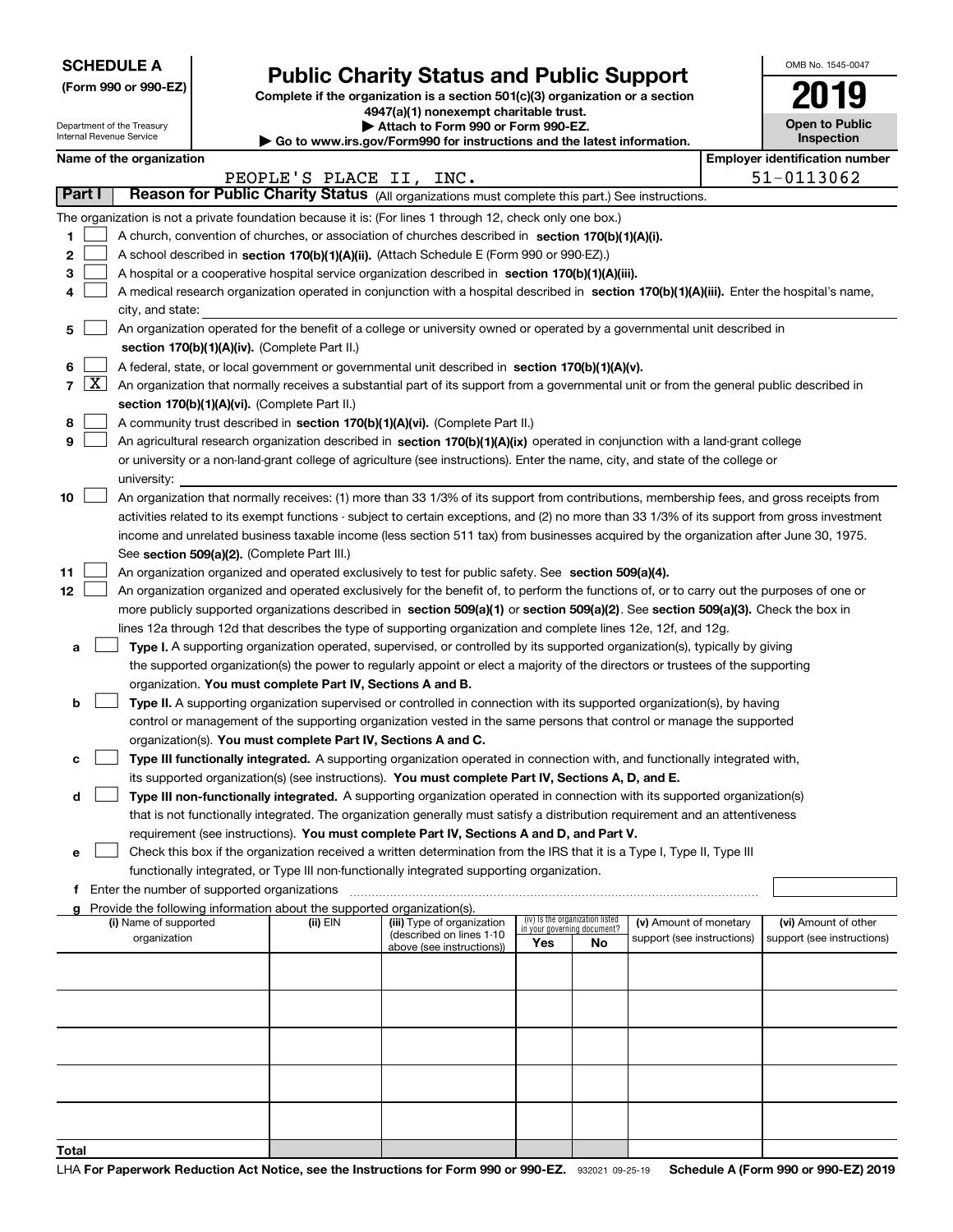| 932022 09-25-19 |
|-----------------|

#### Schedule A (Form 990 or 990-EZ) 2019 Page PEOPLE'S PLACE II, INC. 51-0113062

(Complete only if you checked the box on line 5, 7, or 8 of Part I or if the organization failed to qualify under Part III. If the organization fails to qualify under the tests listed below, please complete Part III.) **Part II Support Schedule for Organizations Described in Sections 170(b)(1)(A)(iv) and 170(b)(1)(A)(vi)** 

|     | <b>Section A. Public Support</b>                                                                                                               |          |            |            |            |            |                                          |
|-----|------------------------------------------------------------------------------------------------------------------------------------------------|----------|------------|------------|------------|------------|------------------------------------------|
|     | Calendar year (or fiscal year beginning in)                                                                                                    | (a) 2015 | (b) 2016   | $(c)$ 2017 | $(d)$ 2018 | $(e)$ 2019 | (f) Total                                |
|     | 1 Gifts, grants, contributions, and                                                                                                            |          |            |            |            |            |                                          |
|     | membership fees received. (Do not                                                                                                              |          |            |            |            |            |                                          |
|     | include any "unusual grants.")                                                                                                                 | 5309314. | 5183926.   | 4310151.   | 4895120.   |            | 4923286.24621797.                        |
|     | 2 Tax revenues levied for the organ-                                                                                                           |          |            |            |            |            |                                          |
|     | ization's benefit and either paid to                                                                                                           |          |            |            |            |            |                                          |
|     | or expended on its behalf                                                                                                                      |          |            |            |            |            |                                          |
|     | 3 The value of services or facilities                                                                                                          |          |            |            |            |            |                                          |
|     | furnished by a governmental unit to                                                                                                            |          |            |            |            |            |                                          |
|     | the organization without charge                                                                                                                |          |            |            |            |            |                                          |
|     | <b>Total.</b> Add lines 1 through 3                                                                                                            | 5309314. | 5183926.   | 4310151.   | 4895120.   |            | 4923286.24621797.                        |
| 5   | The portion of total contributions                                                                                                             |          |            |            |            |            |                                          |
|     | by each person (other than a                                                                                                                   |          |            |            |            |            |                                          |
|     | governmental unit or publicly                                                                                                                  |          |            |            |            |            |                                          |
|     | supported organization) included                                                                                                               |          |            |            |            |            |                                          |
|     | on line 1 that exceeds 2% of the                                                                                                               |          |            |            |            |            |                                          |
|     | amount shown on line 11,                                                                                                                       |          |            |            |            |            |                                          |
|     | column (f)                                                                                                                                     |          |            |            |            |            |                                          |
|     | 6 Public support. Subtract line 5 from line 4.                                                                                                 |          |            |            |            |            | 24621797.                                |
|     | <b>Section B. Total Support</b>                                                                                                                |          |            |            |            |            |                                          |
|     | Calendar year (or fiscal year beginning in)                                                                                                    | (a) 2015 | $(b)$ 2016 | $(c)$ 2017 | $(d)$ 2018 | (e) 2019   | (f) Total                                |
|     | 7 Amounts from line 4                                                                                                                          | 5309314. | 5183926.   | 4310151.   | 4895120.   |            | 4923286.24621797.                        |
|     | 8 Gross income from interest,                                                                                                                  |          |            |            |            |            |                                          |
|     | dividends, payments received on                                                                                                                |          |            |            |            |            |                                          |
|     | securities loans, rents, royalties,                                                                                                            |          |            |            |            |            |                                          |
|     | and income from similar sources                                                                                                                | 6,062.   | 7,371.     | 12,605.    | 21,520.    | 14,937.    | 62,495.                                  |
| 9   | Net income from unrelated business                                                                                                             |          |            |            |            |            |                                          |
|     | activities, whether or not the                                                                                                                 |          |            |            |            |            |                                          |
|     | business is regularly carried on                                                                                                               |          |            |            |            |            |                                          |
|     | 10 Other income. Do not include gain                                                                                                           |          |            |            |            |            |                                          |
|     | or loss from the sale of capital                                                                                                               |          |            |            |            |            |                                          |
|     | assets (Explain in Part VI.)                                                                                                                   |          |            |            |            |            |                                          |
|     | 11 Total support. Add lines 7 through 10                                                                                                       |          |            |            |            |            | 24684292.<br>14, 129, 092.               |
| 12  | Gross receipts from related activities, etc. (see instructions)                                                                                |          |            |            |            | 12         |                                          |
| 13. | First five years. If the Form 990 is for the organization's first, second, third, fourth, or fifth tax year as a section 501(c)(3)             |          |            |            |            |            |                                          |
|     | Section C. Computation of Public Support Percentage                                                                                            |          |            |            |            |            |                                          |
|     |                                                                                                                                                |          |            |            |            |            | 99.75                                    |
|     | 14 Public support percentage for 2019 (line 6, column (f) divided by line 11, column (f) <i>marrourcommum</i>                                  |          |            |            |            | 14<br>15   | %<br>99.80<br>%                          |
| 15  | 16a 33 1/3% support test - 2019. If the organization did not check the box on line 13, and line 14 is 33 1/3% or more, check this box and      |          |            |            |            |            |                                          |
|     | stop here. The organization qualifies as a publicly supported organization                                                                     |          |            |            |            |            | $\blacktriangleright$ $\boxed{\text{X}}$ |
|     | b 33 1/3% support test - 2018. If the organization did not check a box on line 13 or 16a, and line 15 is 33 1/3% or more, check this box       |          |            |            |            |            |                                          |
|     |                                                                                                                                                |          |            |            |            |            |                                          |
|     | 17a 10% -facts-and-circumstances test - 2019. If the organization did not check a box on line 13, 16a, or 16b, and line 14 is 10% or more,     |          |            |            |            |            |                                          |
|     | and if the organization meets the "facts-and-circumstances" test, check this box and stop here. Explain in Part VI how the organization        |          |            |            |            |            |                                          |
|     |                                                                                                                                                |          |            |            |            |            |                                          |
|     | <b>b 10% -facts-and-circumstances test - 2018.</b> If the organization did not check a box on line 13, 16a, 16b, or 17a, and line 15 is 10% or |          |            |            |            |            |                                          |
|     | more, and if the organization meets the "facts-and-circumstances" test, check this box and stop here. Explain in Part VI how the               |          |            |            |            |            |                                          |
|     | organization meets the "facts-and-circumstances" test. The organization qualifies as a publicly supported organization                         |          |            |            |            |            |                                          |
|     | 18 Private foundation. If the organization did not check a box on line 13, 16a, 16b, 17a, or 17b, check this box and see instructions          |          |            |            |            |            |                                          |

**Schedule A (Form 990 or 990-EZ) 2019**

**2**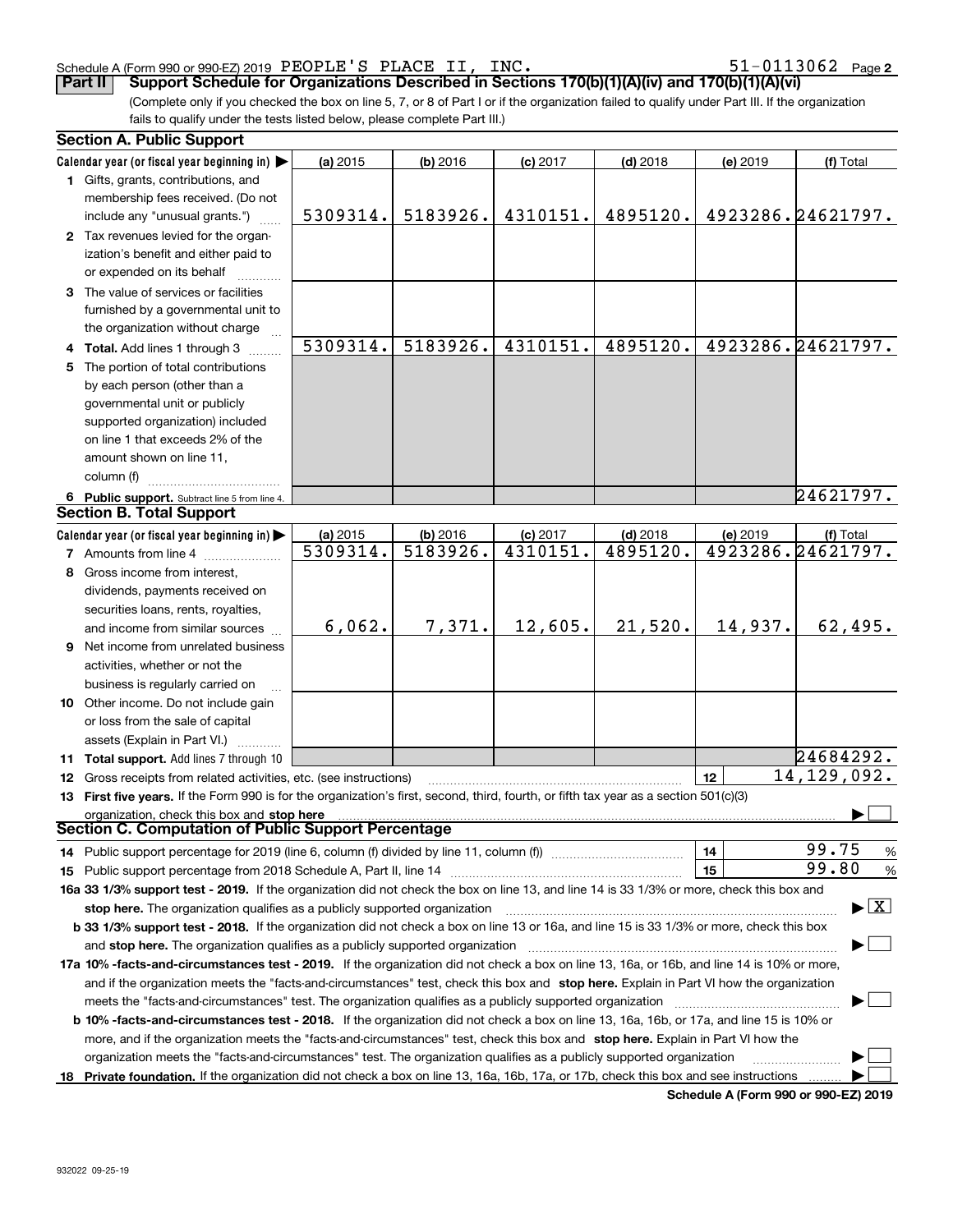|       |  | Schedule A (Form 990 or 990-EZ) 2019 $\rm~PEOPLE$ $\rm ^{\prime}$ S $\rm~PLACE$ |  |  | INC. |         | -0113062 | Page 3 |
|-------|--|---------------------------------------------------------------------------------|--|--|------|---------|----------|--------|
| ----- |  |                                                                                 |  |  |      | ---- 12 |          |        |

(Complete only if you checked the box on line 10 of Part I or if the organization failed to qualify under Part II. If the organization fails to qualify under the tests listed below, please complete Part II.)

|    | <b>Section A. Public Support</b>                                                                                                                    |            |          |            |            |          |             |
|----|-----------------------------------------------------------------------------------------------------------------------------------------------------|------------|----------|------------|------------|----------|-------------|
|    | Calendar year (or fiscal year beginning in) $\blacktriangleright$                                                                                   | (a) 2015   | (b) 2016 | $(c)$ 2017 | $(d)$ 2018 | (e) 2019 | (f) Total   |
|    | 1 Gifts, grants, contributions, and                                                                                                                 |            |          |            |            |          |             |
|    | membership fees received. (Do not                                                                                                                   |            |          |            |            |          |             |
|    | include any "unusual grants.")                                                                                                                      |            |          |            |            |          |             |
|    | <b>2</b> Gross receipts from admissions,                                                                                                            |            |          |            |            |          |             |
|    | merchandise sold or services per-                                                                                                                   |            |          |            |            |          |             |
|    | formed, or facilities furnished in                                                                                                                  |            |          |            |            |          |             |
|    | any activity that is related to the<br>organization's tax-exempt purpose                                                                            |            |          |            |            |          |             |
|    | 3 Gross receipts from activities that                                                                                                               |            |          |            |            |          |             |
|    | are not an unrelated trade or bus-                                                                                                                  |            |          |            |            |          |             |
|    | iness under section 513                                                                                                                             |            |          |            |            |          |             |
|    | 4 Tax revenues levied for the organ-                                                                                                                |            |          |            |            |          |             |
|    | ization's benefit and either paid to                                                                                                                |            |          |            |            |          |             |
|    | or expended on its behalf                                                                                                                           |            |          |            |            |          |             |
|    | .                                                                                                                                                   |            |          |            |            |          |             |
|    | 5 The value of services or facilities                                                                                                               |            |          |            |            |          |             |
|    | furnished by a governmental unit to                                                                                                                 |            |          |            |            |          |             |
|    | the organization without charge                                                                                                                     |            |          |            |            |          |             |
|    | <b>6 Total.</b> Add lines 1 through 5                                                                                                               |            |          |            |            |          |             |
|    | 7a Amounts included on lines 1, 2, and                                                                                                              |            |          |            |            |          |             |
|    | 3 received from disqualified persons                                                                                                                |            |          |            |            |          |             |
|    | <b>b</b> Amounts included on lines 2 and 3 received<br>from other than disqualified persons that                                                    |            |          |            |            |          |             |
|    | exceed the greater of \$5,000 or 1% of the                                                                                                          |            |          |            |            |          |             |
|    | amount on line 13 for the year                                                                                                                      |            |          |            |            |          |             |
|    | c Add lines 7a and 7b                                                                                                                               |            |          |            |            |          |             |
|    | 8 Public support. (Subtract line 7c from line 6.)                                                                                                   |            |          |            |            |          |             |
|    | <b>Section B. Total Support</b>                                                                                                                     |            |          |            |            |          |             |
|    | Calendar year (or fiscal year beginning in) $\blacktriangleright$                                                                                   | (a) $2015$ | (b) 2016 | $(c)$ 2017 | $(d)$ 2018 | (e) 2019 | (f) Total   |
|    | 9 Amounts from line 6                                                                                                                               |            |          |            |            |          |             |
|    | <b>10a</b> Gross income from interest,<br>dividends, payments received on                                                                           |            |          |            |            |          |             |
|    | securities loans, rents, royalties,                                                                                                                 |            |          |            |            |          |             |
|    | and income from similar sources                                                                                                                     |            |          |            |            |          |             |
|    | <b>b</b> Unrelated business taxable income                                                                                                          |            |          |            |            |          |             |
|    | (less section 511 taxes) from businesses                                                                                                            |            |          |            |            |          |             |
|    | acquired after June 30, 1975                                                                                                                        |            |          |            |            |          |             |
|    | c Add lines 10a and 10b                                                                                                                             |            |          |            |            |          |             |
|    | 11 Net income from unrelated business                                                                                                               |            |          |            |            |          |             |
|    | activities not included in line 10b,<br>whether or not the business is                                                                              |            |          |            |            |          |             |
|    | regularly carried on                                                                                                                                |            |          |            |            |          |             |
|    | <b>12</b> Other income. Do not include gain                                                                                                         |            |          |            |            |          |             |
|    | or loss from the sale of capital<br>assets (Explain in Part VI.)                                                                                    |            |          |            |            |          |             |
|    | 13 Total support. (Add lines 9, 10c, 11, and 12.)                                                                                                   |            |          |            |            |          |             |
|    | 14 First five years. If the Form 990 is for the organization's first, second, third, fourth, or fifth tax year as a section 501(c)(3) organization, |            |          |            |            |          |             |
|    | check this box and stop here <i>macuum macuum macuum macuum macuum macuum macuum macuum macuum</i>                                                  |            |          |            |            |          |             |
|    | <b>Section C. Computation of Public Support Percentage</b>                                                                                          |            |          |            |            |          |             |
|    | 15 Public support percentage for 2019 (line 8, column (f), divided by line 13, column (f))                                                          |            |          |            |            | 15       | %           |
| 16 | Public support percentage from 2018 Schedule A, Part III, line 15                                                                                   |            |          |            |            | 16       | %           |
|    | <b>Section D. Computation of Investment Income Percentage</b>                                                                                       |            |          |            |            |          |             |
|    | 17 Investment income percentage for 2019 (line 10c, column (f), divided by line 13, column (f))                                                     |            |          |            |            | 17       | %           |
|    | 18 Investment income percentage from 2018 Schedule A, Part III, line 17                                                                             |            |          |            |            | 18       | %           |
|    | 19a 33 1/3% support tests - 2019. If the organization did not check the box on line 14, and line 15 is more than 33 1/3%, and line 17 is not        |            |          |            |            |          |             |
|    | more than 33 1/3%, check this box and stop here. The organization qualifies as a publicly supported organization                                    |            |          |            |            |          | $\sim$<br>▶ |
|    | b 33 1/3% support tests - 2018. If the organization did not check a box on line 14 or line 19a, and line 16 is more than 33 1/3%, and               |            |          |            |            |          |             |
|    | line 18 is not more than 33 1/3%, check this box and stop here. The organization qualifies as a publicly supported organization                     |            |          |            |            |          |             |
|    |                                                                                                                                                     |            |          |            |            |          |             |
| 20 |                                                                                                                                                     |            |          |            |            |          |             |

**Schedule A (Form 990 or 990-EZ) 2019**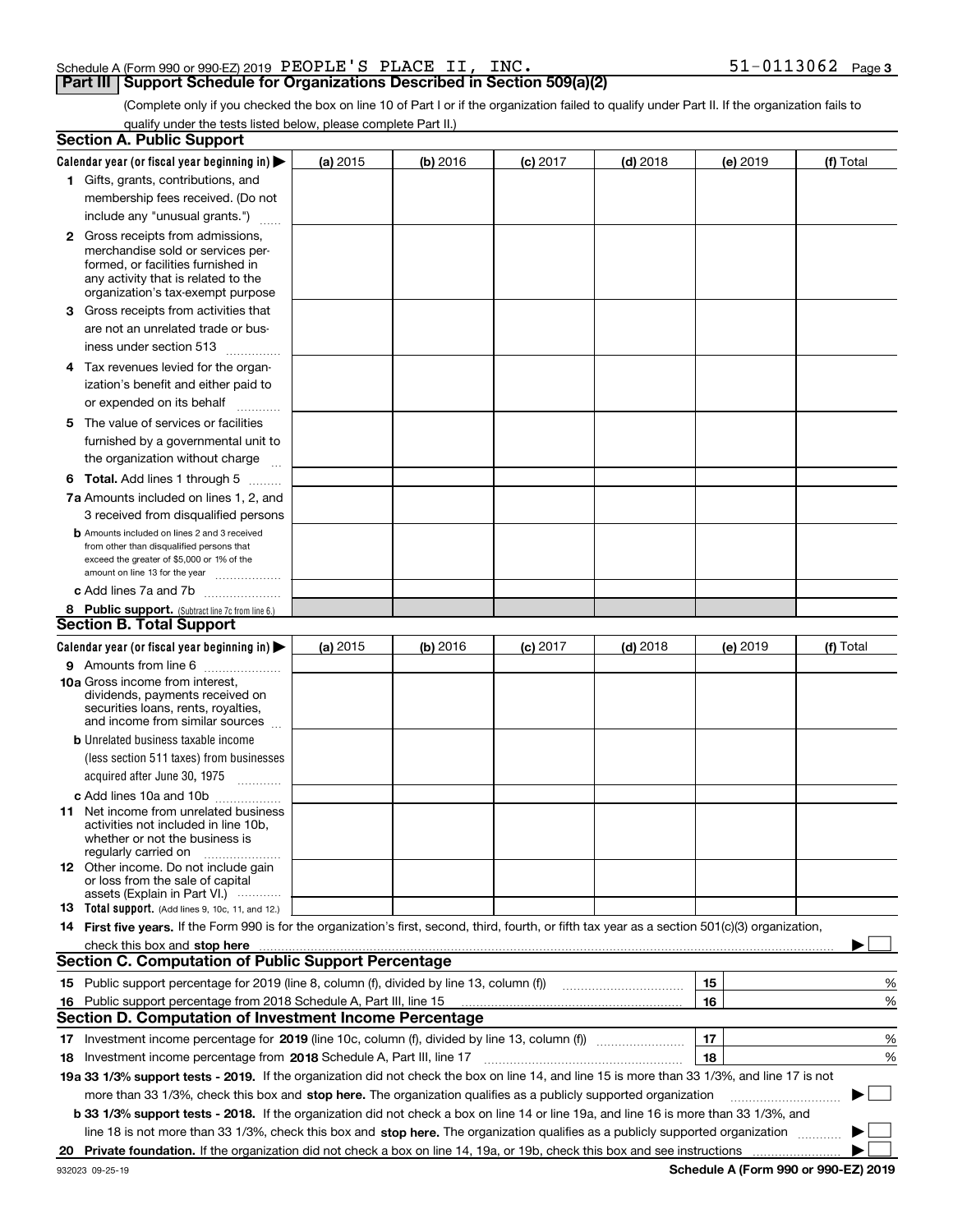**1**

**2**

**3a**

**3b**

**3c**

**4a**

**4b**

**YesNo**

### **Part IV Supporting Organizations**

(Complete only if you checked a box in line 12 on Part I. If you checked 12a of Part I, complete Sections A and B. If you checked 12b of Part I, complete Sections A and C. If you checked 12c of Part I, complete Sections A, D, and E. If you checked 12d of Part I, complete Sections A and D, and complete Part V.)

#### **Section A. All Supporting Organizations**

- **1** Are all of the organization's supported organizations listed by name in the organization's governing documents? If "No," describe in **Part VI** how the supported organizations are designated. If designated by *class or purpose, describe the designation. If historic and continuing relationship, explain.*
- **2** Did the organization have any supported organization that does not have an IRS determination of status under section 509(a)(1) or (2)? If "Yes," explain in Part VI how the organization determined that the supported *organization was described in section 509(a)(1) or (2).*
- **3a** Did the organization have a supported organization described in section 501(c)(4), (5), or (6)? If "Yes," answer *(b) and (c) below.*
- **b** Did the organization confirm that each supported organization qualified under section 501(c)(4), (5), or (6) and satisfied the public support tests under section 509(a)(2)? If "Yes," describe in **Part VI** when and how the *organization made the determination.*
- **c**Did the organization ensure that all support to such organizations was used exclusively for section 170(c)(2)(B) purposes? If "Yes," explain in **Part VI** what controls the organization put in place to ensure such use.
- **4a***If* Was any supported organization not organized in the United States ("foreign supported organization")? *"Yes," and if you checked 12a or 12b in Part I, answer (b) and (c) below.*
- **b** Did the organization have ultimate control and discretion in deciding whether to make grants to the foreign supported organization? If "Yes," describe in **Part VI** how the organization had such control and discretion *despite being controlled or supervised by or in connection with its supported organizations.*
- **c** Did the organization support any foreign supported organization that does not have an IRS determination under sections 501(c)(3) and 509(a)(1) or (2)? If "Yes," explain in **Part VI** what controls the organization used *to ensure that all support to the foreign supported organization was used exclusively for section 170(c)(2)(B) purposes.*
- **5a***If "Yes,"* Did the organization add, substitute, or remove any supported organizations during the tax year? answer (b) and (c) below (if applicable). Also, provide detail in **Part VI,** including (i) the names and EIN *numbers of the supported organizations added, substituted, or removed; (ii) the reasons for each such action; (iii) the authority under the organization's organizing document authorizing such action; and (iv) how the action was accomplished (such as by amendment to the organizing document).*
- **b** Type I or Type II only. Was any added or substituted supported organization part of a class already designated in the organization's organizing document?
- **cSubstitutions only.**  Was the substitution the result of an event beyond the organization's control?
- **6** Did the organization provide support (whether in the form of grants or the provision of services or facilities) to **Part VI.** *If "Yes," provide detail in* support or benefit one or more of the filing organization's supported organizations? anyone other than (i) its supported organizations, (ii) individuals that are part of the charitable class benefited by one or more of its supported organizations, or (iii) other supporting organizations that also
- **7**Did the organization provide a grant, loan, compensation, or other similar payment to a substantial contributor *If "Yes," complete Part I of Schedule L (Form 990 or 990-EZ).* regard to a substantial contributor? (as defined in section 4958(c)(3)(C)), a family member of a substantial contributor, or a 35% controlled entity with
- **8** Did the organization make a loan to a disqualified person (as defined in section 4958) not described in line 7? *If "Yes," complete Part I of Schedule L (Form 990 or 990-EZ).*
- **9a** Was the organization controlled directly or indirectly at any time during the tax year by one or more in section 509(a)(1) or (2))? If "Yes," *provide detail in* <code>Part VI.</code> disqualified persons as defined in section 4946 (other than foundation managers and organizations described
- **b** Did one or more disqualified persons (as defined in line 9a) hold a controlling interest in any entity in which the supporting organization had an interest? If "Yes," provide detail in P**art VI**.
- **c**Did a disqualified person (as defined in line 9a) have an ownership interest in, or derive any personal benefit from, assets in which the supporting organization also had an interest? If "Yes," provide detail in P**art VI.**
- **10a** Was the organization subject to the excess business holdings rules of section 4943 because of section supporting organizations)? If "Yes," answer 10b below. 4943(f) (regarding certain Type II supporting organizations, and all Type III non-functionally integrated
- **b** Did the organization have any excess business holdings in the tax year? (Use Schedule C, Form 4720, to *determine whether the organization had excess business holdings.)*

**4c5a5b5c6789a 9b9c10a10b**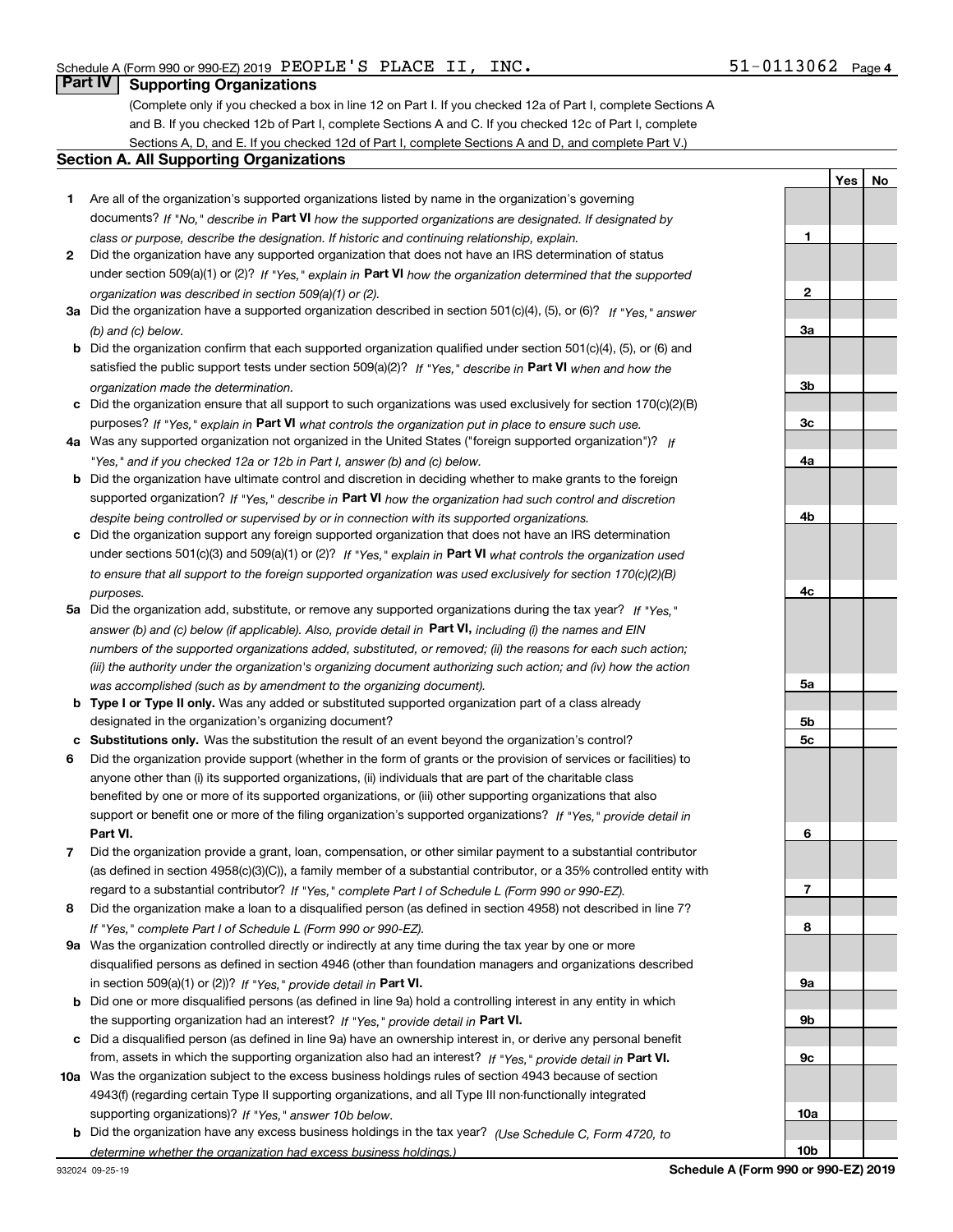|        |                                                                                                                                                                                                             |                 | <b>Yes</b> | No |
|--------|-------------------------------------------------------------------------------------------------------------------------------------------------------------------------------------------------------------|-----------------|------------|----|
| 11     | Has the organization accepted a gift or contribution from any of the following persons?                                                                                                                     |                 |            |    |
|        | a A person who directly or indirectly controls, either alone or together with persons described in (b) and (c)                                                                                              |                 |            |    |
|        | below, the governing body of a supported organization?                                                                                                                                                      | 11a             |            |    |
|        | <b>b</b> A family member of a person described in (a) above?                                                                                                                                                | 11 <sub>b</sub> |            |    |
| c      | A 35% controlled entity of a person described in (a) or (b) above? If "Yes" to a, b, or c, provide detail in Part VI.                                                                                       | 11c             |            |    |
|        | <b>Section B. Type I Supporting Organizations</b>                                                                                                                                                           |                 |            |    |
|        |                                                                                                                                                                                                             |                 | Yes        | No |
| 1      | Did the directors, trustees, or membership of one or more supported organizations have the power to                                                                                                         |                 |            |    |
|        | regularly appoint or elect at least a majority of the organization's directors or trustees at all times during the                                                                                          |                 |            |    |
|        |                                                                                                                                                                                                             |                 |            |    |
|        | tax year? If "No," describe in Part VI how the supported organization(s) effectively operated, supervised, or                                                                                               |                 |            |    |
|        | controlled the organization's activities. If the organization had more than one supported organization,                                                                                                     |                 |            |    |
|        | describe how the powers to appoint and/or remove directors or trustees were allocated among the supported                                                                                                   |                 |            |    |
|        | organizations and what conditions or restrictions, if any, applied to such powers during the tax year.                                                                                                      | 1               |            |    |
| 2      | Did the organization operate for the benefit of any supported organization other than the supported                                                                                                         |                 |            |    |
|        | organization(s) that operated, supervised, or controlled the supporting organization? If "Yes," explain in                                                                                                  |                 |            |    |
|        | Part VI how providing such benefit carried out the purposes of the supported organization(s) that operated,                                                                                                 |                 |            |    |
|        | supervised, or controlled the supporting organization.                                                                                                                                                      | $\mathbf{2}$    |            |    |
|        | <b>Section C. Type II Supporting Organizations</b>                                                                                                                                                          |                 |            |    |
|        |                                                                                                                                                                                                             |                 | Yes        | No |
| 1.     | Were a majority of the organization's directors or trustees during the tax year also a majority of the directors                                                                                            |                 |            |    |
|        | or trustees of each of the organization's supported organization(s)? If "No," describe in Part VI how control                                                                                               |                 |            |    |
|        | or management of the supporting organization was vested in the same persons that controlled or managed                                                                                                      |                 |            |    |
|        | the supported organization(s).                                                                                                                                                                              | 1               |            |    |
|        | <b>Section D. All Type III Supporting Organizations</b>                                                                                                                                                     |                 |            |    |
|        |                                                                                                                                                                                                             |                 | Yes        | No |
| 1      | Did the organization provide to each of its supported organizations, by the last day of the fifth month of the                                                                                              |                 |            |    |
|        | organization's tax year, (i) a written notice describing the type and amount of support provided during the prior tax                                                                                       |                 |            |    |
|        | year, (ii) a copy of the Form 990 that was most recently filed as of the date of notification, and (iii) copies of the                                                                                      |                 |            |    |
|        | organization's governing documents in effect on the date of notification, to the extent not previously provided?                                                                                            | 1               |            |    |
| 2      | Were any of the organization's officers, directors, or trustees either (i) appointed or elected by the supported                                                                                            |                 |            |    |
|        | organization(s) or (ii) serving on the governing body of a supported organization? If "No," explain in Part VI how                                                                                          |                 |            |    |
|        | the organization maintained a close and continuous working relationship with the supported organization(s).                                                                                                 | 2               |            |    |
| 3      | By reason of the relationship described in (2), did the organization's supported organizations have a                                                                                                       |                 |            |    |
|        | significant voice in the organization's investment policies and in directing the use of the organization's                                                                                                  |                 |            |    |
|        | income or assets at all times during the tax year? If "Yes," describe in Part VI the role the organization's                                                                                                |                 |            |    |
|        |                                                                                                                                                                                                             | 3               |            |    |
|        | supported organizations played in this regard.<br>Section E. Type III Functionally Integrated Supporting Organizations                                                                                      |                 |            |    |
|        |                                                                                                                                                                                                             |                 |            |    |
| 1<br>а | Check the box next to the method that the organization used to satisfy the Integral Part Test during the year (see instructions).<br>The organization satisfied the Activities Test. Complete line 2 below. |                 |            |    |
|        | The organization is the parent of each of its supported organizations. Complete line 3 below.                                                                                                               |                 |            |    |
| b<br>c |                                                                                                                                                                                                             |                 |            |    |
|        | The organization supported a governmental entity. Describe in Part VI how you supported a government entity (see instructions).                                                                             |                 | Yes        |    |
| 2      | Activities Test. Answer (a) and (b) below.                                                                                                                                                                  |                 |            | No |
| а      | Did substantially all of the organization's activities during the tax year directly further the exempt purposes of                                                                                          |                 |            |    |
|        | the supported organization(s) to which the organization was responsive? If "Yes." then in Part VI identify                                                                                                  |                 |            |    |
|        | those supported organizations and explain how these activities directly furthered their exempt purposes,                                                                                                    |                 |            |    |
|        | how the organization was responsive to those supported organizations, and how the organization determined                                                                                                   |                 |            |    |
|        | that these activities constituted substantially all of its activities.                                                                                                                                      | 2a              |            |    |
| b      | Did the activities described in (a) constitute activities that, but for the organization's involvement, one or more                                                                                         |                 |            |    |
|        | of the organization's supported organization(s) would have been engaged in? If "Yes," explain in Part VI the                                                                                                |                 |            |    |
|        | reasons for the organization's position that its supported organization(s) would have engaged in these                                                                                                      |                 |            |    |
|        | activities but for the organization's involvement.                                                                                                                                                          | 2b              |            |    |
| 3      | Parent of Supported Organizations. Answer (a) and (b) below.                                                                                                                                                |                 |            |    |
| а      | Did the organization have the power to regularly appoint or elect a majority of the officers, directors, or                                                                                                 |                 |            |    |
|        | trustees of each of the supported organizations? Provide details in Part VI.                                                                                                                                | За              |            |    |
| b      | Did the organization exercise a substantial degree of direction over the policies, programs, and activities of each                                                                                         |                 |            |    |
|        | of its supported organizations? If "Yes," describe in Part VI the role played by the organization in this regard.                                                                                           | 3b              |            |    |

**Schedule A (Form 990 or 990-EZ) 2019**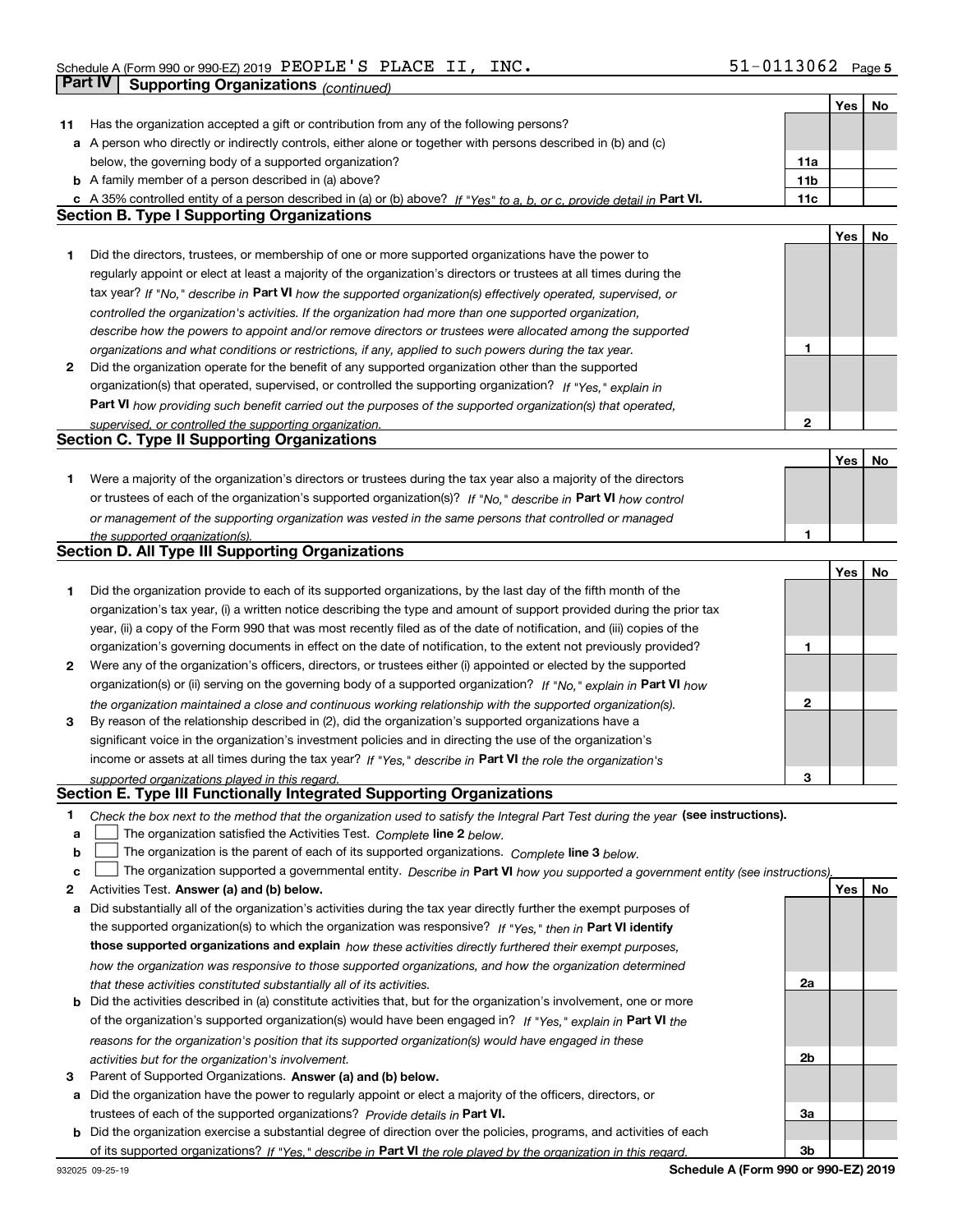| Schedule A (Form 990 or 990-EZ) 2019 $\overline{P}$ EOPLE'S $\overline{P}$ PLACE II, INC. |  | $51 - 0113062$ Page 6 |  |
|-------------------------------------------------------------------------------------------|--|-----------------------|--|
| Part V   Type III Non-Functionally Integrated 509(a)(3) Supporting Organizations          |  |                       |  |

**1**

**SEP 10. See instructions.** All antegral Part Test as a qualifying trust on Nov. 20, 1970 (explain in Part VI). See instructions. All other Type III non-functionally integrated supporting organizations must complete Sections A through E.  $\mathcal{L}^{\text{max}}$ 

|              | Section A - Adjusted Net Income                                              |                | (A) Prior Year | (B) Current Year<br>(optional) |
|--------------|------------------------------------------------------------------------------|----------------|----------------|--------------------------------|
| 1            | Net short-term capital gain                                                  | 1              |                |                                |
| 2            | Recoveries of prior-year distributions                                       | $\mathbf{2}$   |                |                                |
| 3            | Other gross income (see instructions)                                        | 3              |                |                                |
| 4            | Add lines 1 through 3.                                                       | 4              |                |                                |
| 5            | Depreciation and depletion                                                   | 5              |                |                                |
| 6            | Portion of operating expenses paid or incurred for production or             |                |                |                                |
|              | collection of gross income or for management, conservation, or               |                |                |                                |
|              | maintenance of property held for production of income (see instructions)     | 6              |                |                                |
| 7            | Other expenses (see instructions)                                            | $\overline{7}$ |                |                                |
| 8            | Adjusted Net Income (subtract lines 5, 6, and 7 from line 4)                 | 8              |                |                                |
|              | <b>Section B - Minimum Asset Amount</b>                                      |                | (A) Prior Year | (B) Current Year<br>(optional) |
| 1            | Aggregate fair market value of all non-exempt-use assets (see                |                |                |                                |
|              | instructions for short tax year or assets held for part of year):            |                |                |                                |
|              | a Average monthly value of securities                                        | 1a             |                |                                |
|              | <b>b</b> Average monthly cash balances                                       | 1b             |                |                                |
|              | c Fair market value of other non-exempt-use assets                           | 1c             |                |                                |
|              | d Total (add lines 1a, 1b, and 1c)                                           | 1d             |                |                                |
|              | e Discount claimed for blockage or other                                     |                |                |                                |
|              | factors (explain in detail in <b>Part VI</b> ):                              |                |                |                                |
| 2            | Acquisition indebtedness applicable to non-exempt-use assets                 | $\mathbf{2}$   |                |                                |
| 3            | Subtract line 2 from line 1d.                                                | 3              |                |                                |
| 4            | Cash deemed held for exempt use. Enter 1-1/2% of line 3 (for greater amount, |                |                |                                |
|              | see instructions).                                                           | 4              |                |                                |
| 5            | Net value of non-exempt-use assets (subtract line 4 from line 3)             | 5              |                |                                |
| 6            | Multiply line 5 by .035.                                                     | 6              |                |                                |
| 7            | Recoveries of prior-year distributions                                       | $\overline{7}$ |                |                                |
| 8            | Minimum Asset Amount (add line 7 to line 6)                                  | 8              |                |                                |
|              | <b>Section C - Distributable Amount</b>                                      |                |                | <b>Current Year</b>            |
| $\mathbf 1$  | Adjusted net income for prior year (from Section A, line 8, Column A)        | 1              |                |                                |
| $\mathbf{2}$ | Enter 85% of line 1.                                                         | $\mathbf{2}$   |                |                                |
| 3            | Minimum asset amount for prior year (from Section B, line 8, Column A)       | 3              |                |                                |
| 4            | Enter greater of line 2 or line 3.                                           | 4              |                |                                |
| 5            | Income tax imposed in prior year                                             | 5              |                |                                |
| 6            | <b>Distributable Amount.</b> Subtract line 5 from line 4, unless subject to  |                |                |                                |
|              | emergency temporary reduction (see instructions)                             | 6              |                |                                |

**7**Check here if the current year is the organization's first as a non-functionally integrated Type III supporting organization (see instructions).

**Schedule A (Form 990 or 990-EZ) 2019**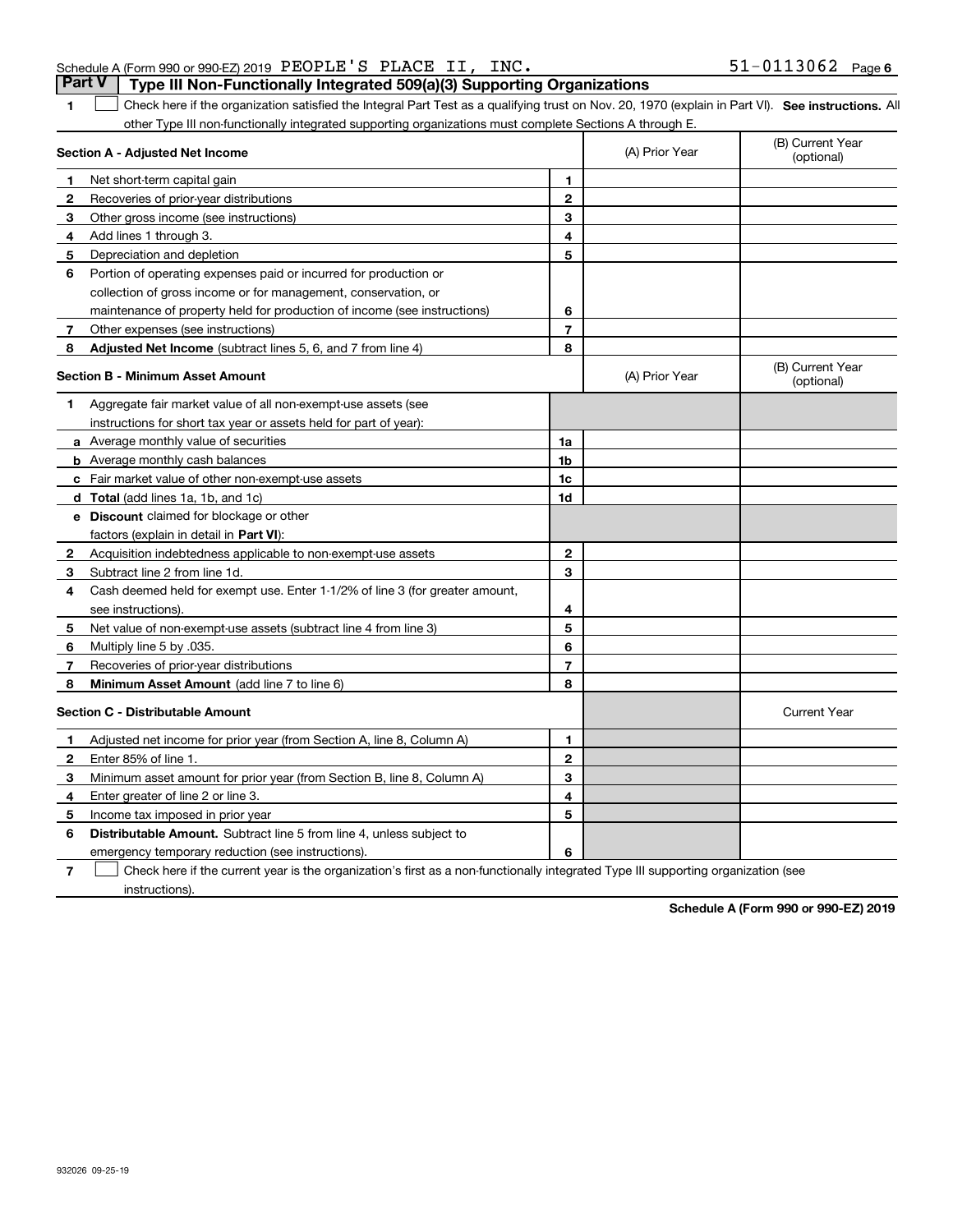| <b>Part V</b> | Type III Non-Functionally Integrated 509(a)(3) Supporting Organizations                    |                             | (continued)                           |                                         |
|---------------|--------------------------------------------------------------------------------------------|-----------------------------|---------------------------------------|-----------------------------------------|
|               | <b>Section D - Distributions</b>                                                           |                             |                                       | <b>Current Year</b>                     |
| 1             | Amounts paid to supported organizations to accomplish exempt purposes                      |                             |                                       |                                         |
| 2             | Amounts paid to perform activity that directly furthers exempt purposes of supported       |                             |                                       |                                         |
|               | organizations, in excess of income from activity                                           |                             |                                       |                                         |
| 3             | Administrative expenses paid to accomplish exempt purposes of supported organizations      |                             |                                       |                                         |
| 4             | Amounts paid to acquire exempt-use assets                                                  |                             |                                       |                                         |
| 5             | Qualified set-aside amounts (prior IRS approval required)                                  |                             |                                       |                                         |
| 6             | Other distributions (describe in Part VI). See instructions.                               |                             |                                       |                                         |
| 7             | <b>Total annual distributions.</b> Add lines 1 through 6.                                  |                             |                                       |                                         |
| 8             | Distributions to attentive supported organizations to which the organization is responsive |                             |                                       |                                         |
|               | (provide details in Part VI). See instructions.                                            |                             |                                       |                                         |
| 9             | Distributable amount for 2019 from Section C, line 6                                       |                             |                                       |                                         |
| 10            | Line 8 amount divided by line 9 amount                                                     |                             |                                       |                                         |
|               |                                                                                            | (i)                         | (iii)                                 | (iii)                                   |
|               | <b>Section E - Distribution Allocations</b> (see instructions)                             | <b>Excess Distributions</b> | <b>Underdistributions</b><br>Pre-2019 | <b>Distributable</b><br>Amount for 2019 |
| 1             | Distributable amount for 2019 from Section C, line 6                                       |                             |                                       |                                         |
| 2             | Underdistributions, if any, for years prior to 2019 (reason-                               |                             |                                       |                                         |
|               | able cause required- explain in Part VI). See instructions.                                |                             |                                       |                                         |
| З             | Excess distributions carryover, if any, to 2019                                            |                             |                                       |                                         |
|               | <b>a</b> From 2014                                                                         |                             |                                       |                                         |
|               | <b>b</b> From 2015                                                                         |                             |                                       |                                         |
|               | $c$ From 2016                                                                              |                             |                                       |                                         |
|               | d From 2017                                                                                |                             |                                       |                                         |
|               | e From 2018                                                                                |                             |                                       |                                         |
|               | Total of lines 3a through e                                                                |                             |                                       |                                         |
| g             | Applied to underdistributions of prior years                                               |                             |                                       |                                         |
|               | <b>h</b> Applied to 2019 distributable amount                                              |                             |                                       |                                         |
|               | Carryover from 2014 not applied (see instructions)                                         |                             |                                       |                                         |
|               | Remainder. Subtract lines 3g, 3h, and 3i from 3f.                                          |                             |                                       |                                         |
| 4             | Distributions for 2019 from Section D,                                                     |                             |                                       |                                         |
|               | line $7:$                                                                                  |                             |                                       |                                         |
|               | <b>a</b> Applied to underdistributions of prior years                                      |                             |                                       |                                         |
|               | <b>b</b> Applied to 2019 distributable amount                                              |                             |                                       |                                         |
|               | c Remainder. Subtract lines 4a and 4b from 4.                                              |                             |                                       |                                         |
| 5             | Remaining underdistributions for years prior to 2019, if                                   |                             |                                       |                                         |
|               | any. Subtract lines 3g and 4a from line 2. For result greater                              |                             |                                       |                                         |
|               | than zero, explain in Part VI. See instructions.                                           |                             |                                       |                                         |
| 6             | Remaining underdistributions for 2019. Subtract lines 3h                                   |                             |                                       |                                         |
|               | and 4b from line 1. For result greater than zero, explain in                               |                             |                                       |                                         |
|               | Part VI. See instructions.                                                                 |                             |                                       |                                         |
| 7             | Excess distributions carryover to 2020. Add lines 3j                                       |                             |                                       |                                         |
|               | and 4c.                                                                                    |                             |                                       |                                         |
| 8             | Breakdown of line 7:                                                                       |                             |                                       |                                         |
|               | a Excess from 2015                                                                         |                             |                                       |                                         |
|               | <b>b</b> Excess from 2016                                                                  |                             |                                       |                                         |
|               | c Excess from 2017                                                                         |                             |                                       |                                         |
|               | d Excess from 2018                                                                         |                             |                                       |                                         |
|               | e Excess from 2019                                                                         |                             |                                       |                                         |
|               |                                                                                            |                             |                                       |                                         |

**Schedule A (Form 990 or 990-EZ) 2019**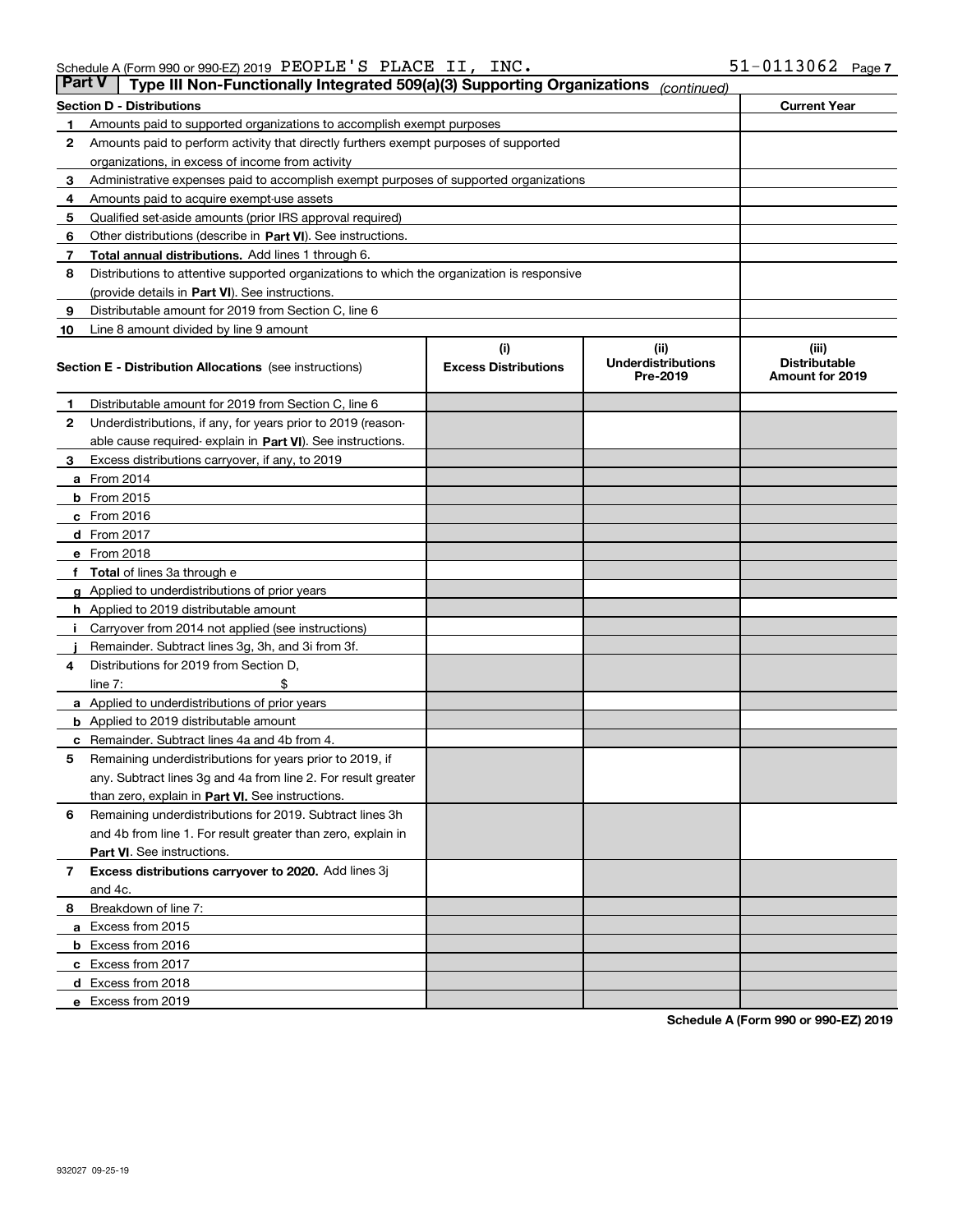|                 | Schedule A (Form 990 or 990-EZ) 2019 PEOPLE'S PLACE II, INC.                                                                                                                                                                                                                                                                                                                                                                                                                                                                                                                                | $51 - 0113062$ Page 8                |
|-----------------|---------------------------------------------------------------------------------------------------------------------------------------------------------------------------------------------------------------------------------------------------------------------------------------------------------------------------------------------------------------------------------------------------------------------------------------------------------------------------------------------------------------------------------------------------------------------------------------------|--------------------------------------|
| <b>Part VI</b>  | Supplemental Information. Provide the explanations required by Part II, line 10; Part II, line 17a or 17b; Part III, line 12;<br>Part IV, Section A, lines 1, 2, 3b, 3c, 4b, 4c, 5a, 6, 9a, 9b, 9c, 11a, 11b, and 11c; Part IV, Section B, lines 1 and 2; Part IV, Section C,<br>line 1; Part IV, Section D, lines 2 and 3; Part IV, Section E, lines 1c, 2a, 2b, 3a, and 3b; Part V, line 1; Part V, Section B, line 1e; Part V,<br>Section D, lines 5, 6, and 8; and Part V, Section E, lines 2, 5, and 6. Also complete this part for any additional information.<br>(See instructions.) |                                      |
|                 |                                                                                                                                                                                                                                                                                                                                                                                                                                                                                                                                                                                             |                                      |
|                 |                                                                                                                                                                                                                                                                                                                                                                                                                                                                                                                                                                                             |                                      |
|                 |                                                                                                                                                                                                                                                                                                                                                                                                                                                                                                                                                                                             |                                      |
|                 |                                                                                                                                                                                                                                                                                                                                                                                                                                                                                                                                                                                             |                                      |
|                 |                                                                                                                                                                                                                                                                                                                                                                                                                                                                                                                                                                                             |                                      |
|                 |                                                                                                                                                                                                                                                                                                                                                                                                                                                                                                                                                                                             |                                      |
|                 |                                                                                                                                                                                                                                                                                                                                                                                                                                                                                                                                                                                             |                                      |
|                 |                                                                                                                                                                                                                                                                                                                                                                                                                                                                                                                                                                                             |                                      |
|                 |                                                                                                                                                                                                                                                                                                                                                                                                                                                                                                                                                                                             |                                      |
|                 |                                                                                                                                                                                                                                                                                                                                                                                                                                                                                                                                                                                             |                                      |
|                 |                                                                                                                                                                                                                                                                                                                                                                                                                                                                                                                                                                                             |                                      |
|                 |                                                                                                                                                                                                                                                                                                                                                                                                                                                                                                                                                                                             |                                      |
|                 |                                                                                                                                                                                                                                                                                                                                                                                                                                                                                                                                                                                             |                                      |
|                 |                                                                                                                                                                                                                                                                                                                                                                                                                                                                                                                                                                                             |                                      |
|                 |                                                                                                                                                                                                                                                                                                                                                                                                                                                                                                                                                                                             |                                      |
|                 |                                                                                                                                                                                                                                                                                                                                                                                                                                                                                                                                                                                             |                                      |
|                 |                                                                                                                                                                                                                                                                                                                                                                                                                                                                                                                                                                                             |                                      |
|                 |                                                                                                                                                                                                                                                                                                                                                                                                                                                                                                                                                                                             |                                      |
|                 |                                                                                                                                                                                                                                                                                                                                                                                                                                                                                                                                                                                             |                                      |
|                 |                                                                                                                                                                                                                                                                                                                                                                                                                                                                                                                                                                                             |                                      |
|                 |                                                                                                                                                                                                                                                                                                                                                                                                                                                                                                                                                                                             |                                      |
|                 |                                                                                                                                                                                                                                                                                                                                                                                                                                                                                                                                                                                             |                                      |
|                 |                                                                                                                                                                                                                                                                                                                                                                                                                                                                                                                                                                                             |                                      |
|                 |                                                                                                                                                                                                                                                                                                                                                                                                                                                                                                                                                                                             |                                      |
|                 |                                                                                                                                                                                                                                                                                                                                                                                                                                                                                                                                                                                             |                                      |
|                 |                                                                                                                                                                                                                                                                                                                                                                                                                                                                                                                                                                                             |                                      |
|                 |                                                                                                                                                                                                                                                                                                                                                                                                                                                                                                                                                                                             |                                      |
| 932028 09-25-19 |                                                                                                                                                                                                                                                                                                                                                                                                                                                                                                                                                                                             | Schedule A (Form 990 or 990-EZ) 2019 |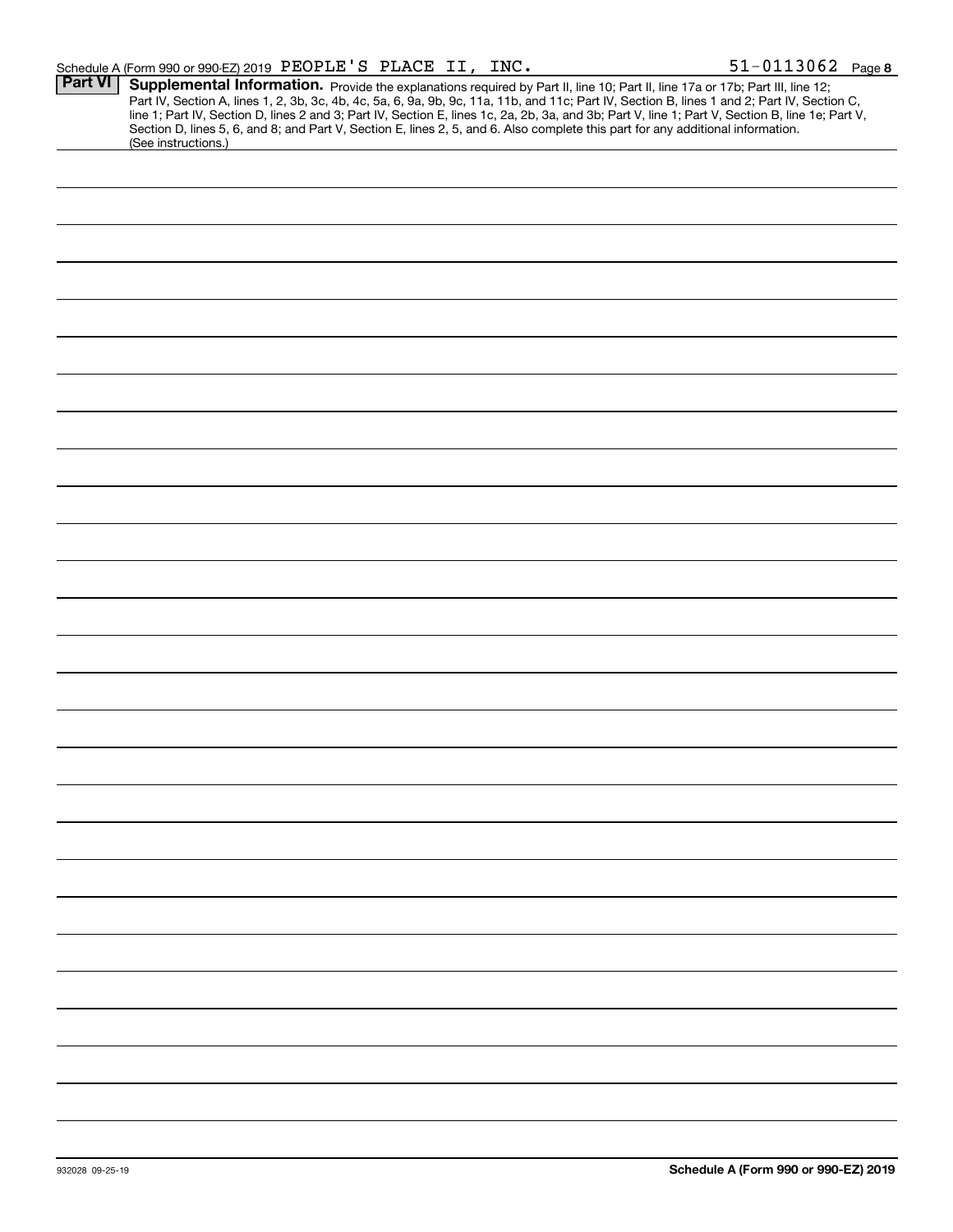Department of the Treasury Internal Revenue Service **(Form 990, 990-EZ, or 990-PF)**

## **Schedule B Schedule of Contributors**

**| Attach to Form 990, Form 990-EZ, or Form 990-PF. | Go to www.irs.gov/Form990 for the latest information.** OMB No. 1545-0047

**2019**

**Employer identification number**

| PEOPLE'S PLACE II, INC. | 51-0113062 |
|-------------------------|------------|
|-------------------------|------------|

| Internal Revenue Service |
|--------------------------|
| Name of the organization |

**Organization type** (check one):

| Filers of:         | Section:                                                                           |
|--------------------|------------------------------------------------------------------------------------|
| Form 990 or 990-EZ | $\boxed{\text{X}}$ 501(c)( 3) (enter number) organization                          |
|                    | $4947(a)(1)$ nonexempt charitable trust <b>not</b> treated as a private foundation |
|                    | 527 political organization                                                         |
| Form 990-PF        | 501(c)(3) exempt private foundation                                                |
|                    | 4947(a)(1) nonexempt charitable trust treated as a private foundation              |
|                    | 501(c)(3) taxable private foundation                                               |
|                    |                                                                                    |

Check if your organization is covered by the **General Rule** or a **Special Rule. Note:**  Only a section 501(c)(7), (8), or (10) organization can check boxes for both the General Rule and a Special Rule. See instructions.

#### **General Rule**

 $\mathcal{L}^{\text{max}}$ 

For an organization filing Form 990, 990-EZ, or 990-PF that received, during the year, contributions totaling \$5,000 or more (in money or property) from any one contributor. Complete Parts I and II. See instructions for determining a contributor's total contributions.

#### **Special Rules**

any one contributor, during the year, total contributions of the greater of  $\,$  (1) \$5,000; or **(2)** 2% of the amount on (i) Form 990, Part VIII, line 1h;  $\boxed{\textbf{X}}$  For an organization described in section 501(c)(3) filing Form 990 or 990-EZ that met the 33 1/3% support test of the regulations under sections 509(a)(1) and 170(b)(1)(A)(vi), that checked Schedule A (Form 990 or 990-EZ), Part II, line 13, 16a, or 16b, and that received from or (ii) Form 990-EZ, line 1. Complete Parts I and II.

year, total contributions of more than \$1,000 *exclusively* for religious, charitable, scientific, literary, or educational purposes, or for the For an organization described in section 501(c)(7), (8), or (10) filing Form 990 or 990-EZ that received from any one contributor, during the prevention of cruelty to children or animals. Complete Parts I, II, and III.  $\mathcal{L}^{\text{max}}$ 

purpose. Don't complete any of the parts unless the **General Rule** applies to this organization because it received *nonexclusively* year, contributions <sub>exclusively</sub> for religious, charitable, etc., purposes, but no such contributions totaled more than \$1,000. If this box is checked, enter here the total contributions that were received during the year for an  $\;$ exclusively religious, charitable, etc., For an organization described in section 501(c)(7), (8), or (10) filing Form 990 or 990-EZ that received from any one contributor, during the religious, charitable, etc., contributions totaling \$5,000 or more during the year  $\Box$ — $\Box$  =  $\Box$  $\mathcal{L}^{\text{max}}$ 

**Caution:**  An organization that isn't covered by the General Rule and/or the Special Rules doesn't file Schedule B (Form 990, 990-EZ, or 990-PF),  **must** but it answer "No" on Part IV, line 2, of its Form 990; or check the box on line H of its Form 990-EZ or on its Form 990-PF, Part I, line 2, to certify that it doesn't meet the filing requirements of Schedule B (Form 990, 990-EZ, or 990-PF).

**For Paperwork Reduction Act Notice, see the instructions for Form 990, 990-EZ, or 990-PF. Schedule B (Form 990, 990-EZ, or 990-PF) (2019)** LHA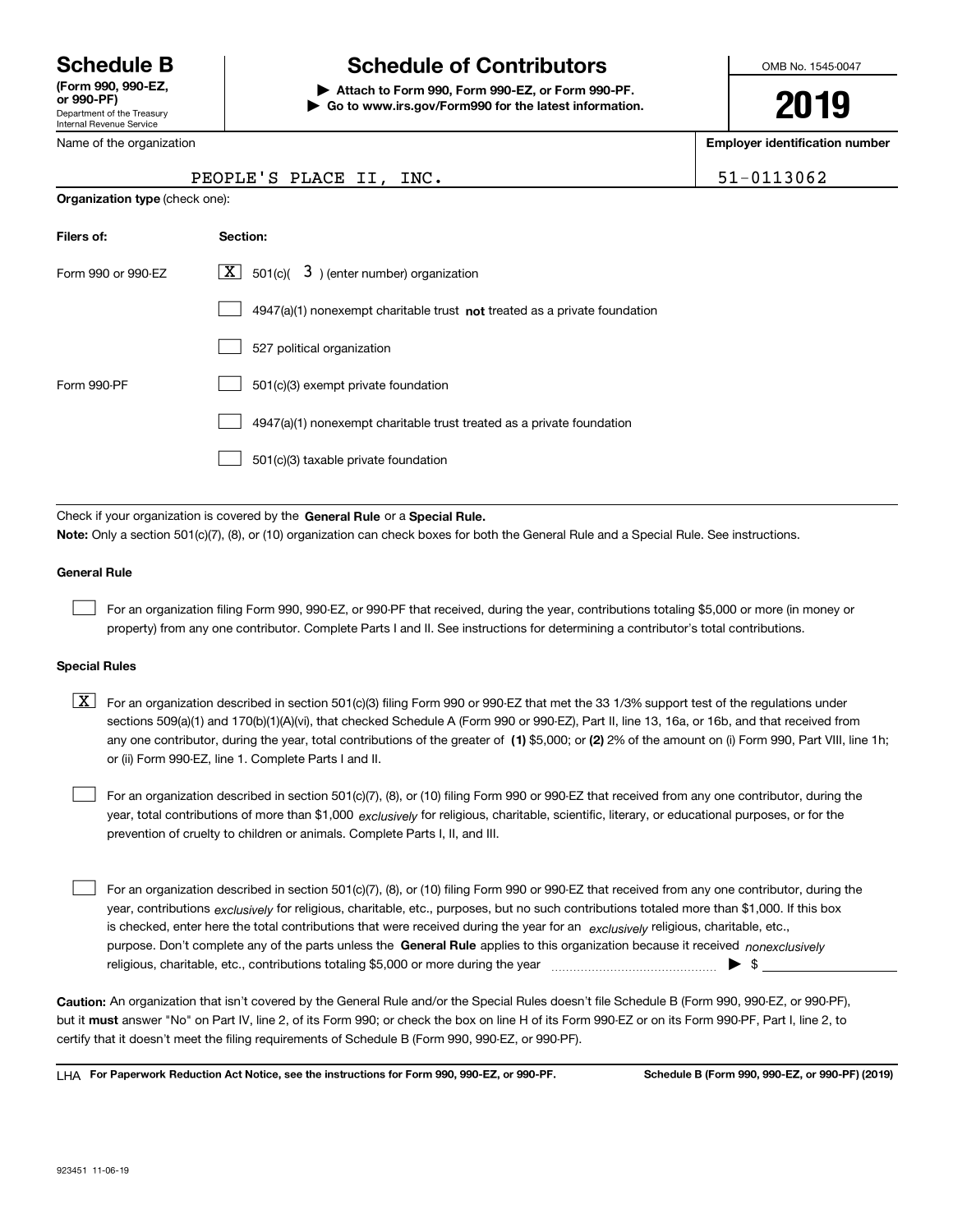Name of organization

**Employer identification number**

PEOPLE'S PLACE II, INC. [51-0113062]

#### **(a)No.(b)Name, address, and ZIP + 4 (c)Total contributions (d)Type of contribution PersonPayrollNoncash (a)No.(b)Name, address, and ZIP + 4 (c)Total contributions (d)Type of contribution PersonPayrollNoncash (a)No.(b)Name, address, and ZIP + 4 (c)Total contributions (d) Type of contribution PersonPayrollNoncash (a)No.(b)Name, address, and ZIP + 4 (c) Total contributions (d)Type of contribution PersonPayrollNoncash (a)No.(b)Name, address, and ZIP + 4 (c)Total contributions (d)Type of contribution PersonPayrollNoncash (a)No.(b)Name, address, and ZIP + 4 (c)Total contributions (d)Type of contribution PersonPayrollNoncash Contributors** (see instructions). Use duplicate copies of Part I if additional space is needed. \$(Complete Part II for noncash contributions.) \$(Complete Part II for noncash contributions.) \$(Complete Part II for noncash contributions.) \$(Complete Part II for noncash contributions.) \$(Complete Part II for noncash contributions.)  $$$ (Complete Part II for noncash contributions.) Employer identification Page 2<br>
Iame of organization<br> **2PACE II, INC.**<br> **2Part I Contributors** (see instructions). Use duplicate copies of Part I if additional space is needed.  $\lceil \text{X} \rceil$  $\mathcal{L}^{\text{max}}$  $\mathcal{L}^{\text{max}}$  $\boxed{\text{X}}$  $\mathcal{L}^{\text{max}}$  $\mathcal{L}^{\text{max}}$  $\lceil \text{X} \rceil$  $\mathcal{L}^{\text{max}}$  $\mathcal{L}^{\text{max}}$  $|X|$  $\mathcal{L}^{\text{max}}$  $\mathcal{L}^{\text{max}}$  $|X|$  $\mathcal{L}^{\text{max}}$  $\mathcal{L}^{\text{max}}$  $|X|$  $\mathcal{L}^{\text{max}}$  $\mathcal{L}^{\text{max}}$ 1 X ADMINISTRATIVE OFFICE OF THE COURTS 200,436. 500 N. KING STREET, SUITE 11600 WILMINGTON, DE 19801 2 X CRIMINAL JUSTICE COUNCIL 1,086,182. 820 N. FRENCH STREET, 10TH FLOOR WILMINGTON, DE 19801 3 DELAWARE DEPARTMENT OF JUSTICE THE RESERVE RESOLUTION OF SALE IN THE RESOLUTION OF SALE IN THE RESOLUTION OF 794,287. 820 N. FRENCH STREET WILMINGTON, DE 19801 4 DIVISION OF FAMILY SERVICES And the series of the series of the series of the series of the series of the series of the series of the series of the series of the series of the series of the series of the series of the se 1,286,492. 1825 FAULKLAND ROAD WILMINGTON, DE 19805 5 X LEGISLATIVE GRANT-IN-AID 251,538. P.O. BOX 1401 DOVER, DE 19903 6 OFFICE OF COMMUNITY SERVICES THE RESERVED OF RESONAL RESONAL TO A RESONAL RESONAL TO A RESONAL THE RESONAL T 478,719. 1901 N. DUPONT HIGHWAY NEW CASTLE, DE 19720

923452 11-06-19 **Schedule B (Form 990, 990-EZ, or 990-PF) (2019)**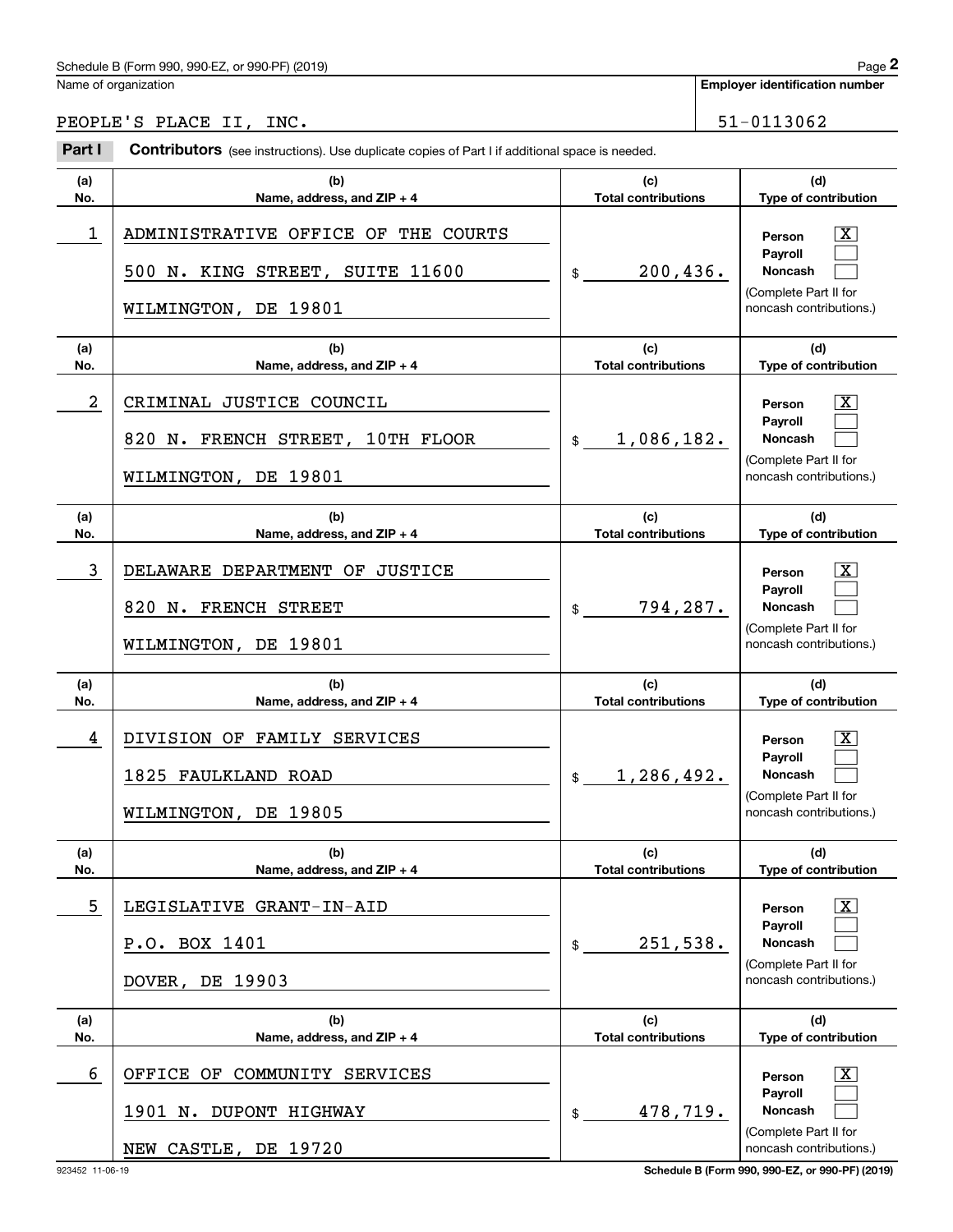|            | Schedule B (Form 990, 990-EZ, or 990-PF) (2019)                                                |                                   | Page 2                                                                                                      |
|------------|------------------------------------------------------------------------------------------------|-----------------------------------|-------------------------------------------------------------------------------------------------------------|
|            | Name of organization                                                                           |                                   | Employer identification number                                                                              |
|            | PEOPLE'S PLACE II, INC.                                                                        |                                   | 51-0113062                                                                                                  |
| Part I     | Contributors (see instructions). Use duplicate copies of Part I if additional space is needed. |                                   |                                                                                                             |
| (a)<br>No. | (b)<br>Name, address, and ZIP + 4                                                              | (c)<br><b>Total contributions</b> | (d)<br>Type of contribution                                                                                 |
| 7          | DEPARTMENT OF JUSTICE<br>U.S.<br>950 PENNSYLVANIA AVENUE, NW<br>WASHINGTON, DC 12053           | 206,556.<br>\$                    | $\overline{\mathbf{X}}$<br>Person<br>Payroll<br>Noncash<br>(Complete Part II for<br>noncash contributions.) |
| (a)<br>No. | (b)<br>Name, address, and ZIP + 4                                                              | (c)<br><b>Total contributions</b> | (d)<br>Type of contribution                                                                                 |
|            |                                                                                                | \$                                | Person<br>Payroll<br>Noncash<br>(Complete Part II for<br>noncash contributions.)                            |
| (a)<br>No. | (b)<br>Name, address, and ZIP + 4                                                              | (c)<br><b>Total contributions</b> | (d)<br>Type of contribution                                                                                 |
|            |                                                                                                | \$                                | Person<br>Payroll<br>Noncash<br>(Complete Part II for<br>noncash contributions.)                            |
| (a)<br>No. | (b)<br>Name, address, and ZIP + 4                                                              | (c)<br><b>Total contributions</b> | (d)<br>Type of contribution                                                                                 |
|            |                                                                                                | \$                                | Person<br>Payroll<br>Noncash<br>(Complete Part II for<br>noncash contributions.)                            |
| (a)<br>No. | (b)<br>Name, address, and ZIP + 4                                                              | (c)<br><b>Total contributions</b> | (d)<br>Type of contribution                                                                                 |
|            |                                                                                                | \$                                | Person<br>Payroll<br>Noncash<br>(Complete Part II for<br>noncash contributions.)                            |
| (a)<br>No. | (b)<br>Name, address, and ZIP + 4                                                              | (c)<br><b>Total contributions</b> | (d)<br>Type of contribution                                                                                 |
|            |                                                                                                | \$                                | Person<br>Payroll<br>Noncash<br>(Complete Part II for<br>noncash contributions.)                            |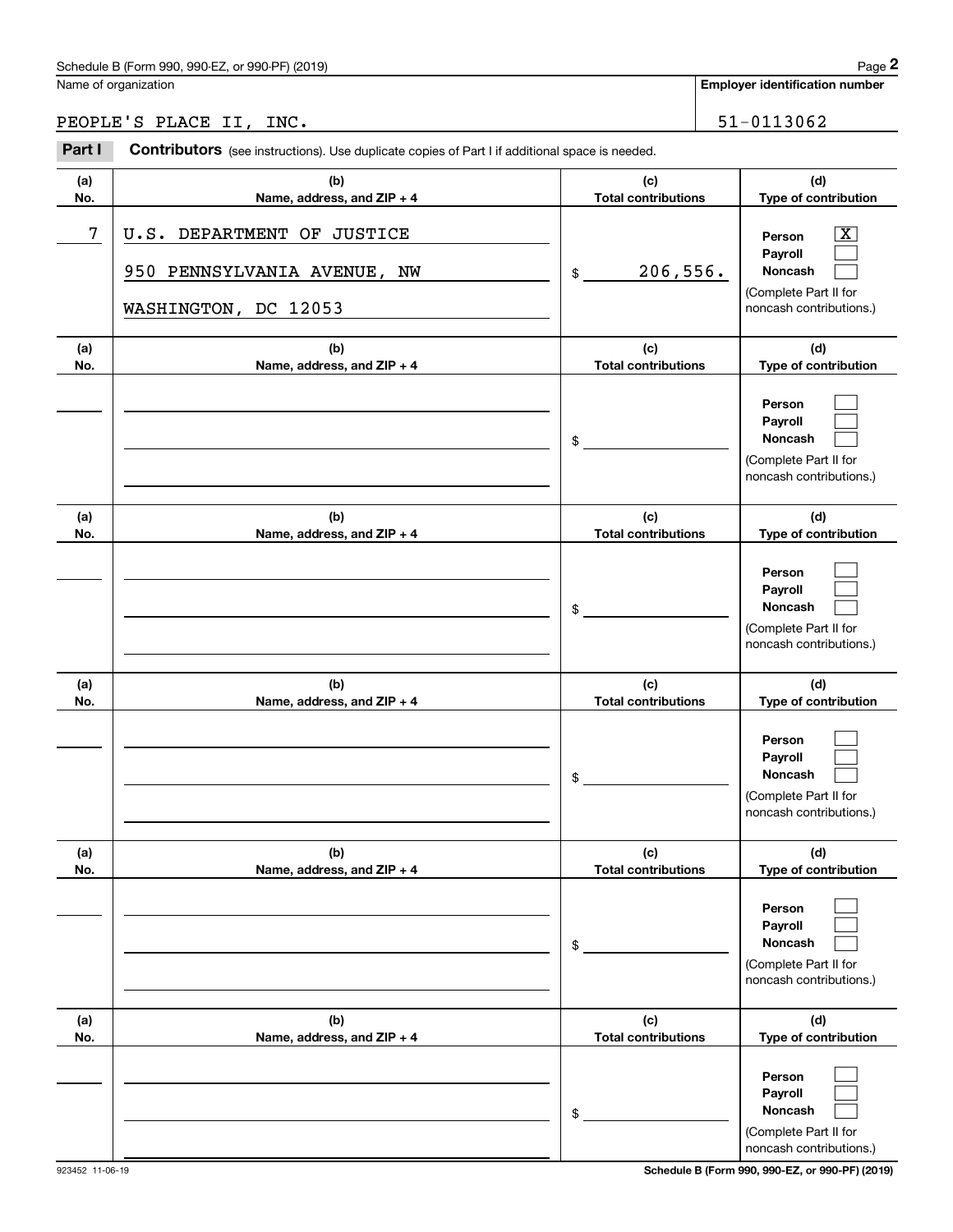**Employer identification number**

### PEOPLE'S PLACE II, INC. 51-0113062

Chedule B (Form 990, 990-EZ, or 990-PF) (2019)<br> **2** Idame of organization<br> **3PART II 3PACE II, INC.**<br> **3Part II Noncash Property** (see instructions). Use duplicate copies of Part II if additional space is needed.

| (a)<br>No.<br>from<br>Part I | (b)<br>Description of noncash property given | (c)<br>FMV (or estimate)<br>(See instructions.) | (d)<br>Date received |
|------------------------------|----------------------------------------------|-------------------------------------------------|----------------------|
|                              |                                              |                                                 |                      |
|                              |                                              |                                                 |                      |
|                              |                                              | $\frac{1}{2}$                                   |                      |
| (a)<br>No.<br>from<br>Part I | (b)<br>Description of noncash property given | (c)<br>FMV (or estimate)<br>(See instructions.) | (d)<br>Date received |
|                              |                                              |                                                 |                      |
|                              |                                              |                                                 |                      |
|                              |                                              | $\frac{1}{2}$                                   |                      |
| (a)<br>No.<br>from<br>Part I | (b)<br>Description of noncash property given | (c)<br>FMV (or estimate)<br>(See instructions.) | (d)<br>Date received |
|                              |                                              |                                                 |                      |
|                              |                                              |                                                 |                      |
|                              |                                              | $\mathfrak s$                                   |                      |
| (a)<br>No.<br>from<br>Part I | (b)<br>Description of noncash property given | (c)<br>FMV (or estimate)<br>(See instructions.) | (d)<br>Date received |
|                              |                                              |                                                 |                      |
|                              |                                              |                                                 |                      |
|                              |                                              | \$                                              |                      |
| (a)<br>No.<br>from<br>Part I | (b)<br>Description of noncash property given | (c)<br>FMV (or estimate)<br>(See instructions.) | (d)<br>Date received |
|                              |                                              |                                                 |                      |
|                              |                                              |                                                 |                      |
|                              |                                              | \$                                              |                      |
| (a)<br>No.<br>from<br>Part I | (b)<br>Description of noncash property given | (c)<br>FMV (or estimate)<br>(See instructions.) | (d)<br>Date received |
|                              |                                              |                                                 |                      |
|                              |                                              |                                                 |                      |
|                              |                                              | \$                                              |                      |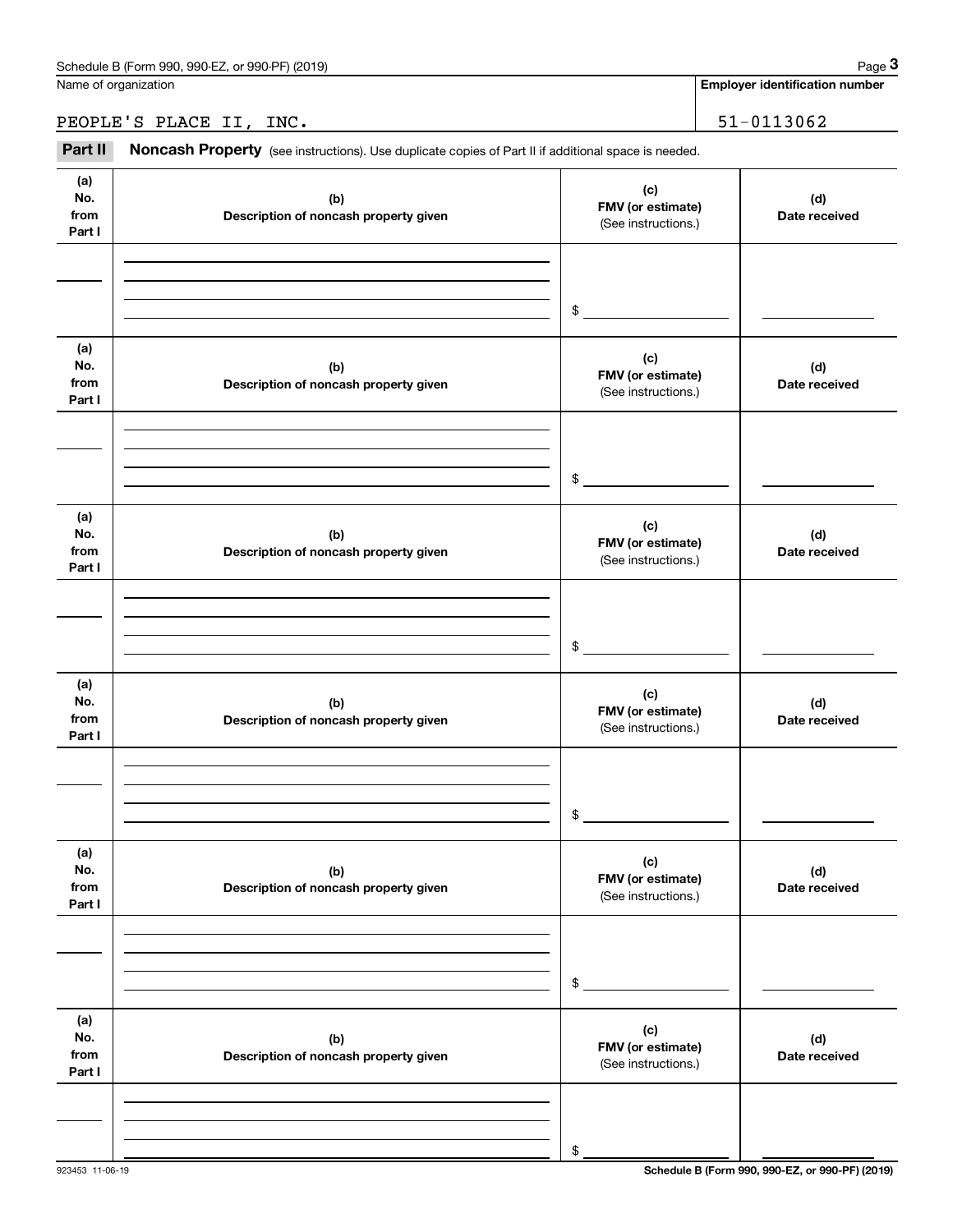|                           | Schedule B (Form 990, 990-EZ, or 990-PF) (2019)                                                                                                                                                                                                                                                 |                      | Page 4                                                                                                                                                         |
|---------------------------|-------------------------------------------------------------------------------------------------------------------------------------------------------------------------------------------------------------------------------------------------------------------------------------------------|----------------------|----------------------------------------------------------------------------------------------------------------------------------------------------------------|
|                           | Name of organization                                                                                                                                                                                                                                                                            |                      | <b>Employer identification number</b>                                                                                                                          |
|                           | PEOPLE'S PLACE II, INC.                                                                                                                                                                                                                                                                         |                      | 51-0113062                                                                                                                                                     |
| Part III                  |                                                                                                                                                                                                                                                                                                 |                      | Exclusively religious, charitable, etc., contributions to organizations described in section 501(c)(7), (8), or (10) that total more than \$1,000 for the year |
|                           | from any one contributor. Complete columns (a) through (e) and the following line entry. For organizations<br>completing Part III, enter the total of exclusively religious, charitable, etc., contributions of \$1,000 or less for the year. (Enter this info. once.) $\blacktriangleright$ \$ |                      |                                                                                                                                                                |
|                           | Use duplicate copies of Part III if additional space is needed.                                                                                                                                                                                                                                 |                      |                                                                                                                                                                |
| (a) No.<br>from<br>Part I | (b) Purpose of gift                                                                                                                                                                                                                                                                             | (c) Use of gift      | (d) Description of how gift is held                                                                                                                            |
|                           |                                                                                                                                                                                                                                                                                                 |                      |                                                                                                                                                                |
|                           |                                                                                                                                                                                                                                                                                                 |                      |                                                                                                                                                                |
|                           |                                                                                                                                                                                                                                                                                                 |                      |                                                                                                                                                                |
|                           |                                                                                                                                                                                                                                                                                                 | (e) Transfer of gift |                                                                                                                                                                |
|                           | Transferee's name, address, and ZIP + 4                                                                                                                                                                                                                                                         |                      | Relationship of transferor to transferee                                                                                                                       |
|                           |                                                                                                                                                                                                                                                                                                 |                      |                                                                                                                                                                |
|                           |                                                                                                                                                                                                                                                                                                 |                      |                                                                                                                                                                |
|                           |                                                                                                                                                                                                                                                                                                 |                      |                                                                                                                                                                |
| (a) No.<br>from<br>Part I | (b) Purpose of gift                                                                                                                                                                                                                                                                             | (c) Use of gift      | (d) Description of how gift is held                                                                                                                            |
|                           |                                                                                                                                                                                                                                                                                                 |                      |                                                                                                                                                                |
|                           |                                                                                                                                                                                                                                                                                                 |                      |                                                                                                                                                                |
|                           |                                                                                                                                                                                                                                                                                                 |                      |                                                                                                                                                                |
|                           |                                                                                                                                                                                                                                                                                                 | (e) Transfer of gift |                                                                                                                                                                |
|                           | Transferee's name, address, and ZIP + 4                                                                                                                                                                                                                                                         |                      | Relationship of transferor to transferee                                                                                                                       |
|                           |                                                                                                                                                                                                                                                                                                 |                      |                                                                                                                                                                |
|                           |                                                                                                                                                                                                                                                                                                 |                      |                                                                                                                                                                |
|                           |                                                                                                                                                                                                                                                                                                 |                      |                                                                                                                                                                |
| (a) No.<br>from           | (b) Purpose of gift                                                                                                                                                                                                                                                                             | (c) Use of gift      | (d) Description of how gift is held                                                                                                                            |
| Part I                    |                                                                                                                                                                                                                                                                                                 |                      |                                                                                                                                                                |
|                           |                                                                                                                                                                                                                                                                                                 |                      |                                                                                                                                                                |
|                           |                                                                                                                                                                                                                                                                                                 |                      |                                                                                                                                                                |
|                           |                                                                                                                                                                                                                                                                                                 | (e) Transfer of gift |                                                                                                                                                                |
|                           |                                                                                                                                                                                                                                                                                                 |                      |                                                                                                                                                                |
|                           | Transferee's name, address, and ZIP + 4                                                                                                                                                                                                                                                         |                      | Relationship of transferor to transferee                                                                                                                       |
|                           |                                                                                                                                                                                                                                                                                                 |                      |                                                                                                                                                                |
|                           |                                                                                                                                                                                                                                                                                                 |                      |                                                                                                                                                                |
|                           |                                                                                                                                                                                                                                                                                                 |                      |                                                                                                                                                                |
| (a) No.<br>from<br>Part I | (b) Purpose of gift                                                                                                                                                                                                                                                                             | (c) Use of gift      | (d) Description of how gift is held                                                                                                                            |
|                           |                                                                                                                                                                                                                                                                                                 |                      |                                                                                                                                                                |
|                           |                                                                                                                                                                                                                                                                                                 |                      |                                                                                                                                                                |
|                           |                                                                                                                                                                                                                                                                                                 |                      |                                                                                                                                                                |
|                           |                                                                                                                                                                                                                                                                                                 | (e) Transfer of gift |                                                                                                                                                                |
|                           | Transferee's name, address, and ZIP + 4                                                                                                                                                                                                                                                         |                      | Relationship of transferor to transferee                                                                                                                       |
|                           |                                                                                                                                                                                                                                                                                                 |                      |                                                                                                                                                                |
|                           |                                                                                                                                                                                                                                                                                                 |                      |                                                                                                                                                                |
|                           |                                                                                                                                                                                                                                                                                                 |                      |                                                                                                                                                                |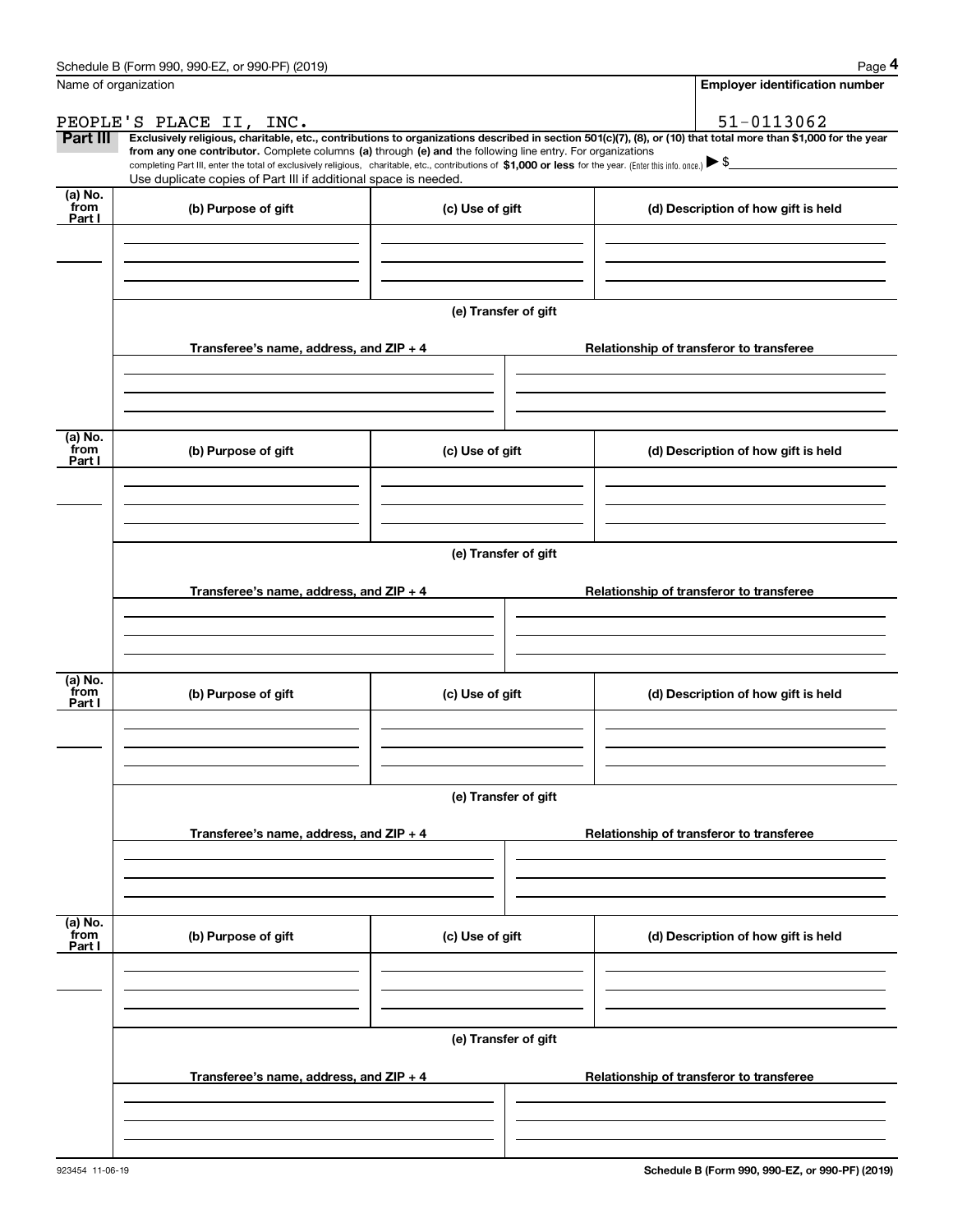|         |                                                        |                                                                                                        |                                                                                                                                                                                                                                                          | OMB No. 1545-0047                                   |
|---------|--------------------------------------------------------|--------------------------------------------------------------------------------------------------------|----------------------------------------------------------------------------------------------------------------------------------------------------------------------------------------------------------------------------------------------------------|-----------------------------------------------------|
|         | <b>SCHEDULE D</b>                                      |                                                                                                        | <b>Supplemental Financial Statements</b>                                                                                                                                                                                                                 |                                                     |
|         | (Form 990)                                             |                                                                                                        | Complete if the organization answered "Yes" on Form 990,<br>Part IV, line 6, 7, 8, 9, 10, 11a, 11b, 11c, 11d, 11e, 11f, 12a, or 12b.                                                                                                                     |                                                     |
|         | Department of the Treasury<br>Internal Revenue Service |                                                                                                        | Attach to Form 990.<br>Go to www.irs.gov/Form990 for instructions and the latest information.                                                                                                                                                            | <b>Open to Public</b><br><b>Inspection</b>          |
|         | Name of the organization                               | PEOPLE'S PLACE II, INC.                                                                                |                                                                                                                                                                                                                                                          | <b>Employer identification number</b><br>51-0113062 |
| Part I  |                                                        |                                                                                                        | Organizations Maintaining Donor Advised Funds or Other Similar Funds or Accounts. Complete if the                                                                                                                                                        |                                                     |
|         |                                                        | organization answered "Yes" on Form 990, Part IV, line 6.                                              |                                                                                                                                                                                                                                                          |                                                     |
|         |                                                        |                                                                                                        | (a) Donor advised funds                                                                                                                                                                                                                                  | (b) Funds and other accounts                        |
| 1       |                                                        |                                                                                                        |                                                                                                                                                                                                                                                          |                                                     |
| 2       |                                                        | Aggregate value of contributions to (during year)                                                      |                                                                                                                                                                                                                                                          |                                                     |
| 3       |                                                        |                                                                                                        |                                                                                                                                                                                                                                                          |                                                     |
| 4       |                                                        |                                                                                                        |                                                                                                                                                                                                                                                          |                                                     |
| 5       |                                                        |                                                                                                        | Did the organization inform all donors and donor advisors in writing that the assets held in donor advised funds                                                                                                                                         |                                                     |
|         |                                                        |                                                                                                        |                                                                                                                                                                                                                                                          | Yes<br>No                                           |
| 6       |                                                        |                                                                                                        | Did the organization inform all grantees, donors, and donor advisors in writing that grant funds can be used only                                                                                                                                        |                                                     |
|         | impermissible private benefit?                         |                                                                                                        | for charitable purposes and not for the benefit of the donor or donor advisor, or for any other purpose conferring                                                                                                                                       | Yes                                                 |
| Part II |                                                        |                                                                                                        | Conservation Easements. Complete if the organization answered "Yes" on Form 990, Part IV, line 7.                                                                                                                                                        | No                                                  |
| 1       |                                                        | Purpose(s) of conservation easements held by the organization (check all that apply).                  |                                                                                                                                                                                                                                                          |                                                     |
|         |                                                        | Preservation of land for public use (for example, recreation or education)                             |                                                                                                                                                                                                                                                          | Preservation of a historically important land area  |
|         |                                                        | Protection of natural habitat                                                                          | Preservation of a certified historic structure                                                                                                                                                                                                           |                                                     |
|         |                                                        | Preservation of open space                                                                             |                                                                                                                                                                                                                                                          |                                                     |
| 2       |                                                        |                                                                                                        | Complete lines 2a through 2d if the organization held a qualified conservation contribution in the form of a conservation easement on the last                                                                                                           |                                                     |
|         | day of the tax year.                                   |                                                                                                        |                                                                                                                                                                                                                                                          | Held at the End of the Tax Year                     |
| а       |                                                        | Total number of conservation easements                                                                 |                                                                                                                                                                                                                                                          | 2a                                                  |
| b       |                                                        | Total acreage restricted by conservation easements                                                     |                                                                                                                                                                                                                                                          | 2 <sub>b</sub>                                      |
| с       |                                                        |                                                                                                        | Number of conservation easements on a certified historic structure included in (a) manufacture of conservation                                                                                                                                           | 2c                                                  |
| d       |                                                        |                                                                                                        | Number of conservation easements included in (c) acquired after 7/25/06, and not on a historic structure                                                                                                                                                 |                                                     |
|         |                                                        |                                                                                                        | listed in the National Register [11, 11] and the National Register [11] and the National Register [11] and the National Register [11] and the National Register [11] and the National Register [11] and the National Register                            | 2d                                                  |
| З       | $\vee$ ear                                             |                                                                                                        | Number of conservation easements modified, transferred, released, extinguished, or terminated by the organization during the tax                                                                                                                         |                                                     |
| 4       |                                                        | Number of states where property subject to conservation easement is located $\blacktriangleright$      |                                                                                                                                                                                                                                                          |                                                     |
| 5       |                                                        | Does the organization have a written policy regarding the periodic monitoring, inspection, handling of |                                                                                                                                                                                                                                                          |                                                     |
|         |                                                        | violations, and enforcement of the conservation easements it holds?                                    |                                                                                                                                                                                                                                                          | Yes<br>No                                           |
| 6       |                                                        |                                                                                                        | Staff and volunteer hours devoted to monitoring, inspecting, handling of violations, and enforcing conservation easements during the year                                                                                                                |                                                     |
|         |                                                        |                                                                                                        |                                                                                                                                                                                                                                                          |                                                     |
| 7       |                                                        |                                                                                                        | Amount of expenses incurred in monitoring, inspecting, handling of violations, and enforcing conservation easements during the year                                                                                                                      |                                                     |
|         | $\blacktriangleright$ \$                               |                                                                                                        |                                                                                                                                                                                                                                                          |                                                     |
| 8       |                                                        |                                                                                                        | Does each conservation easement reported on line 2(d) above satisfy the requirements of section 170(h)(4)(B)(i)                                                                                                                                          |                                                     |
|         |                                                        |                                                                                                        |                                                                                                                                                                                                                                                          | Yes<br>No                                           |
| 9       |                                                        |                                                                                                        | In Part XIII, describe how the organization reports conservation easements in its revenue and expense statement and<br>balance sheet, and include, if applicable, the text of the footnote to the organization's financial statements that describes the |                                                     |
|         |                                                        | organization's accounting for conservation easements.                                                  |                                                                                                                                                                                                                                                          |                                                     |
|         | Part III                                               |                                                                                                        | Organizations Maintaining Collections of Art, Historical Treasures, or Other Similar Assets.                                                                                                                                                             |                                                     |
|         |                                                        | Complete if the organization answered "Yes" on Form 990, Part IV, line 8.                              |                                                                                                                                                                                                                                                          |                                                     |
|         |                                                        |                                                                                                        | 1a If the organization elected, as permitted under FASB ASC 958, not to report in its revenue statement and balance sheet works                                                                                                                          |                                                     |
|         |                                                        |                                                                                                        | of art, historical treasures, or other similar assets held for public exhibition, education, or research in furtherance of public                                                                                                                        |                                                     |
|         |                                                        |                                                                                                        | service, provide in Part XIII the text of the footnote to its financial statements that describes these items.                                                                                                                                           |                                                     |
|         |                                                        |                                                                                                        | <b>b</b> If the organization elected, as permitted under FASB ASC 958, to report in its revenue statement and balance sheet works of                                                                                                                     |                                                     |
|         |                                                        |                                                                                                        | art, historical treasures, or other similar assets held for public exhibition, education, or research in furtherance of public service,                                                                                                                  |                                                     |
|         |                                                        | provide the following amounts relating to these items:                                                 |                                                                                                                                                                                                                                                          |                                                     |
|         |                                                        |                                                                                                        |                                                                                                                                                                                                                                                          |                                                     |
|         |                                                        |                                                                                                        | (ii) Assets included in Form 990, Part X [11] [2000] [2010] Assets included in Form 990, Part X [11] [11] [200                                                                                                                                           | $\blacktriangleright$ s                             |
| 2       |                                                        | the following amounts required to be reported under FASB ASC 958 relating to these items:              | If the organization received or held works of art, historical treasures, or other similar assets for financial gain, provide                                                                                                                             |                                                     |
|         |                                                        |                                                                                                        |                                                                                                                                                                                                                                                          | - \$                                                |
|         |                                                        |                                                                                                        |                                                                                                                                                                                                                                                          | $\blacktriangleright$ s                             |

|  | LHA For Paperwork Reduction Act Notice, see the Instructions for Form 990 |  |  |  |  |  |  |  |
|--|---------------------------------------------------------------------------|--|--|--|--|--|--|--|
|--|---------------------------------------------------------------------------|--|--|--|--|--|--|--|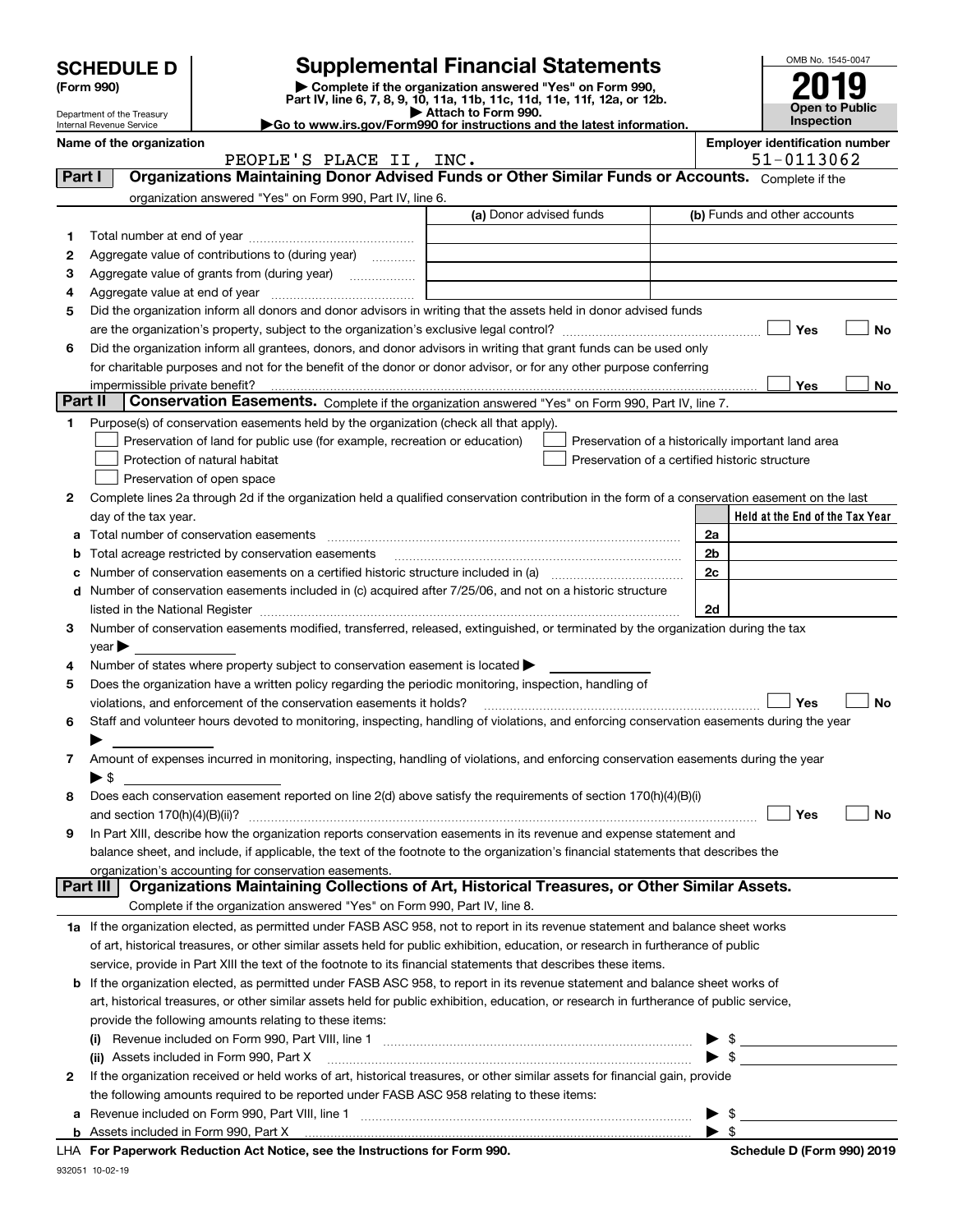| Part III<br>Organizations Maintaining Collections of Art, Historical Treasures, or Other Similar Assets (continued)<br>Using the organization's acquisition, accession, and other records, check any of the following that make significant use of its<br>з<br>collection items (check all that apply):<br>Public exhibition<br>Loan or exchange program<br>a<br>Other and the contract of the contract of the contract of the contract of the contract of the contract of the contract of the contract of the contract of the contract of the contract of the contract of the contract of the<br>Scholarly research<br>b<br>Preservation for future generations<br>c<br>Provide a description of the organization's collections and explain how they further the organization's exempt purpose in Part XIII.<br>During the year, did the organization solicit or receive donations of art, historical treasures, or other similar assets<br>5<br>to be sold to raise funds rather than to be maintained as part of the organization's collection?<br>Yes<br>No<br>Part IV<br>Escrow and Custodial Arrangements. Complete if the organization answered "Yes" on Form 990, Part IV, line 9, or<br>reported an amount on Form 990, Part X, line 21.<br>1a Is the organization an agent, trustee, custodian or other intermediary for contributions or other assets not included<br>Yes<br>No<br>on Form 990, Part X? [11] matter continuum matter contract the contract of the contract of the contract of the<br><b>b</b> If "Yes," explain the arrangement in Part XIII and complete the following table:<br>Amount<br>c Beginning balance entrance and the contract of the balance of the contract of the contract of the contract of the contract of the contract of the contract of the contract of the contract of the contract of the contract o<br>1c<br>1d<br>e Distributions during the year manufactured and contained and contained and contained and contained and contained and contained and contained and contained and contained and contained and contained and contained and conta<br>1e<br>1f<br>2a Did the organization include an amount on Form 990, Part X, line 21, for escrow or custodial account liability?<br>Yes<br>No<br><b>b</b> If "Yes," explain the arrangement in Part XIII. Check here if the explanation has been provided on Part XIII<br><b>Part V</b><br>Endowment Funds. Complete if the organization answered "Yes" on Form 990, Part IV, line 10.<br>(c) Two years back $\vert$ (d) Three years back $\vert$<br>(a) Current year<br>(b) Prior year<br>(e) Four years back<br>39,745.<br>38,600.<br>34,406.<br>36,778.<br>33,116.<br>1a Beginning of year balance<br>37.<br>3,662.<br>$-1,290.$<br>1,145.<br>1,822.<br>c Net investment earnings, gains, and losses<br>e Other expenditures for facilities<br>and programs<br>f Administrative expenses <i>manually community</i><br>39,782.<br>39,745.<br>33,116.<br>38,600.<br>36,778.<br>End of year balance<br>g<br>Provide the estimated percentage of the current year end balance (line 1g, column (a)) held as:<br>2<br>Board designated or quasi-endowment<br>%<br>a<br><b>b</b> Permanent endowment $\blacktriangleright$ 100.00<br>%<br><b>c</b> Term endowment $\blacktriangleright$<br>%<br>The percentages on lines 2a, 2b, and 2c should equal 100%.<br>3a Are there endowment funds not in the possession of the organization that are held and administered for the organization<br><b>Yes</b><br>No<br>by:<br>X<br>3a(i)<br>(i)<br>х<br>3a(ii)<br>3b<br>Describe in Part XIII the intended uses of the organization's endowment funds.<br>4<br>Land, Buildings, and Equipment.<br><b>Part VI</b><br>Complete if the organization answered "Yes" on Form 990, Part IV, line 11a. See Form 990, Part X, line 10.<br>Description of property<br>(a) Cost or other<br>(b) Cost or other<br>(c) Accumulated<br>(d) Book value<br>basis (investment)<br>basis (other)<br>depreciation<br>114,701.<br>13,923.<br>100,778.<br>1,337,838.<br>1,542,392.<br>204,554.<br>305, 332. | Schedule D (Form 990) 2019 | PEOPLE'S PLACE II, INC. |  | $51 - 0113062$ Page 2 |  |  |
|------------------------------------------------------------------------------------------------------------------------------------------------------------------------------------------------------------------------------------------------------------------------------------------------------------------------------------------------------------------------------------------------------------------------------------------------------------------------------------------------------------------------------------------------------------------------------------------------------------------------------------------------------------------------------------------------------------------------------------------------------------------------------------------------------------------------------------------------------------------------------------------------------------------------------------------------------------------------------------------------------------------------------------------------------------------------------------------------------------------------------------------------------------------------------------------------------------------------------------------------------------------------------------------------------------------------------------------------------------------------------------------------------------------------------------------------------------------------------------------------------------------------------------------------------------------------------------------------------------------------------------------------------------------------------------------------------------------------------------------------------------------------------------------------------------------------------------------------------------------------------------------------------------------------------------------------------------------------------------------------------------------------------------------------------------------------------------------------------------------------------------------------------------------------------------------------------------------------------------------------------------------------------------------------------------------------------------------------------------------------------------------------------------------------------------------------------------------------------------------------------------------------------------------------------------------------------------------------------------------------------------------------------------------------------------------------------------------------------------------------------------------------------------------------------------------------------------------------------------------------------------------------------------------------------------------------------------------------------------------------------------------------------------------------------------------------------------------------------------------------------------------------------------------------------------------------------------------------------------------------------------------------------------------------------------------------------------------------------------------------------------------------------------------------------------------------------------------------------------------------------------------------------------------------------------------------------------------------------------------------------------------------------------------------------------------------------------------------------------------------------------------------------------------------------------------------------------------------------------------------------------------------------------------------------------------------------------------------------------------------------------------------------------------------------------------------------------|----------------------------|-------------------------|--|-----------------------|--|--|
|                                                                                                                                                                                                                                                                                                                                                                                                                                                                                                                                                                                                                                                                                                                                                                                                                                                                                                                                                                                                                                                                                                                                                                                                                                                                                                                                                                                                                                                                                                                                                                                                                                                                                                                                                                                                                                                                                                                                                                                                                                                                                                                                                                                                                                                                                                                                                                                                                                                                                                                                                                                                                                                                                                                                                                                                                                                                                                                                                                                                                                                                                                                                                                                                                                                                                                                                                                                                                                                                                                                                                                                                                                                                                                                                                                                                                                                                                                                                                                                                                                                                                    |                            |                         |  |                       |  |  |
|                                                                                                                                                                                                                                                                                                                                                                                                                                                                                                                                                                                                                                                                                                                                                                                                                                                                                                                                                                                                                                                                                                                                                                                                                                                                                                                                                                                                                                                                                                                                                                                                                                                                                                                                                                                                                                                                                                                                                                                                                                                                                                                                                                                                                                                                                                                                                                                                                                                                                                                                                                                                                                                                                                                                                                                                                                                                                                                                                                                                                                                                                                                                                                                                                                                                                                                                                                                                                                                                                                                                                                                                                                                                                                                                                                                                                                                                                                                                                                                                                                                                                    |                            |                         |  |                       |  |  |
|                                                                                                                                                                                                                                                                                                                                                                                                                                                                                                                                                                                                                                                                                                                                                                                                                                                                                                                                                                                                                                                                                                                                                                                                                                                                                                                                                                                                                                                                                                                                                                                                                                                                                                                                                                                                                                                                                                                                                                                                                                                                                                                                                                                                                                                                                                                                                                                                                                                                                                                                                                                                                                                                                                                                                                                                                                                                                                                                                                                                                                                                                                                                                                                                                                                                                                                                                                                                                                                                                                                                                                                                                                                                                                                                                                                                                                                                                                                                                                                                                                                                                    |                            |                         |  |                       |  |  |
|                                                                                                                                                                                                                                                                                                                                                                                                                                                                                                                                                                                                                                                                                                                                                                                                                                                                                                                                                                                                                                                                                                                                                                                                                                                                                                                                                                                                                                                                                                                                                                                                                                                                                                                                                                                                                                                                                                                                                                                                                                                                                                                                                                                                                                                                                                                                                                                                                                                                                                                                                                                                                                                                                                                                                                                                                                                                                                                                                                                                                                                                                                                                                                                                                                                                                                                                                                                                                                                                                                                                                                                                                                                                                                                                                                                                                                                                                                                                                                                                                                                                                    |                            |                         |  |                       |  |  |
|                                                                                                                                                                                                                                                                                                                                                                                                                                                                                                                                                                                                                                                                                                                                                                                                                                                                                                                                                                                                                                                                                                                                                                                                                                                                                                                                                                                                                                                                                                                                                                                                                                                                                                                                                                                                                                                                                                                                                                                                                                                                                                                                                                                                                                                                                                                                                                                                                                                                                                                                                                                                                                                                                                                                                                                                                                                                                                                                                                                                                                                                                                                                                                                                                                                                                                                                                                                                                                                                                                                                                                                                                                                                                                                                                                                                                                                                                                                                                                                                                                                                                    |                            |                         |  |                       |  |  |
|                                                                                                                                                                                                                                                                                                                                                                                                                                                                                                                                                                                                                                                                                                                                                                                                                                                                                                                                                                                                                                                                                                                                                                                                                                                                                                                                                                                                                                                                                                                                                                                                                                                                                                                                                                                                                                                                                                                                                                                                                                                                                                                                                                                                                                                                                                                                                                                                                                                                                                                                                                                                                                                                                                                                                                                                                                                                                                                                                                                                                                                                                                                                                                                                                                                                                                                                                                                                                                                                                                                                                                                                                                                                                                                                                                                                                                                                                                                                                                                                                                                                                    |                            |                         |  |                       |  |  |
|                                                                                                                                                                                                                                                                                                                                                                                                                                                                                                                                                                                                                                                                                                                                                                                                                                                                                                                                                                                                                                                                                                                                                                                                                                                                                                                                                                                                                                                                                                                                                                                                                                                                                                                                                                                                                                                                                                                                                                                                                                                                                                                                                                                                                                                                                                                                                                                                                                                                                                                                                                                                                                                                                                                                                                                                                                                                                                                                                                                                                                                                                                                                                                                                                                                                                                                                                                                                                                                                                                                                                                                                                                                                                                                                                                                                                                                                                                                                                                                                                                                                                    |                            |                         |  |                       |  |  |
|                                                                                                                                                                                                                                                                                                                                                                                                                                                                                                                                                                                                                                                                                                                                                                                                                                                                                                                                                                                                                                                                                                                                                                                                                                                                                                                                                                                                                                                                                                                                                                                                                                                                                                                                                                                                                                                                                                                                                                                                                                                                                                                                                                                                                                                                                                                                                                                                                                                                                                                                                                                                                                                                                                                                                                                                                                                                                                                                                                                                                                                                                                                                                                                                                                                                                                                                                                                                                                                                                                                                                                                                                                                                                                                                                                                                                                                                                                                                                                                                                                                                                    |                            |                         |  |                       |  |  |
|                                                                                                                                                                                                                                                                                                                                                                                                                                                                                                                                                                                                                                                                                                                                                                                                                                                                                                                                                                                                                                                                                                                                                                                                                                                                                                                                                                                                                                                                                                                                                                                                                                                                                                                                                                                                                                                                                                                                                                                                                                                                                                                                                                                                                                                                                                                                                                                                                                                                                                                                                                                                                                                                                                                                                                                                                                                                                                                                                                                                                                                                                                                                                                                                                                                                                                                                                                                                                                                                                                                                                                                                                                                                                                                                                                                                                                                                                                                                                                                                                                                                                    |                            |                         |  |                       |  |  |
|                                                                                                                                                                                                                                                                                                                                                                                                                                                                                                                                                                                                                                                                                                                                                                                                                                                                                                                                                                                                                                                                                                                                                                                                                                                                                                                                                                                                                                                                                                                                                                                                                                                                                                                                                                                                                                                                                                                                                                                                                                                                                                                                                                                                                                                                                                                                                                                                                                                                                                                                                                                                                                                                                                                                                                                                                                                                                                                                                                                                                                                                                                                                                                                                                                                                                                                                                                                                                                                                                                                                                                                                                                                                                                                                                                                                                                                                                                                                                                                                                                                                                    |                            |                         |  |                       |  |  |
|                                                                                                                                                                                                                                                                                                                                                                                                                                                                                                                                                                                                                                                                                                                                                                                                                                                                                                                                                                                                                                                                                                                                                                                                                                                                                                                                                                                                                                                                                                                                                                                                                                                                                                                                                                                                                                                                                                                                                                                                                                                                                                                                                                                                                                                                                                                                                                                                                                                                                                                                                                                                                                                                                                                                                                                                                                                                                                                                                                                                                                                                                                                                                                                                                                                                                                                                                                                                                                                                                                                                                                                                                                                                                                                                                                                                                                                                                                                                                                                                                                                                                    |                            |                         |  |                       |  |  |
|                                                                                                                                                                                                                                                                                                                                                                                                                                                                                                                                                                                                                                                                                                                                                                                                                                                                                                                                                                                                                                                                                                                                                                                                                                                                                                                                                                                                                                                                                                                                                                                                                                                                                                                                                                                                                                                                                                                                                                                                                                                                                                                                                                                                                                                                                                                                                                                                                                                                                                                                                                                                                                                                                                                                                                                                                                                                                                                                                                                                                                                                                                                                                                                                                                                                                                                                                                                                                                                                                                                                                                                                                                                                                                                                                                                                                                                                                                                                                                                                                                                                                    |                            |                         |  |                       |  |  |
|                                                                                                                                                                                                                                                                                                                                                                                                                                                                                                                                                                                                                                                                                                                                                                                                                                                                                                                                                                                                                                                                                                                                                                                                                                                                                                                                                                                                                                                                                                                                                                                                                                                                                                                                                                                                                                                                                                                                                                                                                                                                                                                                                                                                                                                                                                                                                                                                                                                                                                                                                                                                                                                                                                                                                                                                                                                                                                                                                                                                                                                                                                                                                                                                                                                                                                                                                                                                                                                                                                                                                                                                                                                                                                                                                                                                                                                                                                                                                                                                                                                                                    |                            |                         |  |                       |  |  |
|                                                                                                                                                                                                                                                                                                                                                                                                                                                                                                                                                                                                                                                                                                                                                                                                                                                                                                                                                                                                                                                                                                                                                                                                                                                                                                                                                                                                                                                                                                                                                                                                                                                                                                                                                                                                                                                                                                                                                                                                                                                                                                                                                                                                                                                                                                                                                                                                                                                                                                                                                                                                                                                                                                                                                                                                                                                                                                                                                                                                                                                                                                                                                                                                                                                                                                                                                                                                                                                                                                                                                                                                                                                                                                                                                                                                                                                                                                                                                                                                                                                                                    |                            |                         |  |                       |  |  |
|                                                                                                                                                                                                                                                                                                                                                                                                                                                                                                                                                                                                                                                                                                                                                                                                                                                                                                                                                                                                                                                                                                                                                                                                                                                                                                                                                                                                                                                                                                                                                                                                                                                                                                                                                                                                                                                                                                                                                                                                                                                                                                                                                                                                                                                                                                                                                                                                                                                                                                                                                                                                                                                                                                                                                                                                                                                                                                                                                                                                                                                                                                                                                                                                                                                                                                                                                                                                                                                                                                                                                                                                                                                                                                                                                                                                                                                                                                                                                                                                                                                                                    |                            |                         |  |                       |  |  |
|                                                                                                                                                                                                                                                                                                                                                                                                                                                                                                                                                                                                                                                                                                                                                                                                                                                                                                                                                                                                                                                                                                                                                                                                                                                                                                                                                                                                                                                                                                                                                                                                                                                                                                                                                                                                                                                                                                                                                                                                                                                                                                                                                                                                                                                                                                                                                                                                                                                                                                                                                                                                                                                                                                                                                                                                                                                                                                                                                                                                                                                                                                                                                                                                                                                                                                                                                                                                                                                                                                                                                                                                                                                                                                                                                                                                                                                                                                                                                                                                                                                                                    |                            |                         |  |                       |  |  |
|                                                                                                                                                                                                                                                                                                                                                                                                                                                                                                                                                                                                                                                                                                                                                                                                                                                                                                                                                                                                                                                                                                                                                                                                                                                                                                                                                                                                                                                                                                                                                                                                                                                                                                                                                                                                                                                                                                                                                                                                                                                                                                                                                                                                                                                                                                                                                                                                                                                                                                                                                                                                                                                                                                                                                                                                                                                                                                                                                                                                                                                                                                                                                                                                                                                                                                                                                                                                                                                                                                                                                                                                                                                                                                                                                                                                                                                                                                                                                                                                                                                                                    |                            |                         |  |                       |  |  |
|                                                                                                                                                                                                                                                                                                                                                                                                                                                                                                                                                                                                                                                                                                                                                                                                                                                                                                                                                                                                                                                                                                                                                                                                                                                                                                                                                                                                                                                                                                                                                                                                                                                                                                                                                                                                                                                                                                                                                                                                                                                                                                                                                                                                                                                                                                                                                                                                                                                                                                                                                                                                                                                                                                                                                                                                                                                                                                                                                                                                                                                                                                                                                                                                                                                                                                                                                                                                                                                                                                                                                                                                                                                                                                                                                                                                                                                                                                                                                                                                                                                                                    |                            |                         |  |                       |  |  |
|                                                                                                                                                                                                                                                                                                                                                                                                                                                                                                                                                                                                                                                                                                                                                                                                                                                                                                                                                                                                                                                                                                                                                                                                                                                                                                                                                                                                                                                                                                                                                                                                                                                                                                                                                                                                                                                                                                                                                                                                                                                                                                                                                                                                                                                                                                                                                                                                                                                                                                                                                                                                                                                                                                                                                                                                                                                                                                                                                                                                                                                                                                                                                                                                                                                                                                                                                                                                                                                                                                                                                                                                                                                                                                                                                                                                                                                                                                                                                                                                                                                                                    |                            |                         |  |                       |  |  |
|                                                                                                                                                                                                                                                                                                                                                                                                                                                                                                                                                                                                                                                                                                                                                                                                                                                                                                                                                                                                                                                                                                                                                                                                                                                                                                                                                                                                                                                                                                                                                                                                                                                                                                                                                                                                                                                                                                                                                                                                                                                                                                                                                                                                                                                                                                                                                                                                                                                                                                                                                                                                                                                                                                                                                                                                                                                                                                                                                                                                                                                                                                                                                                                                                                                                                                                                                                                                                                                                                                                                                                                                                                                                                                                                                                                                                                                                                                                                                                                                                                                                                    |                            |                         |  |                       |  |  |
|                                                                                                                                                                                                                                                                                                                                                                                                                                                                                                                                                                                                                                                                                                                                                                                                                                                                                                                                                                                                                                                                                                                                                                                                                                                                                                                                                                                                                                                                                                                                                                                                                                                                                                                                                                                                                                                                                                                                                                                                                                                                                                                                                                                                                                                                                                                                                                                                                                                                                                                                                                                                                                                                                                                                                                                                                                                                                                                                                                                                                                                                                                                                                                                                                                                                                                                                                                                                                                                                                                                                                                                                                                                                                                                                                                                                                                                                                                                                                                                                                                                                                    |                            |                         |  |                       |  |  |
|                                                                                                                                                                                                                                                                                                                                                                                                                                                                                                                                                                                                                                                                                                                                                                                                                                                                                                                                                                                                                                                                                                                                                                                                                                                                                                                                                                                                                                                                                                                                                                                                                                                                                                                                                                                                                                                                                                                                                                                                                                                                                                                                                                                                                                                                                                                                                                                                                                                                                                                                                                                                                                                                                                                                                                                                                                                                                                                                                                                                                                                                                                                                                                                                                                                                                                                                                                                                                                                                                                                                                                                                                                                                                                                                                                                                                                                                                                                                                                                                                                                                                    |                            |                         |  |                       |  |  |
|                                                                                                                                                                                                                                                                                                                                                                                                                                                                                                                                                                                                                                                                                                                                                                                                                                                                                                                                                                                                                                                                                                                                                                                                                                                                                                                                                                                                                                                                                                                                                                                                                                                                                                                                                                                                                                                                                                                                                                                                                                                                                                                                                                                                                                                                                                                                                                                                                                                                                                                                                                                                                                                                                                                                                                                                                                                                                                                                                                                                                                                                                                                                                                                                                                                                                                                                                                                                                                                                                                                                                                                                                                                                                                                                                                                                                                                                                                                                                                                                                                                                                    |                            |                         |  |                       |  |  |
|                                                                                                                                                                                                                                                                                                                                                                                                                                                                                                                                                                                                                                                                                                                                                                                                                                                                                                                                                                                                                                                                                                                                                                                                                                                                                                                                                                                                                                                                                                                                                                                                                                                                                                                                                                                                                                                                                                                                                                                                                                                                                                                                                                                                                                                                                                                                                                                                                                                                                                                                                                                                                                                                                                                                                                                                                                                                                                                                                                                                                                                                                                                                                                                                                                                                                                                                                                                                                                                                                                                                                                                                                                                                                                                                                                                                                                                                                                                                                                                                                                                                                    |                            |                         |  |                       |  |  |
|                                                                                                                                                                                                                                                                                                                                                                                                                                                                                                                                                                                                                                                                                                                                                                                                                                                                                                                                                                                                                                                                                                                                                                                                                                                                                                                                                                                                                                                                                                                                                                                                                                                                                                                                                                                                                                                                                                                                                                                                                                                                                                                                                                                                                                                                                                                                                                                                                                                                                                                                                                                                                                                                                                                                                                                                                                                                                                                                                                                                                                                                                                                                                                                                                                                                                                                                                                                                                                                                                                                                                                                                                                                                                                                                                                                                                                                                                                                                                                                                                                                                                    |                            |                         |  |                       |  |  |
|                                                                                                                                                                                                                                                                                                                                                                                                                                                                                                                                                                                                                                                                                                                                                                                                                                                                                                                                                                                                                                                                                                                                                                                                                                                                                                                                                                                                                                                                                                                                                                                                                                                                                                                                                                                                                                                                                                                                                                                                                                                                                                                                                                                                                                                                                                                                                                                                                                                                                                                                                                                                                                                                                                                                                                                                                                                                                                                                                                                                                                                                                                                                                                                                                                                                                                                                                                                                                                                                                                                                                                                                                                                                                                                                                                                                                                                                                                                                                                                                                                                                                    |                            |                         |  |                       |  |  |
|                                                                                                                                                                                                                                                                                                                                                                                                                                                                                                                                                                                                                                                                                                                                                                                                                                                                                                                                                                                                                                                                                                                                                                                                                                                                                                                                                                                                                                                                                                                                                                                                                                                                                                                                                                                                                                                                                                                                                                                                                                                                                                                                                                                                                                                                                                                                                                                                                                                                                                                                                                                                                                                                                                                                                                                                                                                                                                                                                                                                                                                                                                                                                                                                                                                                                                                                                                                                                                                                                                                                                                                                                                                                                                                                                                                                                                                                                                                                                                                                                                                                                    |                            |                         |  |                       |  |  |
|                                                                                                                                                                                                                                                                                                                                                                                                                                                                                                                                                                                                                                                                                                                                                                                                                                                                                                                                                                                                                                                                                                                                                                                                                                                                                                                                                                                                                                                                                                                                                                                                                                                                                                                                                                                                                                                                                                                                                                                                                                                                                                                                                                                                                                                                                                                                                                                                                                                                                                                                                                                                                                                                                                                                                                                                                                                                                                                                                                                                                                                                                                                                                                                                                                                                                                                                                                                                                                                                                                                                                                                                                                                                                                                                                                                                                                                                                                                                                                                                                                                                                    |                            |                         |  |                       |  |  |
|                                                                                                                                                                                                                                                                                                                                                                                                                                                                                                                                                                                                                                                                                                                                                                                                                                                                                                                                                                                                                                                                                                                                                                                                                                                                                                                                                                                                                                                                                                                                                                                                                                                                                                                                                                                                                                                                                                                                                                                                                                                                                                                                                                                                                                                                                                                                                                                                                                                                                                                                                                                                                                                                                                                                                                                                                                                                                                                                                                                                                                                                                                                                                                                                                                                                                                                                                                                                                                                                                                                                                                                                                                                                                                                                                                                                                                                                                                                                                                                                                                                                                    |                            |                         |  |                       |  |  |
|                                                                                                                                                                                                                                                                                                                                                                                                                                                                                                                                                                                                                                                                                                                                                                                                                                                                                                                                                                                                                                                                                                                                                                                                                                                                                                                                                                                                                                                                                                                                                                                                                                                                                                                                                                                                                                                                                                                                                                                                                                                                                                                                                                                                                                                                                                                                                                                                                                                                                                                                                                                                                                                                                                                                                                                                                                                                                                                                                                                                                                                                                                                                                                                                                                                                                                                                                                                                                                                                                                                                                                                                                                                                                                                                                                                                                                                                                                                                                                                                                                                                                    |                            |                         |  |                       |  |  |
|                                                                                                                                                                                                                                                                                                                                                                                                                                                                                                                                                                                                                                                                                                                                                                                                                                                                                                                                                                                                                                                                                                                                                                                                                                                                                                                                                                                                                                                                                                                                                                                                                                                                                                                                                                                                                                                                                                                                                                                                                                                                                                                                                                                                                                                                                                                                                                                                                                                                                                                                                                                                                                                                                                                                                                                                                                                                                                                                                                                                                                                                                                                                                                                                                                                                                                                                                                                                                                                                                                                                                                                                                                                                                                                                                                                                                                                                                                                                                                                                                                                                                    |                            |                         |  |                       |  |  |
|                                                                                                                                                                                                                                                                                                                                                                                                                                                                                                                                                                                                                                                                                                                                                                                                                                                                                                                                                                                                                                                                                                                                                                                                                                                                                                                                                                                                                                                                                                                                                                                                                                                                                                                                                                                                                                                                                                                                                                                                                                                                                                                                                                                                                                                                                                                                                                                                                                                                                                                                                                                                                                                                                                                                                                                                                                                                                                                                                                                                                                                                                                                                                                                                                                                                                                                                                                                                                                                                                                                                                                                                                                                                                                                                                                                                                                                                                                                                                                                                                                                                                    |                            |                         |  |                       |  |  |
|                                                                                                                                                                                                                                                                                                                                                                                                                                                                                                                                                                                                                                                                                                                                                                                                                                                                                                                                                                                                                                                                                                                                                                                                                                                                                                                                                                                                                                                                                                                                                                                                                                                                                                                                                                                                                                                                                                                                                                                                                                                                                                                                                                                                                                                                                                                                                                                                                                                                                                                                                                                                                                                                                                                                                                                                                                                                                                                                                                                                                                                                                                                                                                                                                                                                                                                                                                                                                                                                                                                                                                                                                                                                                                                                                                                                                                                                                                                                                                                                                                                                                    |                            |                         |  |                       |  |  |
|                                                                                                                                                                                                                                                                                                                                                                                                                                                                                                                                                                                                                                                                                                                                                                                                                                                                                                                                                                                                                                                                                                                                                                                                                                                                                                                                                                                                                                                                                                                                                                                                                                                                                                                                                                                                                                                                                                                                                                                                                                                                                                                                                                                                                                                                                                                                                                                                                                                                                                                                                                                                                                                                                                                                                                                                                                                                                                                                                                                                                                                                                                                                                                                                                                                                                                                                                                                                                                                                                                                                                                                                                                                                                                                                                                                                                                                                                                                                                                                                                                                                                    |                            |                         |  |                       |  |  |
|                                                                                                                                                                                                                                                                                                                                                                                                                                                                                                                                                                                                                                                                                                                                                                                                                                                                                                                                                                                                                                                                                                                                                                                                                                                                                                                                                                                                                                                                                                                                                                                                                                                                                                                                                                                                                                                                                                                                                                                                                                                                                                                                                                                                                                                                                                                                                                                                                                                                                                                                                                                                                                                                                                                                                                                                                                                                                                                                                                                                                                                                                                                                                                                                                                                                                                                                                                                                                                                                                                                                                                                                                                                                                                                                                                                                                                                                                                                                                                                                                                                                                    |                            |                         |  |                       |  |  |
|                                                                                                                                                                                                                                                                                                                                                                                                                                                                                                                                                                                                                                                                                                                                                                                                                                                                                                                                                                                                                                                                                                                                                                                                                                                                                                                                                                                                                                                                                                                                                                                                                                                                                                                                                                                                                                                                                                                                                                                                                                                                                                                                                                                                                                                                                                                                                                                                                                                                                                                                                                                                                                                                                                                                                                                                                                                                                                                                                                                                                                                                                                                                                                                                                                                                                                                                                                                                                                                                                                                                                                                                                                                                                                                                                                                                                                                                                                                                                                                                                                                                                    |                            |                         |  |                       |  |  |
|                                                                                                                                                                                                                                                                                                                                                                                                                                                                                                                                                                                                                                                                                                                                                                                                                                                                                                                                                                                                                                                                                                                                                                                                                                                                                                                                                                                                                                                                                                                                                                                                                                                                                                                                                                                                                                                                                                                                                                                                                                                                                                                                                                                                                                                                                                                                                                                                                                                                                                                                                                                                                                                                                                                                                                                                                                                                                                                                                                                                                                                                                                                                                                                                                                                                                                                                                                                                                                                                                                                                                                                                                                                                                                                                                                                                                                                                                                                                                                                                                                                                                    |                            |                         |  |                       |  |  |
|                                                                                                                                                                                                                                                                                                                                                                                                                                                                                                                                                                                                                                                                                                                                                                                                                                                                                                                                                                                                                                                                                                                                                                                                                                                                                                                                                                                                                                                                                                                                                                                                                                                                                                                                                                                                                                                                                                                                                                                                                                                                                                                                                                                                                                                                                                                                                                                                                                                                                                                                                                                                                                                                                                                                                                                                                                                                                                                                                                                                                                                                                                                                                                                                                                                                                                                                                                                                                                                                                                                                                                                                                                                                                                                                                                                                                                                                                                                                                                                                                                                                                    |                            |                         |  |                       |  |  |
|                                                                                                                                                                                                                                                                                                                                                                                                                                                                                                                                                                                                                                                                                                                                                                                                                                                                                                                                                                                                                                                                                                                                                                                                                                                                                                                                                                                                                                                                                                                                                                                                                                                                                                                                                                                                                                                                                                                                                                                                                                                                                                                                                                                                                                                                                                                                                                                                                                                                                                                                                                                                                                                                                                                                                                                                                                                                                                                                                                                                                                                                                                                                                                                                                                                                                                                                                                                                                                                                                                                                                                                                                                                                                                                                                                                                                                                                                                                                                                                                                                                                                    |                            |                         |  |                       |  |  |
|                                                                                                                                                                                                                                                                                                                                                                                                                                                                                                                                                                                                                                                                                                                                                                                                                                                                                                                                                                                                                                                                                                                                                                                                                                                                                                                                                                                                                                                                                                                                                                                                                                                                                                                                                                                                                                                                                                                                                                                                                                                                                                                                                                                                                                                                                                                                                                                                                                                                                                                                                                                                                                                                                                                                                                                                                                                                                                                                                                                                                                                                                                                                                                                                                                                                                                                                                                                                                                                                                                                                                                                                                                                                                                                                                                                                                                                                                                                                                                                                                                                                                    |                            |                         |  |                       |  |  |
|                                                                                                                                                                                                                                                                                                                                                                                                                                                                                                                                                                                                                                                                                                                                                                                                                                                                                                                                                                                                                                                                                                                                                                                                                                                                                                                                                                                                                                                                                                                                                                                                                                                                                                                                                                                                                                                                                                                                                                                                                                                                                                                                                                                                                                                                                                                                                                                                                                                                                                                                                                                                                                                                                                                                                                                                                                                                                                                                                                                                                                                                                                                                                                                                                                                                                                                                                                                                                                                                                                                                                                                                                                                                                                                                                                                                                                                                                                                                                                                                                                                                                    |                            |                         |  |                       |  |  |
|                                                                                                                                                                                                                                                                                                                                                                                                                                                                                                                                                                                                                                                                                                                                                                                                                                                                                                                                                                                                                                                                                                                                                                                                                                                                                                                                                                                                                                                                                                                                                                                                                                                                                                                                                                                                                                                                                                                                                                                                                                                                                                                                                                                                                                                                                                                                                                                                                                                                                                                                                                                                                                                                                                                                                                                                                                                                                                                                                                                                                                                                                                                                                                                                                                                                                                                                                                                                                                                                                                                                                                                                                                                                                                                                                                                                                                                                                                                                                                                                                                                                                    |                            |                         |  |                       |  |  |
|                                                                                                                                                                                                                                                                                                                                                                                                                                                                                                                                                                                                                                                                                                                                                                                                                                                                                                                                                                                                                                                                                                                                                                                                                                                                                                                                                                                                                                                                                                                                                                                                                                                                                                                                                                                                                                                                                                                                                                                                                                                                                                                                                                                                                                                                                                                                                                                                                                                                                                                                                                                                                                                                                                                                                                                                                                                                                                                                                                                                                                                                                                                                                                                                                                                                                                                                                                                                                                                                                                                                                                                                                                                                                                                                                                                                                                                                                                                                                                                                                                                                                    |                            |                         |  |                       |  |  |
|                                                                                                                                                                                                                                                                                                                                                                                                                                                                                                                                                                                                                                                                                                                                                                                                                                                                                                                                                                                                                                                                                                                                                                                                                                                                                                                                                                                                                                                                                                                                                                                                                                                                                                                                                                                                                                                                                                                                                                                                                                                                                                                                                                                                                                                                                                                                                                                                                                                                                                                                                                                                                                                                                                                                                                                                                                                                                                                                                                                                                                                                                                                                                                                                                                                                                                                                                                                                                                                                                                                                                                                                                                                                                                                                                                                                                                                                                                                                                                                                                                                                                    |                            |                         |  |                       |  |  |
|                                                                                                                                                                                                                                                                                                                                                                                                                                                                                                                                                                                                                                                                                                                                                                                                                                                                                                                                                                                                                                                                                                                                                                                                                                                                                                                                                                                                                                                                                                                                                                                                                                                                                                                                                                                                                                                                                                                                                                                                                                                                                                                                                                                                                                                                                                                                                                                                                                                                                                                                                                                                                                                                                                                                                                                                                                                                                                                                                                                                                                                                                                                                                                                                                                                                                                                                                                                                                                                                                                                                                                                                                                                                                                                                                                                                                                                                                                                                                                                                                                                                                    |                            |                         |  |                       |  |  |
|                                                                                                                                                                                                                                                                                                                                                                                                                                                                                                                                                                                                                                                                                                                                                                                                                                                                                                                                                                                                                                                                                                                                                                                                                                                                                                                                                                                                                                                                                                                                                                                                                                                                                                                                                                                                                                                                                                                                                                                                                                                                                                                                                                                                                                                                                                                                                                                                                                                                                                                                                                                                                                                                                                                                                                                                                                                                                                                                                                                                                                                                                                                                                                                                                                                                                                                                                                                                                                                                                                                                                                                                                                                                                                                                                                                                                                                                                                                                                                                                                                                                                    |                            |                         |  |                       |  |  |
|                                                                                                                                                                                                                                                                                                                                                                                                                                                                                                                                                                                                                                                                                                                                                                                                                                                                                                                                                                                                                                                                                                                                                                                                                                                                                                                                                                                                                                                                                                                                                                                                                                                                                                                                                                                                                                                                                                                                                                                                                                                                                                                                                                                                                                                                                                                                                                                                                                                                                                                                                                                                                                                                                                                                                                                                                                                                                                                                                                                                                                                                                                                                                                                                                                                                                                                                                                                                                                                                                                                                                                                                                                                                                                                                                                                                                                                                                                                                                                                                                                                                                    |                            |                         |  |                       |  |  |
|                                                                                                                                                                                                                                                                                                                                                                                                                                                                                                                                                                                                                                                                                                                                                                                                                                                                                                                                                                                                                                                                                                                                                                                                                                                                                                                                                                                                                                                                                                                                                                                                                                                                                                                                                                                                                                                                                                                                                                                                                                                                                                                                                                                                                                                                                                                                                                                                                                                                                                                                                                                                                                                                                                                                                                                                                                                                                                                                                                                                                                                                                                                                                                                                                                                                                                                                                                                                                                                                                                                                                                                                                                                                                                                                                                                                                                                                                                                                                                                                                                                                                    |                            |                         |  |                       |  |  |
|                                                                                                                                                                                                                                                                                                                                                                                                                                                                                                                                                                                                                                                                                                                                                                                                                                                                                                                                                                                                                                                                                                                                                                                                                                                                                                                                                                                                                                                                                                                                                                                                                                                                                                                                                                                                                                                                                                                                                                                                                                                                                                                                                                                                                                                                                                                                                                                                                                                                                                                                                                                                                                                                                                                                                                                                                                                                                                                                                                                                                                                                                                                                                                                                                                                                                                                                                                                                                                                                                                                                                                                                                                                                                                                                                                                                                                                                                                                                                                                                                                                                                    |                            |                         |  |                       |  |  |

**Schedule D (Form 990) 2019**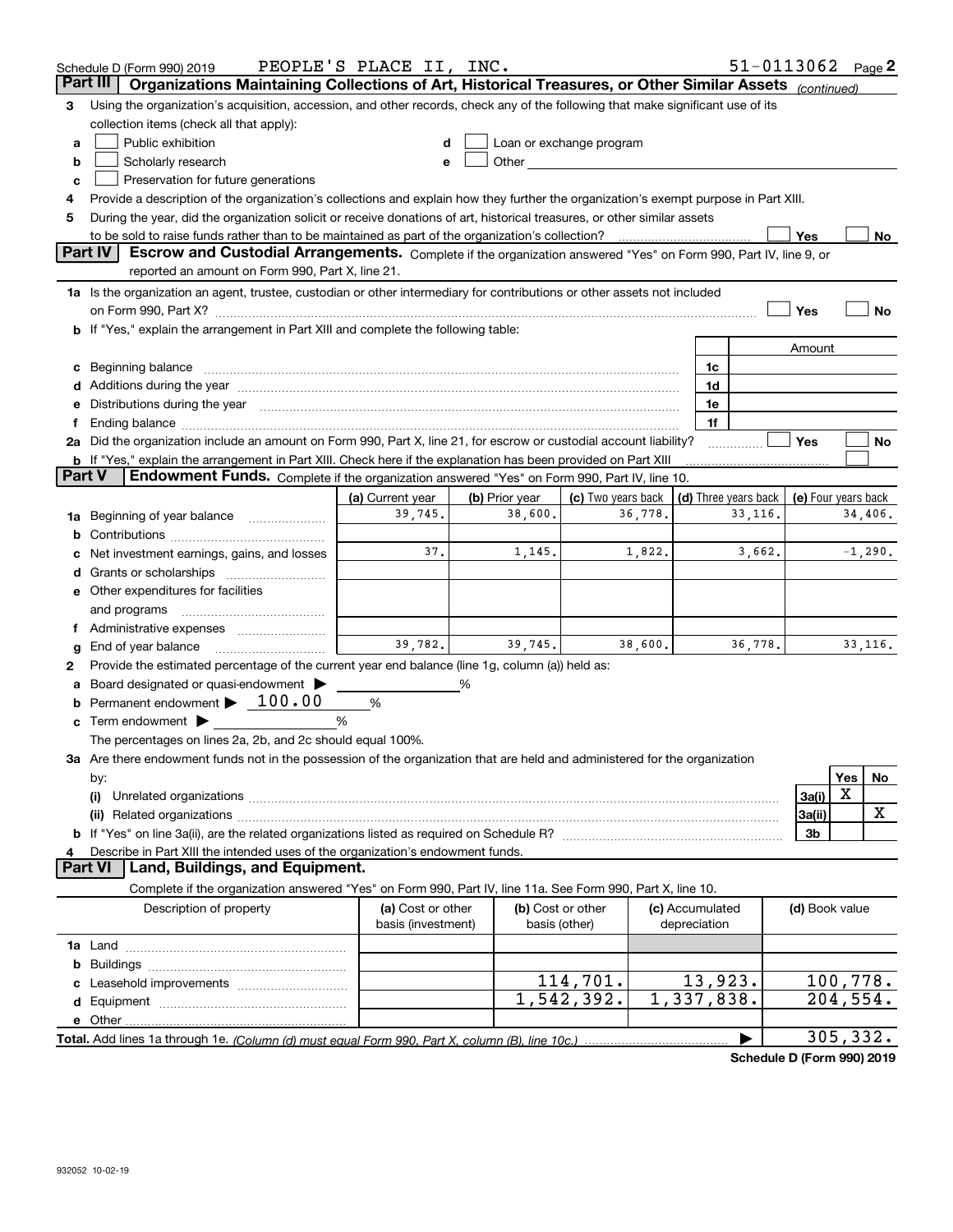Complete if the organization answered "Yes" on Form 990, Part IV, line 11b. See Form 990, Part X, line 12.

| (a) Description of security or category (including name of security)                          | (b) Book value | (c) Method of valuation: Cost or end-of-year market value |
|-----------------------------------------------------------------------------------------------|----------------|-----------------------------------------------------------|
| (1) Financial derivatives                                                                     |                |                                                           |
| (2) Closely held equity interests                                                             |                |                                                           |
| $(3)$ Other                                                                                   |                |                                                           |
| (A)                                                                                           |                |                                                           |
| (B)                                                                                           |                |                                                           |
| (C)                                                                                           |                |                                                           |
| (D)                                                                                           |                |                                                           |
| (E)                                                                                           |                |                                                           |
| (F)                                                                                           |                |                                                           |
| (G)                                                                                           |                |                                                           |
| (H)                                                                                           |                |                                                           |
| <b>Total.</b> (Col. (b) must equal Form 990, Part X, col. (B) line 12.) $\blacktriangleright$ |                |                                                           |

#### **Part VIII Investments - Program Related.**

Complete if the organization answered "Yes" on Form 990, Part IV, line 11c. See Form 990, Part X, line 13.

| (a) Description of investment                                                          | (b) Book value | (c) Method of valuation: Cost or end-of-year market value |
|----------------------------------------------------------------------------------------|----------------|-----------------------------------------------------------|
| (1)                                                                                    |                |                                                           |
| (2)                                                                                    |                |                                                           |
| $\frac{1}{2}$                                                                          |                |                                                           |
| (4)                                                                                    |                |                                                           |
| $\frac{1}{2}$                                                                          |                |                                                           |
| (6)                                                                                    |                |                                                           |
| (7)                                                                                    |                |                                                           |
| (8)                                                                                    |                |                                                           |
| (9)                                                                                    |                |                                                           |
| Total. (Col. (b) must equal Form 990, Part X, col. (B) line 13.) $\blacktriangleright$ |                |                                                           |

#### **Part IX Other Assets.**

Complete if the organization answered "Yes" on Form 990, Part IV, line 11d. See Form 990, Part X, line 15.

| (a) Description                                                                                                   | (b) Book value |
|-------------------------------------------------------------------------------------------------------------------|----------------|
| (1)                                                                                                               |                |
| (2)                                                                                                               |                |
| (3)                                                                                                               |                |
| (4)                                                                                                               |                |
| (5)                                                                                                               |                |
| (6)                                                                                                               |                |
| (7)                                                                                                               |                |
| (8)                                                                                                               |                |
| (9)                                                                                                               |                |
|                                                                                                                   |                |
| Total. (Column (b) must equal Form 990, Part X, col. (B) line 15.)<br>  Part X   Other Liabilities.               |                |
| Complete if the organization answered "Yes" on Form 990, Part IV, line 11e or 11f. See Form 990, Part X, line 25. |                |
| (a) Description of liability<br>1.                                                                                | (b) Book value |
| Federal income taxes<br>(1)                                                                                       |                |
| (2)                                                                                                               |                |
| (3)                                                                                                               |                |

| <b>Total.</b> (Column (b) must equal Form 990 Part X col (B) line 25 ) $\ldots$ $\ldots$ $\ldots$ $\ldots$ $\ldots$ $\ldots$ $\ldots$ $\ldots$ $\ldots$ $\ldots$ $\ldots$ $\ldots$ $\ldots$ $\ldots$ $\ldots$ $\ldots$ $\ldots$ $\ldots$ $\ldots$ $\ldots$ $\ldots$ $\ldots$ $\ldots$ $\ldots$ $\ldots$ $\ldots$ |  |
|------------------------------------------------------------------------------------------------------------------------------------------------------------------------------------------------------------------------------------------------------------------------------------------------------------------|--|

**Total.**  *(Column (b) must equal Form 990, Part X, col. (B) line 25.)*

**2.** Liability for uncertain tax positions. In Part XIII, provide the text of the footnote to the organization's financial statements that reports the

 $\vert$  X  $\vert$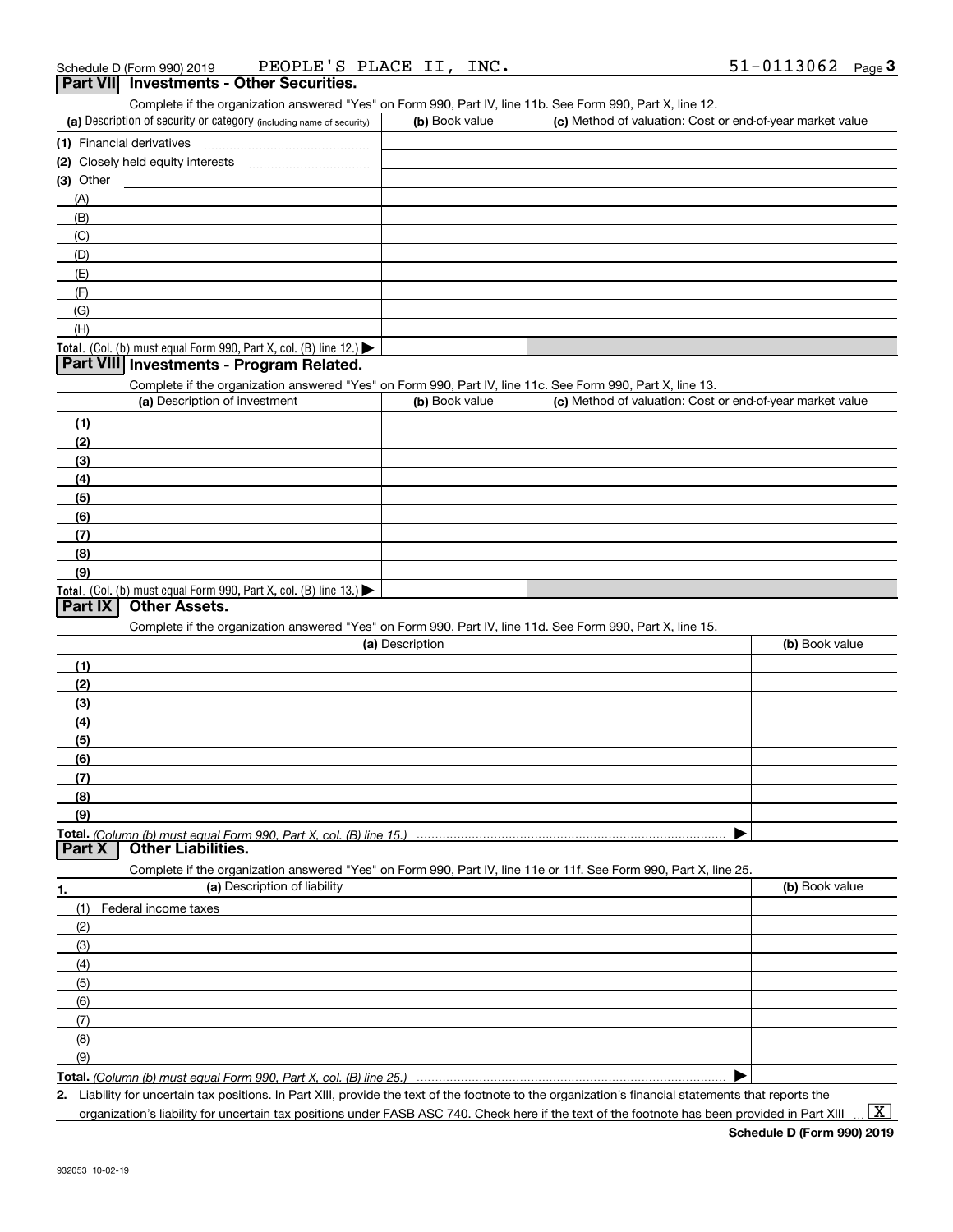|    | Schedule D (Form 990) 2019 PEOPLE'S PLACE II, INC.                                                                                                                                                                                  |                |          |                         | 51-0113062<br>Page 4 |
|----|-------------------------------------------------------------------------------------------------------------------------------------------------------------------------------------------------------------------------------------|----------------|----------|-------------------------|----------------------|
|    | Reconciliation of Revenue per Audited Financial Statements With Revenue per Return.<br>Part XI                                                                                                                                      |                |          |                         |                      |
|    | Complete if the organization answered "Yes" on Form 990, Part IV, line 12a.                                                                                                                                                         |                |          |                         |                      |
| 1  | Total revenue, gains, and other support per audited financial statements                                                                                                                                                            |                |          | $\blacksquare$          | 8,016,875.           |
| 2  | Amounts included on line 1 but not on Form 990, Part VIII, line 12:                                                                                                                                                                 |                |          |                         |                      |
| a  |                                                                                                                                                                                                                                     | 2a             |          |                         |                      |
|    |                                                                                                                                                                                                                                     | 2 <sub>b</sub> | 149,556. |                         |                      |
|    |                                                                                                                                                                                                                                     | 2 <sub>c</sub> |          |                         |                      |
| d  |                                                                                                                                                                                                                                     | 2d             |          |                         |                      |
| е  | Add lines 2a through 2d                                                                                                                                                                                                             |                |          | 2e                      | 149,556.             |
| 3  |                                                                                                                                                                                                                                     |                |          | 3                       | 7,867,319.           |
| 4  | Amounts included on Form 990, Part VIII, line 12, but not on line 1:                                                                                                                                                                |                |          |                         |                      |
|    | Investment expenses not included on Form 990, Part VIII, line 7b [14a]                                                                                                                                                              |                |          |                         |                      |
|    |                                                                                                                                                                                                                                     | 4 <sub>b</sub> |          |                         |                      |
| c. | Add lines 4a and 4b                                                                                                                                                                                                                 |                |          | 4с                      | 0.                   |
|    |                                                                                                                                                                                                                                     |                |          | 5                       | 7,867,319.           |
|    |                                                                                                                                                                                                                                     |                |          |                         |                      |
|    | Part XII   Reconciliation of Expenses per Audited Financial Statements With Expenses per Return.                                                                                                                                    |                |          |                         |                      |
|    | Complete if the organization answered "Yes" on Form 990, Part IV, line 12a.                                                                                                                                                         |                |          |                         |                      |
| 1  | Total expenses and losses per audited financial statements [11] [12] contraction control in the statements [13] [13] and the statements [13] [13] and the statements [13] [13] and the statements [13] [13] and the statements      |                |          | $\blacksquare$          | 7,740,415.           |
| 2  | Amounts included on line 1 but not on Form 990, Part IX, line 25:                                                                                                                                                                   |                |          |                         |                      |
| a  |                                                                                                                                                                                                                                     | 2a             | 149,556. |                         |                      |
| b  |                                                                                                                                                                                                                                     | 2 <sub>b</sub> |          |                         |                      |
| C. |                                                                                                                                                                                                                                     | 2c             |          |                         |                      |
| d  |                                                                                                                                                                                                                                     | 2d             |          |                         |                      |
|    | Add lines 2a through 2d <b>contained a contained a contained a contained a</b> contained a contained a contained a contained a contained a contained a contained a contained a contained a contained a contained a contained a cont |                |          | 2e                      | <u>149,556</u> .     |
| 3  |                                                                                                                                                                                                                                     |                |          | $\overline{\mathbf{3}}$ | 7,590,859.           |
| 4  | Amounts included on Form 990, Part IX, line 25, but not on line 1:                                                                                                                                                                  |                |          |                         |                      |
|    |                                                                                                                                                                                                                                     | 4a             |          |                         |                      |
| b  |                                                                                                                                                                                                                                     | 4 <sub>b</sub> |          |                         |                      |
|    | Add lines 4a and 4b                                                                                                                                                                                                                 |                |          | 4c                      |                      |
|    | Part XIII Supplemental Information.                                                                                                                                                                                                 |                |          | 5                       | 7,590,859.           |

Provide the descriptions required for Part II, lines 3, 5, and 9; Part III, lines 1a and 4; Part IV, lines 1b and 2b; Part V, line 4; Part X, line 2; Part XI, lines 2d and 4b; and Part XII, lines 2d and 4b. Also complete this part to provide any additional information.

#### PART V, LINE 4:

#### THE PERMANENT ENDOWMENT FUNDS PURPOSE IS TO PROVIDE LONG-TERM FINANCIAL

#### SUPPORT TO THE ORGANIZATION

PART X, LINE 2:

#### THE ORGANIZATION IS EXEMPT FROM FEDERAL INCOME TAX UNDER SECTION 501(C)(3)

#### OF THE INTERNAL REVENUE CODE. HOWEVER, INCOME FROM CERTAIN ACTIVITIES NOT

### DIRECTLY RELATED TO THE ORGANIZATION'S TAX-EXEMPT PURPOSE MAY BE SUBJECT

#### TO TAXATION AS UNRELATED BUSINESS INCOME.

#### GENERALLY ACCEPTED ACCOUNTING PRINCIPLES PRESCRIBE RULES FOR THE

#### RECOGNITION, MEASUREMENT, CLASSIFICATION, AND DISCLOSURE IN THE FINANCIAL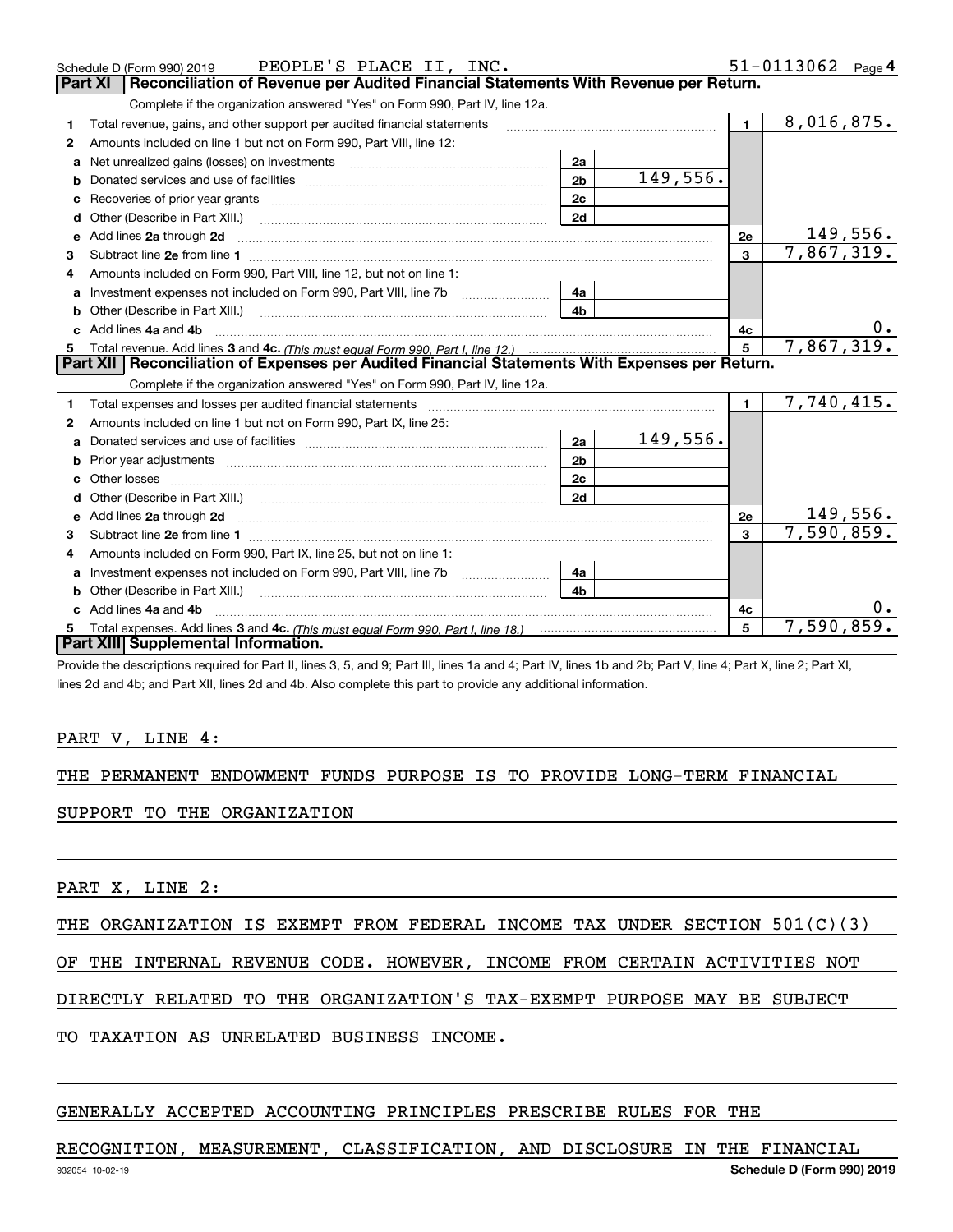| PEOPLE'S PLACE II, INC.<br>Schedule D (Form 990) 2019                           | $51 - 0113062$ Page 5     |
|---------------------------------------------------------------------------------|---------------------------|
| <b>Part XIII Supplemental Information</b> (continued)                           |                           |
|                                                                                 |                           |
| UNCERTAIN TAX POSITIONS TAKEN OR EXPECTED<br>STATEMENTS OF<br>TO.               | BE<br>THE<br>TAKEN<br>IN. |
|                                                                                 |                           |
| ORGANIZATION'S TAX RETURNS. MANAGEMENT HAS DETERMINED<br>THAT                   | THE                       |
|                                                                                 |                           |
| ORGANIZATION DOES NOT HAVE ANY UNCERTAIN TAX POSITIONS OR ASSOCIATED            |                           |
|                                                                                 |                           |
| UNRECOGNIZED BENEFITS THAT MATERIALLY IMPACT THE CONSOLIDATED FINANCIAL         |                           |
|                                                                                 |                           |
| STATEMENTS OR RELATED DISCLOSURES. SINCE TAX MATTERS ARE SUBJECT TO SOME        |                           |
|                                                                                 |                           |
| UNCERTAINTY, THERE CAN BE NO ASSURANCE<br>THAT<br>DEGREE OF                     | THE ORGANIZATION'S        |
|                                                                                 |                           |
| NOT BE CHALLENGED BY<br>THE TAXING<br>AUTHORITIES<br><b>TAX RETURNS</b><br>WILL | AND<br>THAT THE           |
|                                                                                 |                           |
| ORGANIZATION WILL NOT BE SUBJECT TO ADDITIONAL TAX, PENALTIES, AND              |                           |
|                                                                                 |                           |
| INTEREST AS A RESULT<br>OF<br>SUCH CHALLENGE.                                   |                           |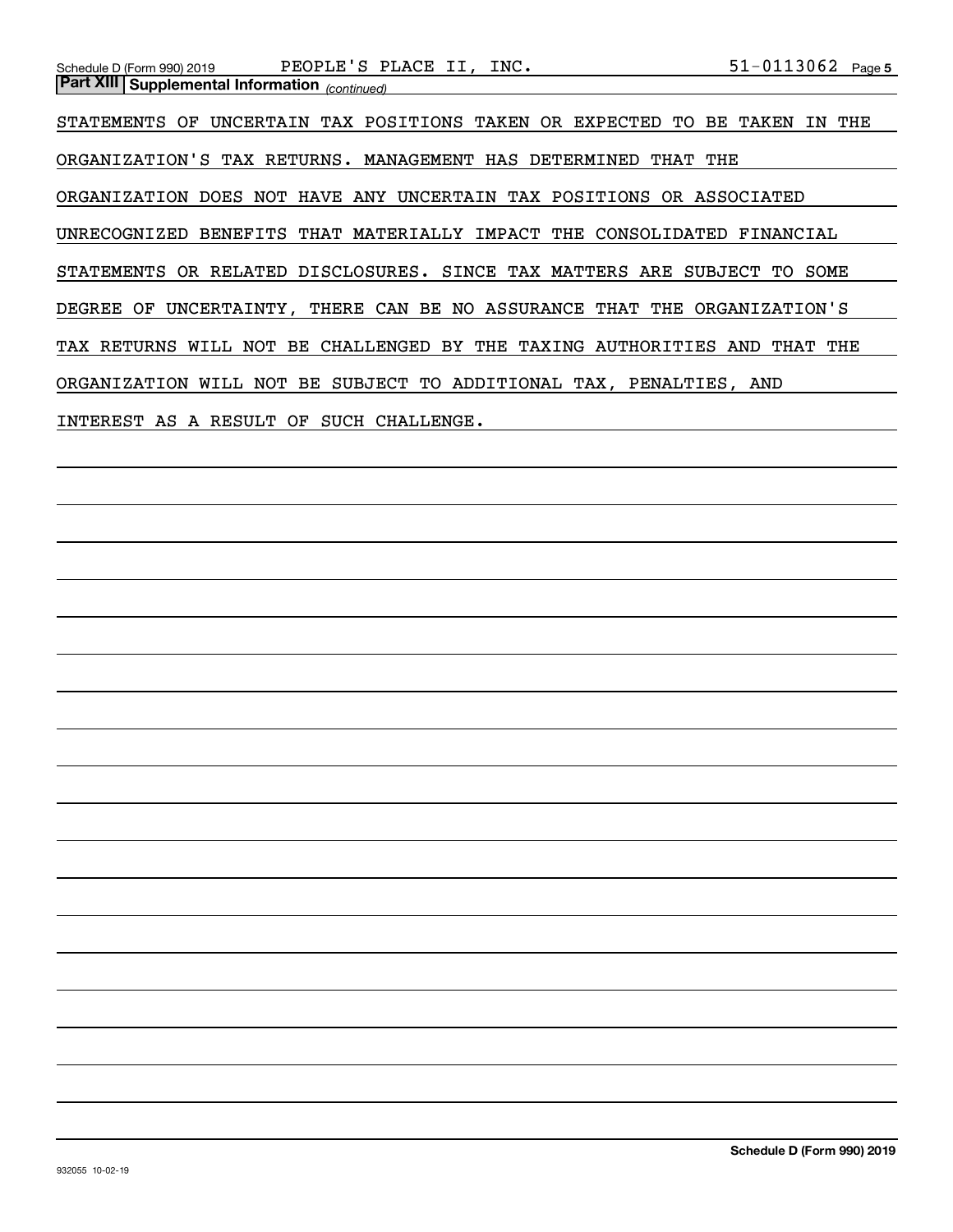| <b>SCHEDULE I</b>          |                                                                                                                                                                                                                                                                           |                         | <b>Grants and Other Assistance to Organizations,</b>                                                                                  |                                                       |                                         |                                                                |                                          | OMB No. 1545-0047                                   |
|----------------------------|---------------------------------------------------------------------------------------------------------------------------------------------------------------------------------------------------------------------------------------------------------------------------|-------------------------|---------------------------------------------------------------------------------------------------------------------------------------|-------------------------------------------------------|-----------------------------------------|----------------------------------------------------------------|------------------------------------------|-----------------------------------------------------|
| (Form 990)                 |                                                                                                                                                                                                                                                                           |                         | Governments, and Individuals in the United States<br>Complete if the organization answered "Yes" on Form 990, Part IV, line 21 or 22. |                                                       |                                         |                                                                |                                          | 2019                                                |
| Department of the Treasury |                                                                                                                                                                                                                                                                           |                         |                                                                                                                                       | Attach to Form 990.                                   |                                         |                                                                |                                          | <b>Open to Public</b>                               |
| Internal Revenue Service   |                                                                                                                                                                                                                                                                           |                         |                                                                                                                                       | Go to www.irs.gov/Form990 for the latest information. |                                         |                                                                |                                          | Inspection                                          |
| Name of the organization   |                                                                                                                                                                                                                                                                           | PEOPLE'S PLACE II, INC. |                                                                                                                                       |                                                       |                                         |                                                                |                                          | <b>Employer identification number</b><br>51-0113062 |
| Part I                     | General Information on Grants and Assistance                                                                                                                                                                                                                              |                         |                                                                                                                                       |                                                       |                                         |                                                                |                                          |                                                     |
| 1.                         | Does the organization maintain records to substantiate the amount of the grants or assistance, the grantees' eligibility for the grants or assistance, and the selection                                                                                                  |                         |                                                                                                                                       |                                                       |                                         |                                                                |                                          |                                                     |
|                            |                                                                                                                                                                                                                                                                           |                         |                                                                                                                                       |                                                       |                                         |                                                                |                                          | $\boxed{\text{X}}$ No<br>Yes                        |
| $\mathbf{2}$<br>Part II    | Describe in Part IV the organization's procedures for monitoring the use of grant funds in the United States.                                                                                                                                                             |                         |                                                                                                                                       |                                                       |                                         |                                                                |                                          |                                                     |
|                            | Grants and Other Assistance to Domestic Organizations and Domestic Governments. Complete if the organization answered "Yes" on Form 990, Part IV, line 21, for any<br>recipient that received more than \$5,000. Part II can be duplicated if additional space is needed. |                         |                                                                                                                                       |                                                       |                                         |                                                                |                                          |                                                     |
|                            | 1 (a) Name and address of organization<br>or government                                                                                                                                                                                                                   | (b) EIN                 | (c) IRC section<br>(if applicable)                                                                                                    | (d) Amount of<br>cash grant                           | (e) Amount of<br>non-cash<br>assistance | (f) Method of<br>valuation (book,<br>FMV, appraisal,<br>other) | (g) Description of<br>noncash assistance | (h) Purpose of grant<br>or assistance               |
|                            |                                                                                                                                                                                                                                                                           |                         |                                                                                                                                       |                                                       |                                         |                                                                |                                          |                                                     |
|                            |                                                                                                                                                                                                                                                                           |                         |                                                                                                                                       |                                                       |                                         |                                                                |                                          |                                                     |
|                            |                                                                                                                                                                                                                                                                           |                         |                                                                                                                                       |                                                       |                                         |                                                                |                                          |                                                     |
|                            |                                                                                                                                                                                                                                                                           |                         |                                                                                                                                       |                                                       |                                         |                                                                |                                          |                                                     |
|                            |                                                                                                                                                                                                                                                                           |                         |                                                                                                                                       |                                                       |                                         |                                                                |                                          |                                                     |
|                            |                                                                                                                                                                                                                                                                           |                         |                                                                                                                                       |                                                       |                                         |                                                                |                                          |                                                     |
|                            |                                                                                                                                                                                                                                                                           |                         |                                                                                                                                       |                                                       |                                         |                                                                |                                          |                                                     |
|                            |                                                                                                                                                                                                                                                                           |                         |                                                                                                                                       |                                                       |                                         |                                                                |                                          |                                                     |
|                            |                                                                                                                                                                                                                                                                           |                         |                                                                                                                                       |                                                       |                                         |                                                                |                                          |                                                     |
|                            |                                                                                                                                                                                                                                                                           |                         |                                                                                                                                       |                                                       |                                         |                                                                |                                          |                                                     |
|                            |                                                                                                                                                                                                                                                                           |                         |                                                                                                                                       |                                                       |                                         |                                                                |                                          |                                                     |
|                            |                                                                                                                                                                                                                                                                           |                         |                                                                                                                                       |                                                       |                                         |                                                                |                                          |                                                     |
|                            |                                                                                                                                                                                                                                                                           |                         |                                                                                                                                       |                                                       |                                         |                                                                |                                          |                                                     |
|                            |                                                                                                                                                                                                                                                                           |                         |                                                                                                                                       |                                                       |                                         |                                                                |                                          |                                                     |
|                            |                                                                                                                                                                                                                                                                           |                         |                                                                                                                                       |                                                       |                                         |                                                                |                                          |                                                     |
|                            |                                                                                                                                                                                                                                                                           |                         |                                                                                                                                       |                                                       |                                         |                                                                |                                          |                                                     |
|                            |                                                                                                                                                                                                                                                                           |                         |                                                                                                                                       |                                                       |                                         |                                                                |                                          |                                                     |
|                            |                                                                                                                                                                                                                                                                           |                         |                                                                                                                                       |                                                       |                                         |                                                                |                                          |                                                     |
|                            |                                                                                                                                                                                                                                                                           |                         |                                                                                                                                       |                                                       |                                         |                                                                |                                          |                                                     |
|                            |                                                                                                                                                                                                                                                                           |                         |                                                                                                                                       |                                                       |                                         |                                                                |                                          |                                                     |
| $\mathbf{2}$               | Enter total number of section $501(c)(3)$ and government organizations listed in the line 1 table                                                                                                                                                                         |                         |                                                                                                                                       |                                                       |                                         |                                                                |                                          |                                                     |
| 3                          | Enter total number of other organizations listed in the line 1 table                                                                                                                                                                                                      |                         |                                                                                                                                       |                                                       |                                         |                                                                |                                          |                                                     |
|                            | LHA For Paperwork Reduction Act Notice, see the Instructions for Form 990.                                                                                                                                                                                                |                         |                                                                                                                                       |                                                       |                                         |                                                                |                                          | Schedule I (Form 990) (2019)                        |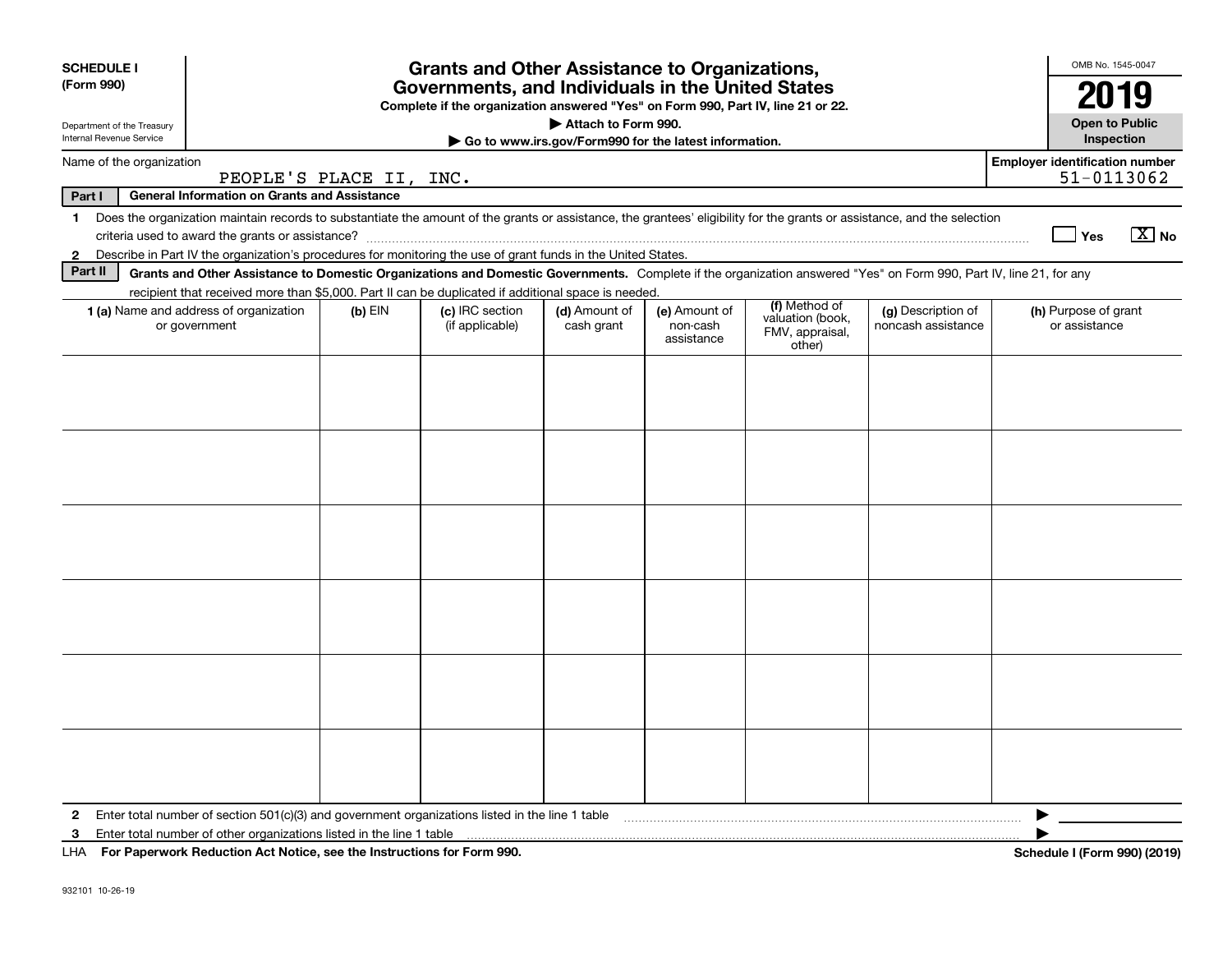Schedule I (Form 990) (2019) Page PEOPLE'S PLACE II, INC. 51-0113062

**Part III | Grants and Other Assistance to Domestic Individuals. Complete if the organization answered "Yes" on Form 990, Part IV, line 22.** Part III can be duplicated if additional space is needed.

| (a) Type of grant or assistance | (b) Number of<br>recipients | (c) Amount of<br>cash grant | (d) Amount of non-<br>cash assistance | (e) Method of valuation<br>(book, FMV, appraisal, other) | (f) Description of noncash assistance |
|---------------------------------|-----------------------------|-----------------------------|---------------------------------------|----------------------------------------------------------|---------------------------------------|
|                                 |                             |                             |                                       |                                                          |                                       |
|                                 |                             |                             |                                       |                                                          | THE ORGANIZATION PROVIDED RENT        |
|                                 |                             |                             |                                       |                                                          | FOR PARTICIPANTS OF THE               |
| RENT                            | 492                         | 0.                          | 226, 144. FMV                         |                                                          | ORGANIZATION'S PROGRAMS.              |
|                                 |                             |                             |                                       |                                                          |                                       |
|                                 |                             |                             |                                       |                                                          | THE ORGANIZATION PROVIDED             |
|                                 |                             |                             |                                       |                                                          | UTILITIES FOR PARTICIPANTS OF         |
| UTILITIES                       | 96                          | 0.                          | 18,385.FMV                            |                                                          | THE ORGANIZATION'S PROGRAMS.          |
|                                 |                             |                             |                                       |                                                          | THE ORGANIZATION PROVIDED THE         |
|                                 |                             |                             |                                       |                                                          | SECURITY DEPOSIT FOR                  |
|                                 |                             |                             |                                       |                                                          | PARTICIPANTS OF THE                   |
| SECURITY DEPOSIT                | 37                          | 0.                          | 22,877.FMV                            |                                                          | DRGANIZATION'S PROGRAMS.              |
|                                 |                             |                             |                                       |                                                          | THE ORGANIZATION PROVIDED             |
|                                 |                             |                             |                                       |                                                          | TRANSPORTATION FOR                    |
|                                 |                             |                             |                                       |                                                          | PARTICIPANTS OF THE                   |
| <b>TRANSPORTATION</b>           | 124                         | 0.                          | 4,138.FMV                             |                                                          | DRGANIZATION'S PROGRAMS.              |
|                                 |                             |                             |                                       |                                                          | THE ORGANIZATION PROVIDED             |
|                                 |                             |                             |                                       |                                                          | RECREATIONAL ACTIVITIES FOR           |
|                                 |                             |                             |                                       |                                                          | PARTICIPANTS OF THE                   |
| RECREATIONAL ACTIVITIES         | 38                          | 0.                          | 8,413.FMV                             |                                                          | DRGANIZATION'S PROGRAMS.              |

Part IV | Supplemental Information. Provide the information required in Part I, line 2; Part III, column (b); and any other additional information.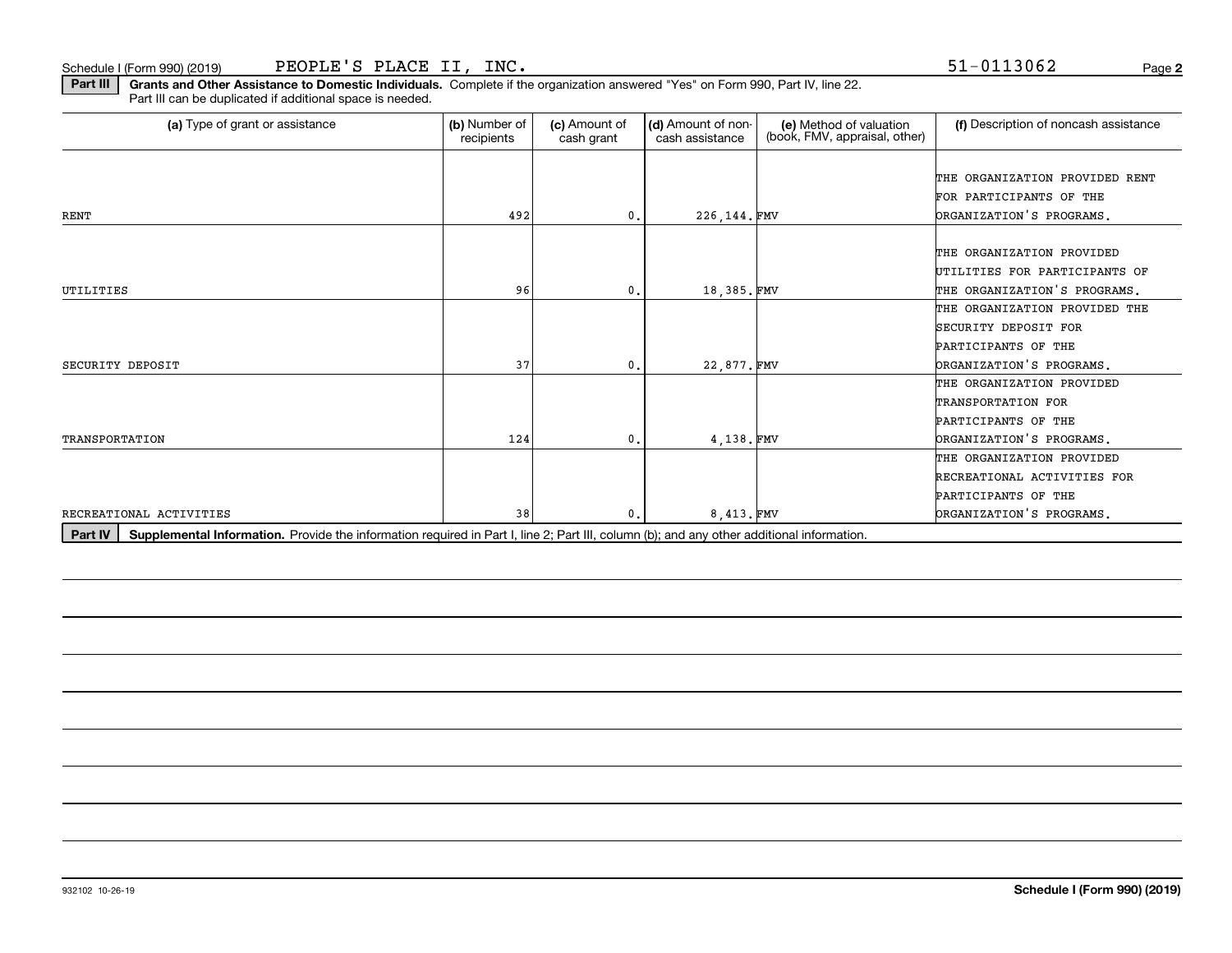| PEOPLE'S PLACE II, INC.<br>Schedule I (Form 990)                                                                            |                             |                             |                                       |                                                             | 51-0113062<br>Page 2                                                                                 |
|-----------------------------------------------------------------------------------------------------------------------------|-----------------------------|-----------------------------|---------------------------------------|-------------------------------------------------------------|------------------------------------------------------------------------------------------------------|
| Part III Continuation of Grants and Other Assistance to Individuals in the United States (Schedule I (Form 990), Part III.) |                             |                             |                                       |                                                             |                                                                                                      |
| (a) Type of grant or assistance                                                                                             | (b) Number of<br>recipients | (c) Amount of<br>cash grant | (d) Amount of non-<br>cash assistance | (e) Method of<br>valuation (book, FMV,<br>appraisal, other) | (f) Description of non-cash assistance                                                               |
| CLOTHING                                                                                                                    | 83.                         | $\mathfrak o$ .             | 7,615.FMV                             |                                                             | THE ORGANIZATION PROVIDED<br>CLOTHING FOR PARTICIPANTS OF<br>THE ORGANIZATION'S PROGRAMS.            |
| <b>EDUCATION</b>                                                                                                            | 21.                         | $\mathfrak o$ .             | 29,591.FMV                            |                                                             | THE ORGANIZATION PROVIDED<br>EDUCATION FOR PARTICIPANTS OF<br>THE ORGANIZATION'S PROGRAMS.           |
| OTHER ASSISTANCE                                                                                                            | 1,174.                      | $\mathfrak o$ .             | 285,425.FMV                           |                                                             | THE ORGANIZATION PROVIDED<br>OTHER ASSISTANCE FOR<br>PARTICIPANTS OF THE<br>DRGANIZATION'S PROGRAMS. |
| MATCH SAVINGS                                                                                                               | 43                          | $\mathbf{0}$ .              | 12,988.FMV                            |                                                             | THE ORGANIZATION PROVIDED<br>MATCH SAVINGS FOR PARTICIPANTS<br>OF THE ORGANIZATION'S<br>PROGRAMS.    |
| MEDICINE                                                                                                                    | 39                          | 0.                          | 506.FMV                               |                                                             | THE ORGANIZATION PROVIDED<br>MEDICINE FOR PARTICIPANTS OF<br>THE ORGANIZATION'S PROGRAMS.            |
|                                                                                                                             |                             |                             |                                       |                                                             |                                                                                                      |
|                                                                                                                             |                             |                             |                                       |                                                             |                                                                                                      |
|                                                                                                                             |                             |                             |                                       |                                                             |                                                                                                      |
|                                                                                                                             |                             |                             |                                       |                                                             |                                                                                                      |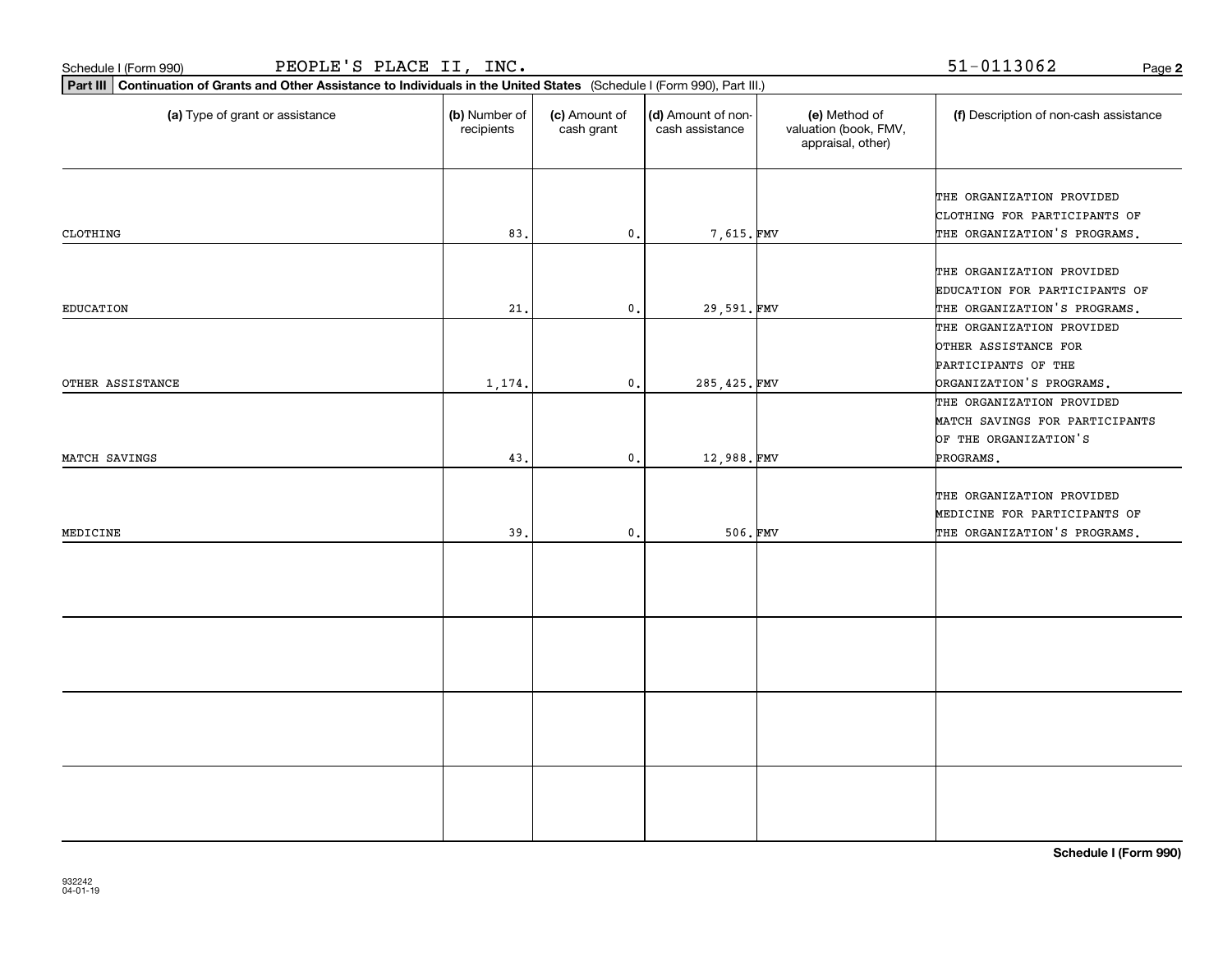|                                                                                                                        | <b>SCHEDULE J</b>                                      | <b>Compensation Information</b>                                                                                                                                                                                                      |                                       | OMB No. 1545-0047           |                   |             |
|------------------------------------------------------------------------------------------------------------------------|--------------------------------------------------------|--------------------------------------------------------------------------------------------------------------------------------------------------------------------------------------------------------------------------------------|---------------------------------------|-----------------------------|-------------------|-------------|
|                                                                                                                        | (Form 990)                                             | For certain Officers, Directors, Trustees, Key Employees, and Highest                                                                                                                                                                |                                       |                             |                   |             |
|                                                                                                                        |                                                        | <b>Compensated Employees</b>                                                                                                                                                                                                         |                                       | 2019                        |                   |             |
|                                                                                                                        |                                                        | Complete if the organization answered "Yes" on Form 990, Part IV, line 23.<br>Attach to Form 990.                                                                                                                                    |                                       | <b>Open to Public</b>       |                   |             |
|                                                                                                                        | Department of the Treasury<br>Internal Revenue Service | $\blacktriangleright$ Go to www.irs.gov/Form990 for instructions and the latest information.                                                                                                                                         |                                       |                             | <b>Inspection</b> |             |
|                                                                                                                        | Name of the organization                               |                                                                                                                                                                                                                                      | <b>Employer identification number</b> |                             |                   |             |
|                                                                                                                        |                                                        | PEOPLE'S PLACE II, INC.                                                                                                                                                                                                              |                                       | 51-0113062                  |                   |             |
|                                                                                                                        | Part I                                                 | <b>Questions Regarding Compensation</b>                                                                                                                                                                                              |                                       |                             |                   |             |
|                                                                                                                        |                                                        |                                                                                                                                                                                                                                      |                                       |                             | Yes               | No          |
| 1a                                                                                                                     |                                                        | Check the appropriate box(es) if the organization provided any of the following to or for a person listed on Form 990,                                                                                                               |                                       |                             |                   |             |
|                                                                                                                        |                                                        | Part VII, Section A, line 1a. Complete Part III to provide any relevant information regarding these items.                                                                                                                           |                                       |                             |                   |             |
|                                                                                                                        | First-class or charter travel                          | Housing allowance or residence for personal use                                                                                                                                                                                      |                                       |                             |                   |             |
|                                                                                                                        | Travel for companions                                  | Payments for business use of personal residence                                                                                                                                                                                      |                                       |                             |                   |             |
|                                                                                                                        |                                                        | Health or social club dues or initiation fees<br>Tax indemnification and gross-up payments                                                                                                                                           |                                       |                             |                   |             |
|                                                                                                                        |                                                        | Discretionary spending account<br>Personal services (such as maid, chauffeur, chef)                                                                                                                                                  |                                       |                             |                   |             |
|                                                                                                                        |                                                        |                                                                                                                                                                                                                                      |                                       |                             |                   |             |
| <b>b</b> If any of the boxes on line 1a are checked, did the organization follow a written policy regarding payment or |                                                        |                                                                                                                                                                                                                                      |                                       |                             |                   |             |
|                                                                                                                        |                                                        |                                                                                                                                                                                                                                      |                                       | 1b                          |                   |             |
| 2                                                                                                                      |                                                        | Did the organization require substantiation prior to reimbursing or allowing expenses incurred by all directors,                                                                                                                     |                                       |                             |                   |             |
|                                                                                                                        |                                                        |                                                                                                                                                                                                                                      |                                       | $\mathbf{2}$                |                   |             |
|                                                                                                                        |                                                        |                                                                                                                                                                                                                                      |                                       |                             |                   |             |
| з                                                                                                                      |                                                        | Indicate which, if any, of the following the organization used to establish the compensation of the organization's                                                                                                                   |                                       |                             |                   |             |
|                                                                                                                        |                                                        | CEO/Executive Director. Check all that apply. Do not check any boxes for methods used by a related organization to                                                                                                                   |                                       |                             |                   |             |
|                                                                                                                        |                                                        | establish compensation of the CEO/Executive Director, but explain in Part III.                                                                                                                                                       |                                       |                             |                   |             |
|                                                                                                                        | Compensation committee                                 | Written employment contract                                                                                                                                                                                                          |                                       |                             |                   |             |
|                                                                                                                        |                                                        | Compensation survey or study<br>Independent compensation consultant                                                                                                                                                                  |                                       |                             |                   |             |
|                                                                                                                        |                                                        | Form 990 of other organizations<br>Approval by the board or compensation committee                                                                                                                                                   |                                       |                             |                   |             |
|                                                                                                                        |                                                        |                                                                                                                                                                                                                                      |                                       |                             |                   |             |
| 4                                                                                                                      |                                                        | During the year, did any person listed on Form 990, Part VII, Section A, line 1a, with respect to the filing                                                                                                                         |                                       |                             |                   |             |
|                                                                                                                        | organization or a related organization:                |                                                                                                                                                                                                                                      |                                       |                             |                   |             |
| а                                                                                                                      |                                                        | Receive a severance payment or change-of-control payment?                                                                                                                                                                            |                                       | 4a                          |                   | X           |
| b                                                                                                                      |                                                        |                                                                                                                                                                                                                                      |                                       | 4b                          | X                 |             |
|                                                                                                                        |                                                        |                                                                                                                                                                                                                                      |                                       | 4с                          |                   | $\mathbf X$ |
|                                                                                                                        |                                                        | If "Yes" to any of lines 4a-c, list the persons and provide the applicable amounts for each item in Part III.                                                                                                                        |                                       |                             |                   |             |
|                                                                                                                        |                                                        |                                                                                                                                                                                                                                      |                                       |                             |                   |             |
|                                                                                                                        |                                                        | Only section 501(c)(3), 501(c)(4), and 501(c)(29) organizations must complete lines 5-9.                                                                                                                                             |                                       |                             |                   |             |
|                                                                                                                        |                                                        | For persons listed on Form 990, Part VII, Section A, line 1a, did the organization pay or accrue any compensation                                                                                                                    |                                       |                             |                   |             |
|                                                                                                                        | contingent on the revenues of:                         |                                                                                                                                                                                                                                      |                                       |                             |                   |             |
| a                                                                                                                      |                                                        | The organization? <b>With the contract of the contract of the contract of the contract of the contract of the contract of the contract of the contract of the contract of the contract of the contract of the contract of the co</b> |                                       | 5a                          |                   | х           |
|                                                                                                                        |                                                        |                                                                                                                                                                                                                                      |                                       | 5b                          |                   | $\mathbf x$ |
|                                                                                                                        |                                                        | If "Yes" on line 5a or 5b, describe in Part III.                                                                                                                                                                                     |                                       |                             |                   |             |
| 6                                                                                                                      |                                                        | For persons listed on Form 990, Part VII, Section A, line 1a, did the organization pay or accrue any compensation                                                                                                                    |                                       |                             |                   |             |
|                                                                                                                        | contingent on the net earnings of:                     |                                                                                                                                                                                                                                      |                                       |                             |                   |             |
| a                                                                                                                      |                                                        | The organization? <b>With the organization</b> ? <b>With the organization with the organization? With the organization?</b>                                                                                                          |                                       | 6a                          |                   | х           |
|                                                                                                                        |                                                        |                                                                                                                                                                                                                                      |                                       | 6b                          |                   | $\mathbf X$ |
|                                                                                                                        |                                                        | If "Yes" on line 6a or 6b, describe in Part III.                                                                                                                                                                                     |                                       |                             |                   |             |
| 7                                                                                                                      |                                                        | For persons listed on Form 990, Part VII, Section A, line 1a, did the organization provide any nonfixed payments                                                                                                                     |                                       |                             |                   |             |
|                                                                                                                        |                                                        |                                                                                                                                                                                                                                      |                                       |                             |                   |             |
| 8                                                                                                                      |                                                        | Were any amounts reported on Form 990, Part VII, paid or accrued pursuant to a contract that was subject to the                                                                                                                      |                                       |                             |                   |             |
|                                                                                                                        |                                                        | initial contract exception described in Regulations section 53.4958-4(a)(3)? If "Yes," describe in Part III                                                                                                                          |                                       | 8                           |                   | х           |
| 9                                                                                                                      |                                                        | If "Yes" on line 8, did the organization also follow the rebuttable presumption procedure described in                                                                                                                               |                                       |                             |                   |             |
|                                                                                                                        |                                                        |                                                                                                                                                                                                                                      |                                       | 9                           |                   |             |
|                                                                                                                        |                                                        | converte Deduction Act Nation, and the Instructions for Form 000                                                                                                                                                                     |                                       | Cabadula, LIFauna 0001,0040 |                   |             |

LHA For Paperwork Reduction Act Notice, see the Instructions for Form 990. Schedule J (Form 990) 2019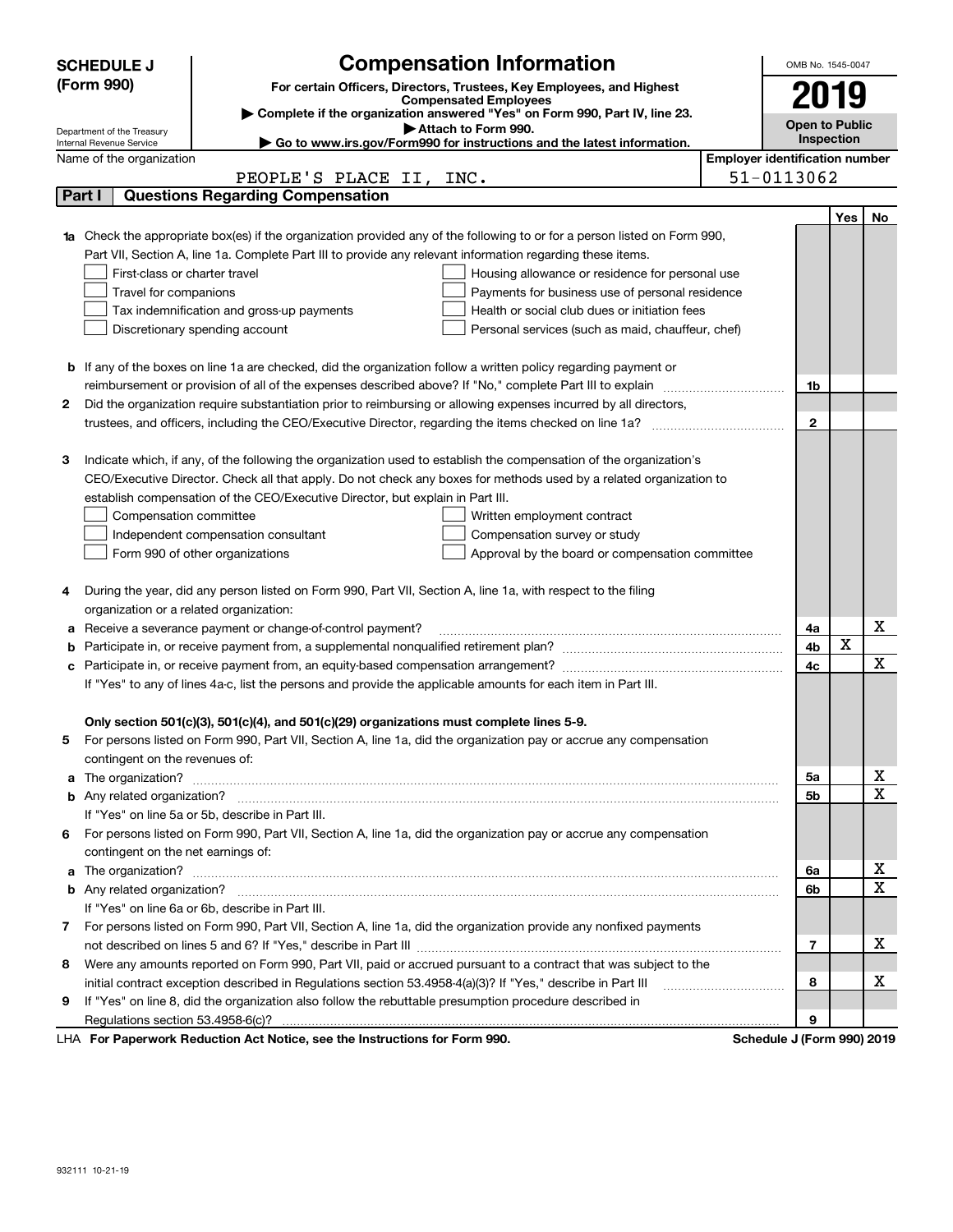51-0113062

**2**

# **Part II Officers, Directors, Trustees, Key Employees, and Highest Compensated Employees.**  Schedule J (Form 990) 2019 Page Use duplicate copies if additional space is needed.

For each individual whose compensation must be reported on Schedule J, report compensation from the organization on row (i) and from related organizations, described in the instructions, on row (ii). Do not list any individuals that aren't listed on Form 990, Part VII.

**Note:**  The sum of columns (B)(i)-(iii) for each listed individual must equal the total amount of Form 990, Part VII, Section A, line 1a, applicable column (D) and (E) amounts for that individual.

|                               |                              |                          | (B) Breakdown of W-2 and/or 1099-MISC compensation |                                           | (C) Retirement and<br>other deferred | (D) Nontaxable<br>benefits | (E) Total of columns<br>$(B)(i)$ - $(D)$ | (F) Compensation<br>in column (B)         |  |
|-------------------------------|------------------------------|--------------------------|----------------------------------------------------|-------------------------------------------|--------------------------------------|----------------------------|------------------------------------------|-------------------------------------------|--|
| (A) Name and Title            |                              | (i) Base<br>compensation | (ii) Bonus &<br>incentive<br>compensation          | (iii) Other<br>reportable<br>compensation | compensation                         |                            |                                          | reported as deferred<br>on prior Form 990 |  |
| <b>BERJEES MUKHTAR</b><br>(1) | (i)                          | 211, 245.                | $\overline{0}$ .                                   | $\overline{0}$ .                          | 2,112.                               | $\overline{0}$ .           | 213, 357.                                | 0.                                        |  |
| COUNSELING CENTER DOCTOR      | (ii)                         | $\overline{0}$ .         | $\overline{0}$ .                                   | $\overline{0}$ .                          | $\overline{0}$ .                     | $\overline{0}$ .           | $\overline{0}$ .                         | $\overline{\mathfrak{0}}$ .               |  |
|                               | (i)                          |                          |                                                    |                                           |                                      |                            |                                          |                                           |  |
|                               | (ii)                         |                          |                                                    |                                           |                                      |                            |                                          |                                           |  |
|                               | $\qquad \qquad \textbf{(i)}$ |                          |                                                    |                                           |                                      |                            |                                          |                                           |  |
|                               | (ii)                         |                          |                                                    |                                           |                                      |                            |                                          |                                           |  |
|                               | $\qquad \qquad \textbf{(i)}$ |                          |                                                    |                                           |                                      |                            |                                          |                                           |  |
|                               | (ii)                         |                          |                                                    |                                           |                                      |                            |                                          |                                           |  |
|                               | (i)                          |                          |                                                    |                                           |                                      |                            |                                          |                                           |  |
|                               | (ii)                         |                          |                                                    |                                           |                                      |                            |                                          |                                           |  |
|                               | (i)                          |                          |                                                    |                                           |                                      |                            |                                          |                                           |  |
|                               | (ii)                         |                          |                                                    |                                           |                                      |                            |                                          |                                           |  |
|                               | (i)<br>(ii)                  |                          |                                                    |                                           |                                      |                            |                                          |                                           |  |
|                               | (i)                          |                          |                                                    |                                           |                                      |                            |                                          |                                           |  |
|                               | (ii)                         |                          |                                                    |                                           |                                      |                            |                                          |                                           |  |
|                               | (i)                          |                          |                                                    |                                           |                                      |                            |                                          |                                           |  |
|                               | (ii)                         |                          |                                                    |                                           |                                      |                            |                                          |                                           |  |
|                               | $\qquad \qquad \textbf{(i)}$ |                          |                                                    |                                           |                                      |                            |                                          |                                           |  |
|                               | (ii)                         |                          |                                                    |                                           |                                      |                            |                                          |                                           |  |
|                               | (i)                          |                          |                                                    |                                           |                                      |                            |                                          |                                           |  |
|                               | (ii)                         |                          |                                                    |                                           |                                      |                            |                                          |                                           |  |
|                               | (i)                          |                          |                                                    |                                           |                                      |                            |                                          |                                           |  |
|                               | (ii)                         |                          |                                                    |                                           |                                      |                            |                                          |                                           |  |
|                               | (i)                          |                          |                                                    |                                           |                                      |                            |                                          |                                           |  |
|                               | (ii)                         |                          |                                                    |                                           |                                      |                            |                                          |                                           |  |
|                               | (i)                          |                          |                                                    |                                           |                                      |                            |                                          |                                           |  |
|                               | (ii)                         |                          |                                                    |                                           |                                      |                            |                                          |                                           |  |
|                               | (i)                          |                          |                                                    |                                           |                                      |                            |                                          |                                           |  |
|                               | (ii)                         |                          |                                                    |                                           |                                      |                            |                                          |                                           |  |
|                               | $(\sf{i})$                   |                          |                                                    |                                           |                                      |                            |                                          |                                           |  |
|                               | (ii)                         |                          |                                                    |                                           |                                      |                            |                                          |                                           |  |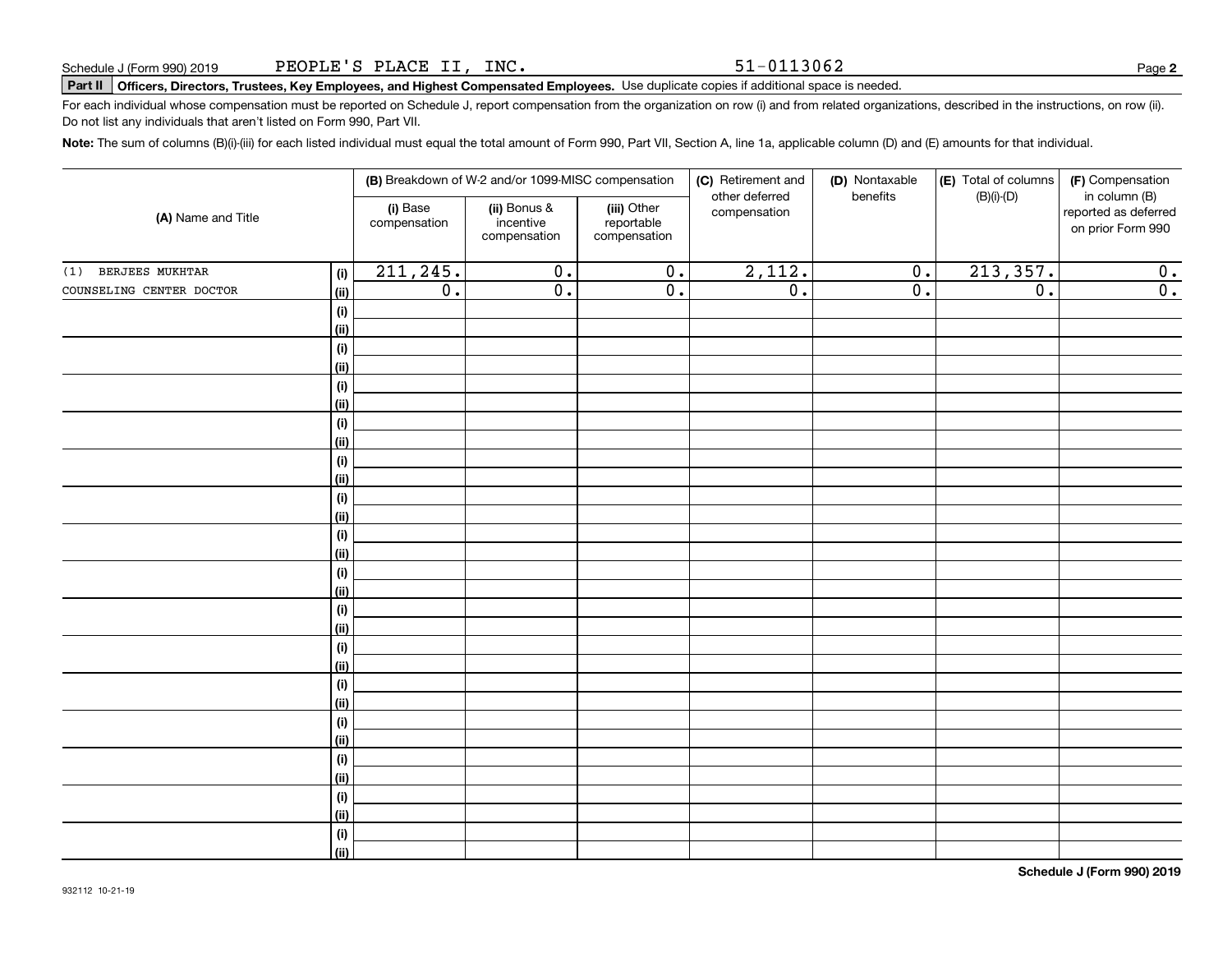#### **Part III Supplemental Information**

Schedule J (Form 990) 2019 PEOPLE'S PLACE II, INC.<br>Part III Supplemental Information<br>Provide the information, explanation, or descriptions required for Part I, lines 1a, 1b, 3, 4a, 4b, 4c, 5a, 5b, 6a, 6b, 7, and 8, and for

PART I, LINE 4B:

SEE 990, PART VII.

**Schedule J (Form 990) 2019**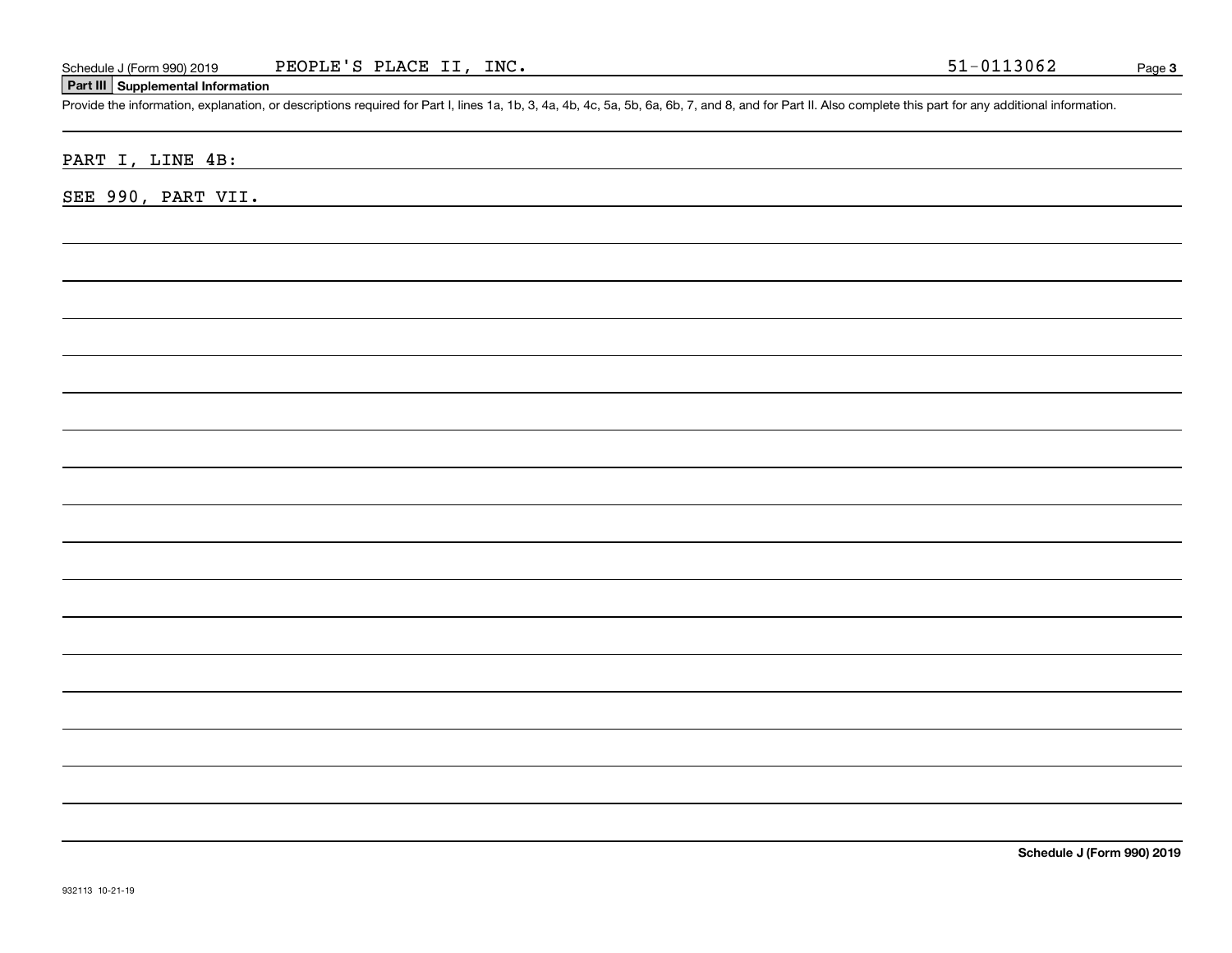#### **SCHEDULE M (Form 990)**

## **Noncash Contributions**

OMB No. 1545-0047

| Department of the Treasurv |
|----------------------------|
| Internal Revenue Service   |

**Complete if the organizations answered "Yes" on Form 990, Part IV, lines 29 or 30.** <sup>J</sup>**2019 Attach to Form 990.** J

**Open to Public Inspection**

| Go to www.irs.gov/Form990 for instructions and the latest information. |  |
|------------------------------------------------------------------------|--|
|------------------------------------------------------------------------|--|

|          | Name of the organization                                                                                                       |                               |                                      |                                                                                                      | <b>Employer identification number</b>                        |     |     |    |
|----------|--------------------------------------------------------------------------------------------------------------------------------|-------------------------------|--------------------------------------|------------------------------------------------------------------------------------------------------|--------------------------------------------------------------|-----|-----|----|
|          | PEOPLE'S PLACE II, INC.                                                                                                        |                               |                                      |                                                                                                      | 51-0113062                                                   |     |     |    |
| Part I   | <b>Types of Property</b>                                                                                                       |                               |                                      |                                                                                                      |                                                              |     |     |    |
|          |                                                                                                                                | (a)<br>Check if<br>applicable | (b)<br>Number of<br>contributions or | (c)<br>Noncash contribution<br>amounts reported on<br>items contributed Form 990, Part VIII, line 1g | (d)<br>Method of determining<br>noncash contribution amounts |     |     |    |
| 1.       |                                                                                                                                |                               |                                      |                                                                                                      |                                                              |     |     |    |
| 2        |                                                                                                                                |                               |                                      |                                                                                                      |                                                              |     |     |    |
| З        | Art - Fractional interests                                                                                                     |                               |                                      |                                                                                                      |                                                              |     |     |    |
| 4        |                                                                                                                                |                               |                                      |                                                                                                      |                                                              |     |     |    |
| 5        | Clothing and household goods                                                                                                   | $\mathbf X$                   |                                      | 71,684.                                                                                              |                                                              |     |     |    |
| 6        |                                                                                                                                |                               |                                      |                                                                                                      |                                                              |     |     |    |
| 7        |                                                                                                                                |                               |                                      |                                                                                                      |                                                              |     |     |    |
| 8        |                                                                                                                                |                               |                                      |                                                                                                      |                                                              |     |     |    |
| 9        | Securities - Publicly traded                                                                                                   |                               |                                      |                                                                                                      |                                                              |     |     |    |
| 10       | Securities - Closely held stock                                                                                                |                               |                                      |                                                                                                      |                                                              |     |     |    |
| 11       | Securities - Partnership, LLC, or                                                                                              |                               |                                      |                                                                                                      |                                                              |     |     |    |
|          | trust interests                                                                                                                |                               |                                      |                                                                                                      |                                                              |     |     |    |
| 12       |                                                                                                                                |                               |                                      |                                                                                                      |                                                              |     |     |    |
| 13       | Qualified conservation contribution -                                                                                          |                               |                                      |                                                                                                      |                                                              |     |     |    |
|          | Historic structures                                                                                                            |                               |                                      |                                                                                                      |                                                              |     |     |    |
| 14       | Qualified conservation contribution - Other                                                                                    |                               |                                      |                                                                                                      |                                                              |     |     |    |
| 15       | Real estate - Residential                                                                                                      |                               |                                      |                                                                                                      |                                                              |     |     |    |
| 16       | Real estate - Commercial                                                                                                       |                               |                                      |                                                                                                      |                                                              |     |     |    |
| 17       |                                                                                                                                |                               |                                      |                                                                                                      |                                                              |     |     |    |
| 18       |                                                                                                                                |                               |                                      |                                                                                                      |                                                              |     |     |    |
| 19       |                                                                                                                                |                               |                                      |                                                                                                      |                                                              |     |     |    |
| 20       | Drugs and medical supplies                                                                                                     |                               |                                      |                                                                                                      |                                                              |     |     |    |
| 21       |                                                                                                                                |                               |                                      |                                                                                                      |                                                              |     |     |    |
| 22       |                                                                                                                                |                               |                                      |                                                                                                      |                                                              |     |     |    |
| 23       |                                                                                                                                |                               |                                      |                                                                                                      |                                                              |     |     |    |
| 24       |                                                                                                                                |                               |                                      |                                                                                                      |                                                              |     |     |    |
| 25       | Other $\blacktriangleright$<br>$\left($ $\right)$                                                                              |                               |                                      |                                                                                                      |                                                              |     |     |    |
| 26<br>27 | Other<br>Other $\blacktriangleright$                                                                                           |                               |                                      |                                                                                                      |                                                              |     |     |    |
| 28       | $\overline{\phantom{a}}$ )<br>Other                                                                                            |                               |                                      |                                                                                                      |                                                              |     |     |    |
| 29       | Number of Forms 8283 received by the organization during the tax year for contributions                                        |                               |                                      |                                                                                                      |                                                              |     |     |    |
|          | for which the organization completed Form 8283, Part IV, Donee Acknowledgement                                                 |                               |                                      | 29                                                                                                   |                                                              |     |     |    |
|          |                                                                                                                                |                               |                                      |                                                                                                      |                                                              |     | Yes | No |
|          | 30a During the year, did the organization receive by contribution any property reported in Part I, lines 1 through 28, that it |                               |                                      |                                                                                                      |                                                              |     |     |    |
|          | must hold for at least three years from the date of the initial contribution, and which isn't required to be used for          |                               |                                      |                                                                                                      |                                                              |     |     |    |
|          | exempt purposes for the entire holding period?                                                                                 |                               |                                      |                                                                                                      |                                                              | 30a |     | х  |
|          | <b>b</b> If "Yes," describe the arrangement in Part II.                                                                        |                               |                                      |                                                                                                      |                                                              |     |     |    |
| 31       | Does the organization have a gift acceptance policy that requires the review of any nonstandard contributions?                 |                               |                                      |                                                                                                      | .                                                            | 31  |     | х  |
|          | 32a Does the organization hire or use third parties or related organizations to solicit, process, or sell noncash              |                               |                                      |                                                                                                      |                                                              |     |     |    |
|          | contributions?                                                                                                                 |                               |                                      |                                                                                                      |                                                              | 32a |     | х  |
|          | <b>b</b> If "Yes," describe in Part II.                                                                                        |                               |                                      |                                                                                                      |                                                              |     |     |    |
| 33       | If the organization didn't report an amount in column (c) for a type of property for which column (a) is checked,              |                               |                                      |                                                                                                      |                                                              |     |     |    |
|          | describe in Part II.                                                                                                           |                               |                                      |                                                                                                      |                                                              |     |     |    |

**For Paperwork Reduction Act Notice, see the Instructions for Form 990. Schedule M (Form 990) 2019** LHA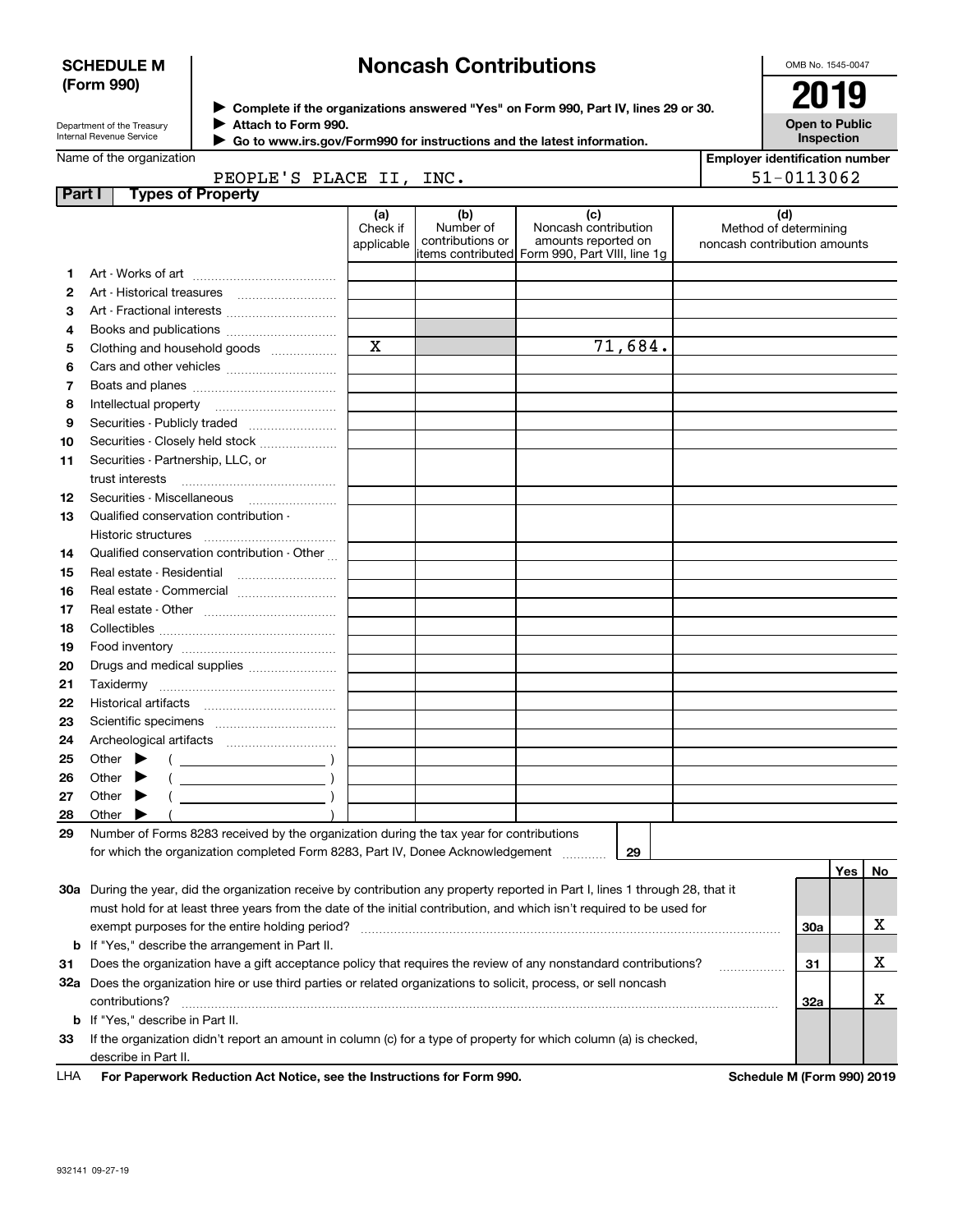**2**

Part II | Supplemental Information. Provide the information required by Part I, lines 30b, 32b, and 33, and whether the organization is reporting in Part I, column (b), the number of contributions, the number of items received, or a combination of both. Also complete this part for any additional information.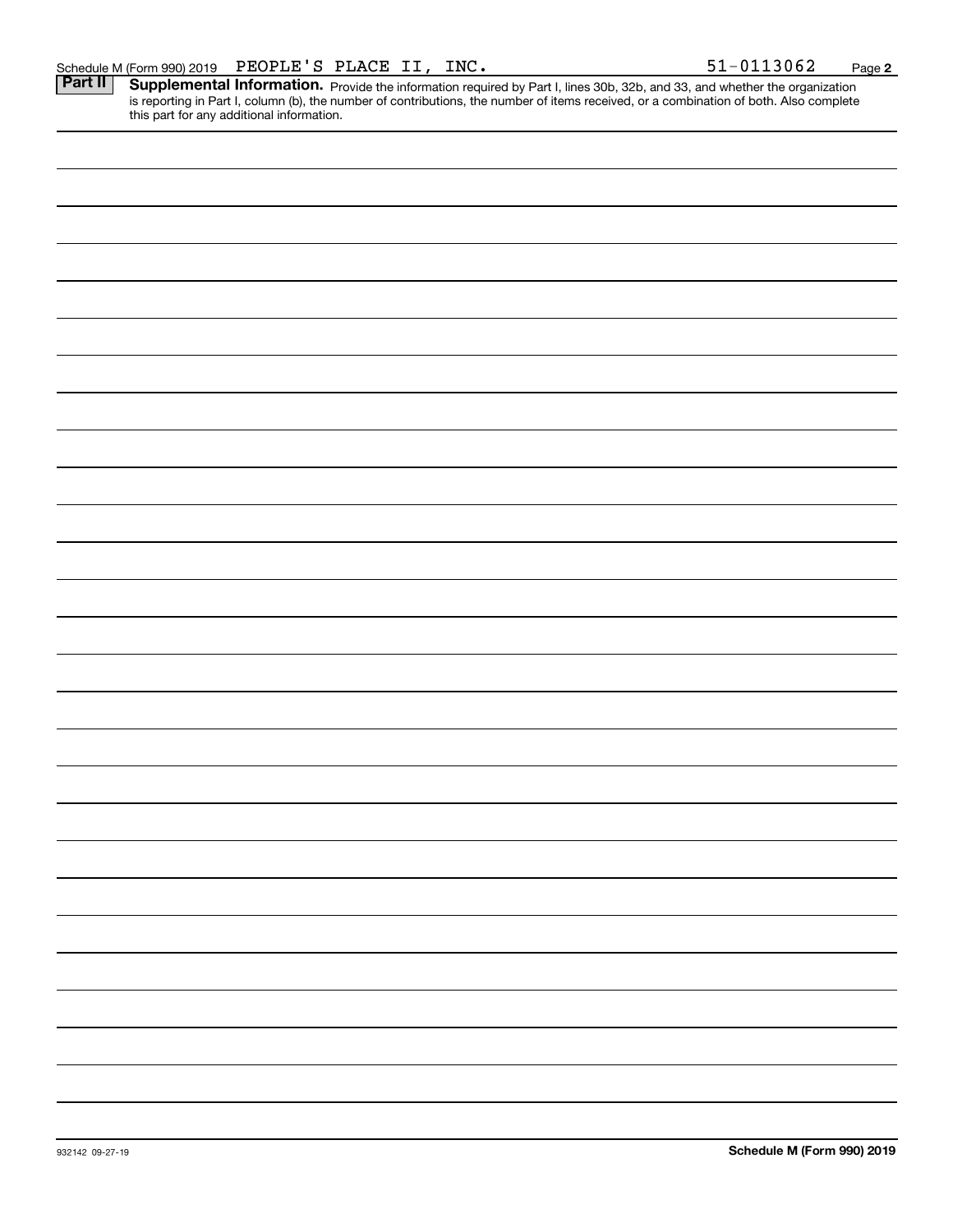Internal Revenue Service

Department of the Treasury **(Form 990 or 990-EZ)**

Name of the organization

**Complete to provide information for responses to specific questions on SCHEDULE O Supplemental Information to Form 990 or 990-EZ**

**Form 990 or 990-EZ or to provide any additional information. | Attach to Form 990 or 990-EZ. | Go to www.irs.gov/Form990 for the latest information.**

**Open to Public InspectionEmployer identification number 2019**

OMB No. 1545-0047

PEOPLE'S PLACE II, INC. | 51-0113062

FORM 990, PART I, LINE 1, DESCRIPTION OF ORGANIZATION MISSION:

PATH TO GROWTH AND INDEPENDENCE.

FORM 990, PART III, LINE 1, DESCRIPTION OF ORGANIZATION MISSION:

TO ADDRESS THOSE NEEDS. PEOPLE'S PLACE II, INC. ASSISTS PEOPLE OF

VARIOUS COMMUNITIES BY PROVIDING HIGH-QUALITY SERVICES THAT PROMOTE

DIGNITY, EMPOWERMENT, INDEPENDENCE, SAFETY, SELF-ESTEEM, AND

SELF-SUFFICIENCY.

FORM 990, PART III, LINE 4D, OTHER PROGRAM SERVICES:

THE VISITATION CENTER PROVIDES SAFE, NEUTRAL PLACES WHERE SUPERVISED

VISITATION AND MONITORED EXCHANGES CAN BE FACILITATED FOR FAMILIES WITH

A HISTORY OF DOMESTIC VIOLENCE OR CHILD SEXUAL ABUSE.

EXPENSES \$ 180,473. INCLUDING GRANTS OF \$ 1,394. REVENUE \$ 18,079.

THE CENTERS FOR COMMUNITY JUSTICE PROVIDES VICTIM/OFFENDER MEDIATION OF

NON-VIOLENT OFFENSES FOR CRIMINAL JUSTICE SYSTEM REFERRALS.

PARTICIPANTS FORM AGREEMENTS WHICH RESOLVE THE OFFENSES IN WAYS THAT

ARE MEANINGFUL AND SATISFACTORY TO BOTH PARTIES, ALSO PROVIDES SERIOUS

OFFENDER MEDIATION. PARTICIPATION IS VOLUNTARY AND CONFIDENTIAL.

SHOPLIFTER'S ALTERNATIVES AND CONFLICT RESOLUTION COURSES ARE ALSO

OFFERED.

EXPENSES \$ 177,332. INCLUDING GRANTS OF \$ 2,774. REVENUE \$ 0.

### THE INDEPENDENT LIVING PROGRAM IS FOR YOUNG PEOPLE AGES 16-21,

CURRENTLY OR FORMERLY IN THE FOSTER CARE SYSTEM. SERVICES INCLUDE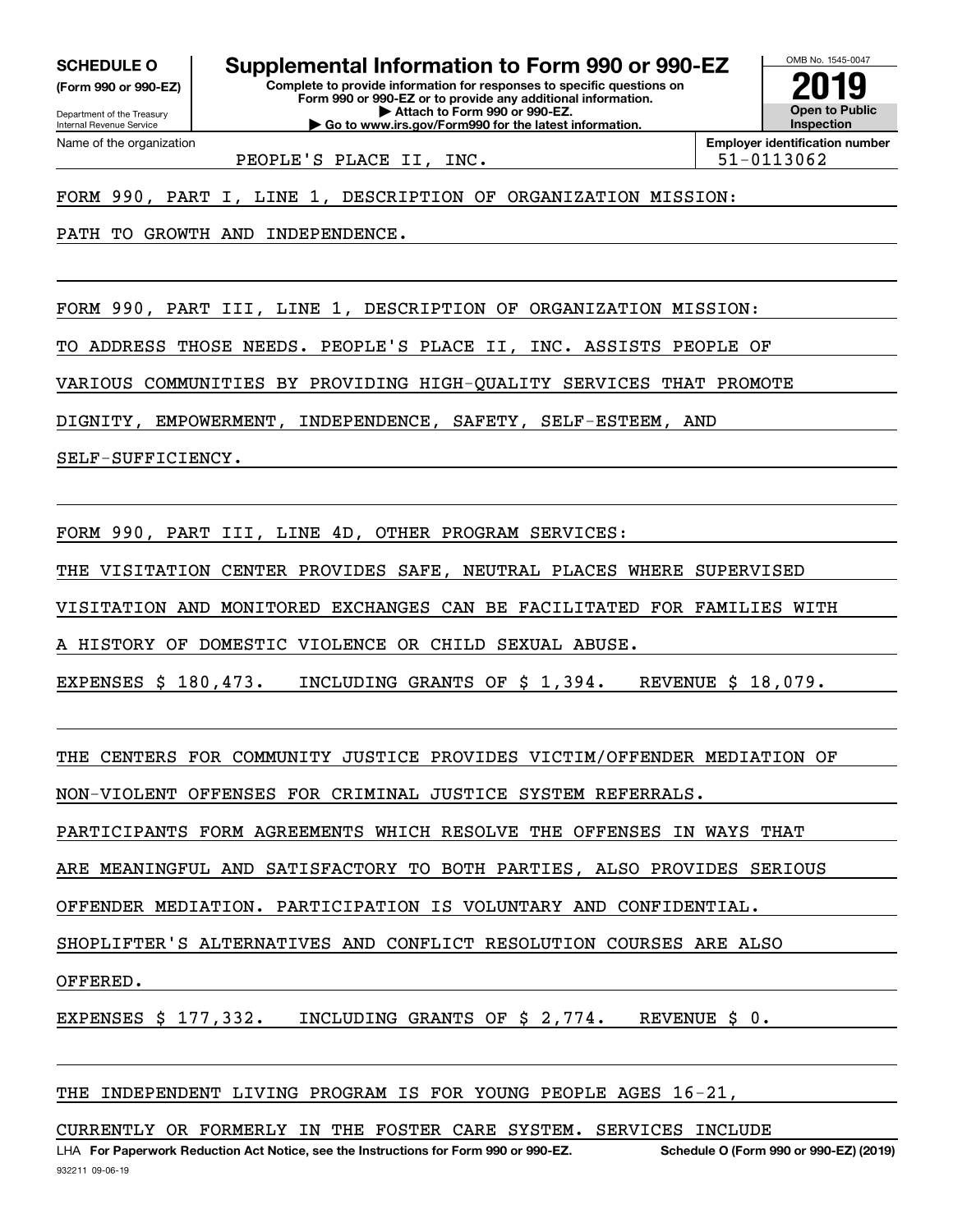| Schedule O (Form 990 or 990-EZ) (2019)                                                                                                                                                                                         | Page 2                                              |
|--------------------------------------------------------------------------------------------------------------------------------------------------------------------------------------------------------------------------------|-----------------------------------------------------|
| Name of the organization<br>PEOPLE'S PLACE II, INC.                                                                                                                                                                            | <b>Employer identification number</b><br>51-0113062 |
| IN THE AREAS OF JOB SEARCH AND ACCESSING TRAINING,<br><b>ASSISTANCE</b>                                                                                                                                                        |                                                     |
| EDUCATIONAL PLANNING, HOUSING ASSISTANCE, MONEY MANAGEMENT AND SOCIAL                                                                                                                                                          |                                                     |
| SKILLS.                                                                                                                                                                                                                        |                                                     |
| EXPENSES \$ 537,809.<br>INCLUDING GRANTS OF \$ 273,265.                                                                                                                                                                        | REVENUE \$ 0.                                       |
| WHATCOAT SOCIAL SERVICES CONSISTS OF<br>THE RUTH DORSEY EMERGENCY HOMELESS                                                                                                                                                     |                                                     |
| SHELTER - 46 BEDS FOR MEN, WOMEN, AND FAMILIES, VERA'S HAVEN                                                                                                                                                                   |                                                     |
| TRANSITIONAL HOUSING - 10 TOWNHOUSES FOR HOUSEHOLDS WHO COMMITT TO                                                                                                                                                             |                                                     |
| WORKING AND CONTINUING THEIR EDUCATION, AND NEW START CASE MANAGEMENT                                                                                                                                                          |                                                     |
| FOR LOW INCOME HOUSEHOLDS IN KENT COUNTY PROVIDING CASE MANAGEMENT AND                                                                                                                                                         |                                                     |
| CRISIS ALLEVIATION.                                                                                                                                                                                                            |                                                     |
| EXPENSES $$444,836.$<br>INCLUDING GRANTS OF \$ 96,683.                                                                                                                                                                         | REVENUE \$ 0.                                       |
| ABRIENDO PUERTAS IS A DOMESTIC VIOLENCE PROGRAM FOR SPANISH SPEAKING                                                                                                                                                           |                                                     |
| DOMESTIC VIOLENCE. THE PROGRAM OPERATES A SHELTER,<br>VICTIMS OF                                                                                                                                                               | OFFERS                                              |
| IN THE COMMUNITY AND MAINTAINS A DOMESTIC VIOLENCE<br>ADVOCACY TO VICTIMS                                                                                                                                                      |                                                     |
| HOTLINE.                                                                                                                                                                                                                       |                                                     |
| EXPENSES $\sharp$ 354,766. INCLUDING GRANTS OF $\sharp$ 1,349. REVENUE $\sharp$ 0.                                                                                                                                             |                                                     |
| VETERANS OUTREACH PROVIDES OUTREACH, REFERRAL AND PEER COUNSELING TO                                                                                                                                                           |                                                     |
| VETERANS IN LOWER DELAWARE, INCLUDING TRANSPORTATION TO THE VA HOSPITAL                                                                                                                                                        |                                                     |
| IN ELSEMERE, DELAWARE.                                                                                                                                                                                                         |                                                     |
| EXPENSES \$ 57,905. INCLUDING GRANTS OF \$ 1,345. REVENUE \$ 0.                                                                                                                                                                |                                                     |
| TURNING POINT PROVIDES INDIVIDUAL AND GROUP COUNSELING, SUPPORT, AND                                                                                                                                                           |                                                     |
| EDUCATION SERVICES TO PERPETRATORS AND VICTIMS OF DOMESTIC VIOLENCE,                                                                                                                                                           |                                                     |
| INCLUDING CHILDREN. THE CONSTRUCTION OF THE CONSTRUCTION OF THE CONSTRUCTION OF THE CONSTRUCTION OF THE CONSTRUCTION OF THE CONSTRUCTION OF THE CONSTRUCTION OF THE CONSTRUCTION OF THE CONSTRUCTION OF THE CONSTRUCTION OF TH |                                                     |
| EXPENSES \$ 521,595. INCLUDING GRANTS OF \$ 8,019. REVENUE \$ 87,314.                                                                                                                                                          |                                                     |

**Schedule O (Form 990 or 990-EZ) (2019)**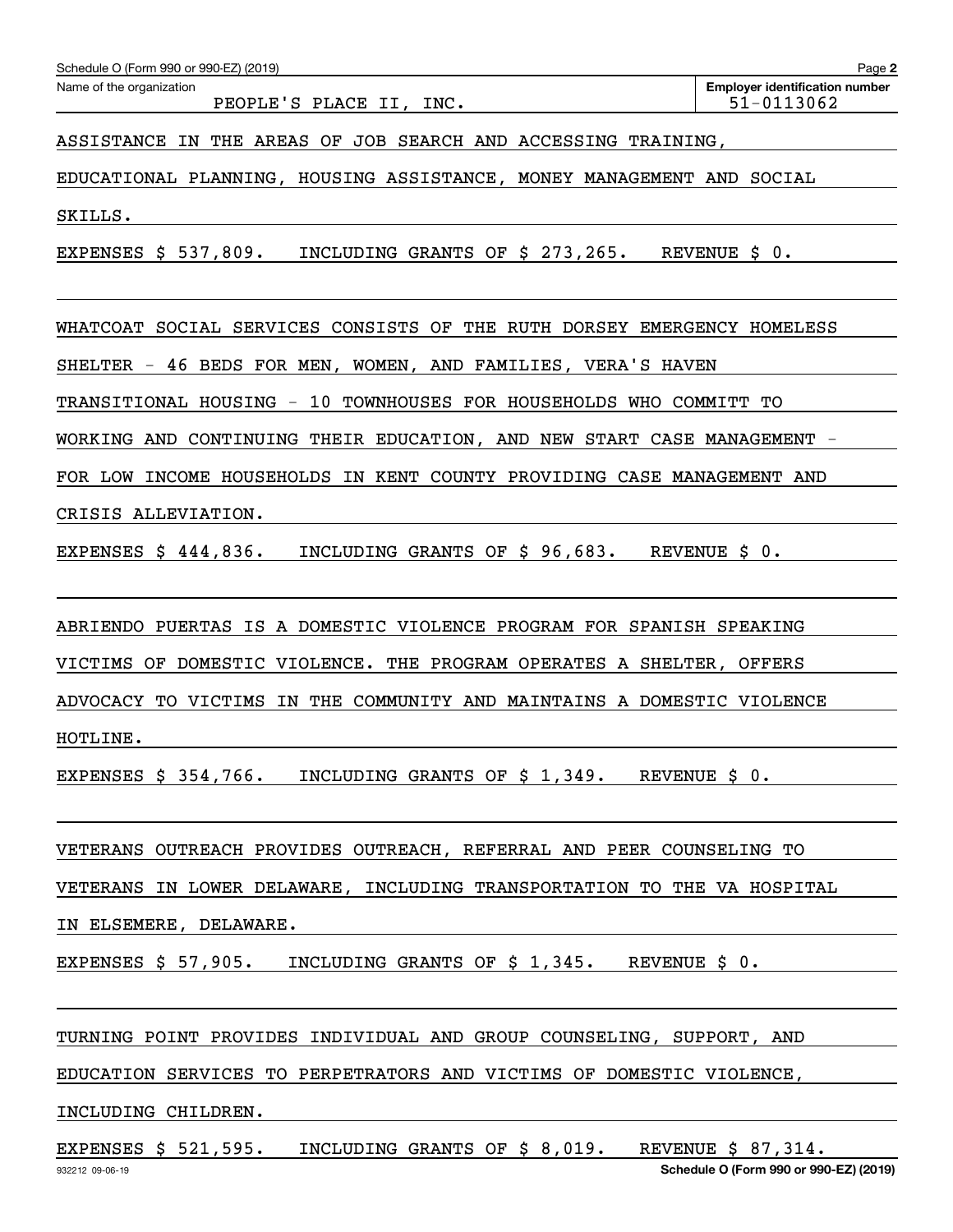PEOPLE'S PLACE II, INC.  $51-0113062$ 

FORM 990, PART VI, SECTION B, LINE 11B:

REVIEWED BY EXECUTIVE DIRECTOR AND DIRECTOR OF FINANCE PRIOR TO FILING

FORM 990, PART VI, SECTION B, LINE 12C:

ANY CONFLICT OF INTEREST POLICIES ARE REVIEWED ANNUALLY AT A BOARD OF

DIRECTORS MEETING.

FORM 990, PART VI, SECTION B, LINE 15:

EVALUATION AND REVIEW BY THE BOARD OF DIRECTORS

FORM 990, PART VI, SECTION C, LINE 19:

AVAILABLE UPON REQUEST

FORM 990, PART XII, LINE 2C

THE ORGANIZATION HAS NOT CHANGED ITS PROCESS FOR THE SELECTION AND

OVERSIGHT OF AN INDEPENDENT AUDITOR.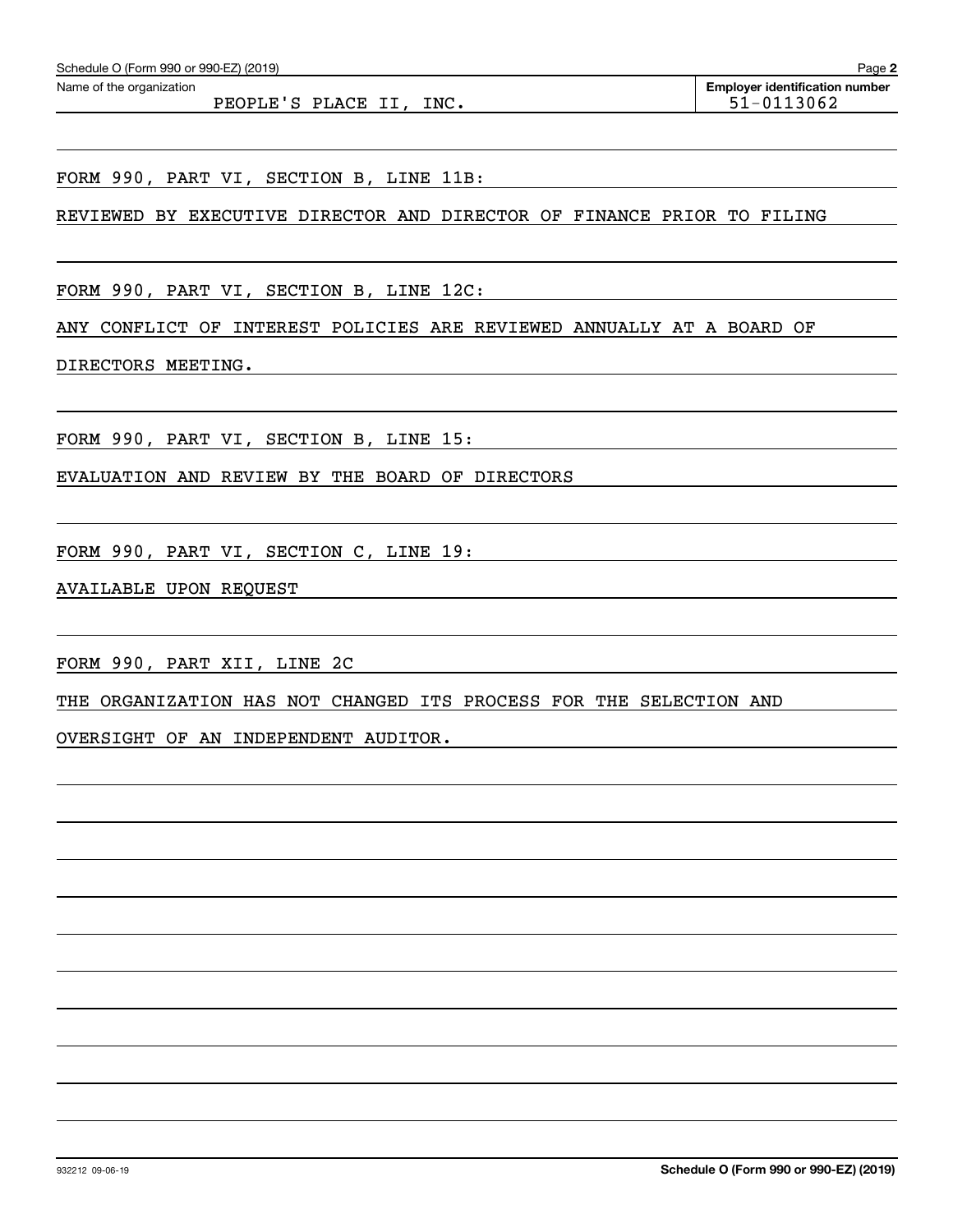| <b>SCHEDULE R</b><br>(Form 990)                        | $\blacktriangleright$ Comple |
|--------------------------------------------------------|------------------------------|
| Department of the Treasury<br>Internal Revenue Service |                              |

## **Related Organizations and Unrelated Partnerships**

**Complete if the organization answered "Yes" on Form 990, Part IV, line 33, 34, 35b, 36, or 37.**

**Attach to Form 990.**  |

**Open to Public 2019**

**Employer identification number**

51-0113062

OMB No. 1545-0047

 $\blacksquare$ Name of the organization **| Go to www.irs.gov/Form990 for instructions and the latest information. Inspection**

PEOPLE'S PLACE II, INC.

**Part I Identification of Disregarded Entities.**  Complete if the organization answered "Yes" on Form 990, Part IV, line 33.

| (a)<br>Name, address, and EIN (if applicable)<br>of disregarded entity | (b)<br>Primary activity | (c)<br>Legal domicile (state or<br>foreign country) | (d)<br>Total income | (e)<br>End-of-year assets | (f)<br>Direct controlling<br>entity |
|------------------------------------------------------------------------|-------------------------|-----------------------------------------------------|---------------------|---------------------------|-------------------------------------|
|                                                                        |                         |                                                     |                     |                           |                                     |
|                                                                        |                         |                                                     |                     |                           |                                     |
|                                                                        |                         |                                                     |                     |                           |                                     |
|                                                                        |                         |                                                     |                     |                           |                                     |

**Identification of Related Tax-Exempt Organizations.** Complete if the organization answered "Yes" on Form 990, Part IV, line 34, because it had one or more related tax-exempt **Part II** organizations during the tax year.

| (a)<br>Name, address, and EIN<br>of related organization | (b)<br>Primary activity | (c)<br>Legal domicile (state or<br>foreign country) | (d)<br>Exempt Code<br>section | (e)<br>Public charity<br>status (if section | (f)<br>Direct controlling<br>entity |     | $(g)$<br>Section 512(b)(13)<br>controlled<br>entity? |
|----------------------------------------------------------|-------------------------|-----------------------------------------------------|-------------------------------|---------------------------------------------|-------------------------------------|-----|------------------------------------------------------|
|                                                          |                         |                                                     |                               | 501(c)(3)                                   |                                     | Yes | No                                                   |
| PEOPLE'S PLACE PROPERTIES, INC - 51-0375939              |                         |                                                     |                               |                                             |                                     |     |                                                      |
| 1129 AIRPORT ROAD                                        |                         |                                                     |                               |                                             | PEOPLE'S PLACE                      |     |                                                      |
| MILFORD, DE 19963                                        | HOLDING COMPANY         | DELAWARE                                            | 501(C)(2)                     |                                             | II, INC.                            | X   |                                                      |
|                                                          |                         |                                                     |                               |                                             |                                     |     |                                                      |
|                                                          |                         |                                                     |                               |                                             |                                     |     |                                                      |
|                                                          |                         |                                                     |                               |                                             |                                     |     |                                                      |

**For Paperwork Reduction Act Notice, see the Instructions for Form 990. Schedule R (Form 990) 2019**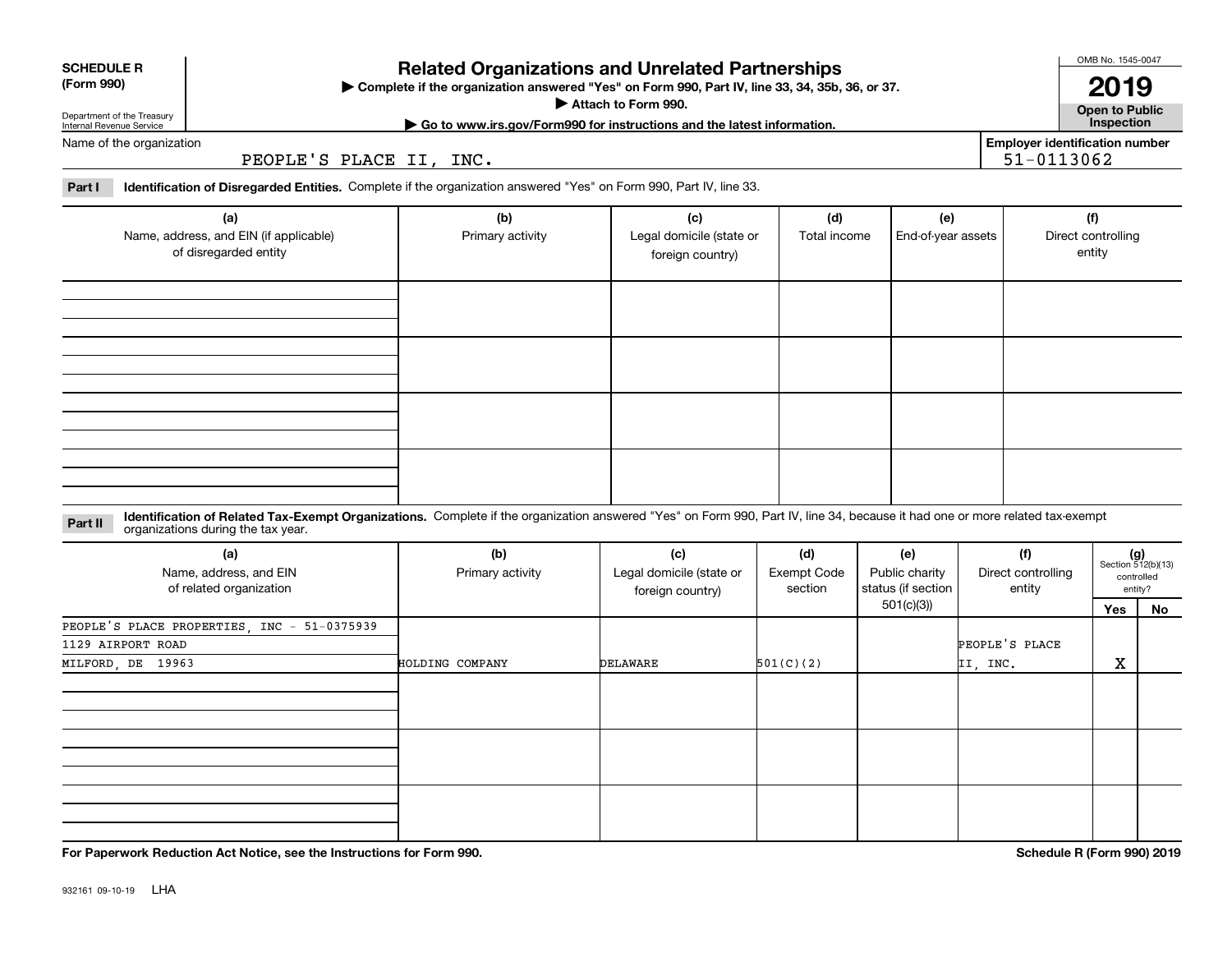#### Schedule R (Form 990) 2019 Page PEOPLE'S PLACE II, INC. 51-0113062

**2**

**Identification of Related Organizations Taxable as a Partnership.** Complete if the organization answered "Yes" on Form 990, Part IV, line 34, because it had one or more related **Part III** organizations treated as a partnership during the tax year.

| (a)                                               | (b)              | (c)                  | (d)                          | (e)                                                                  | (f)                      | (g)                     | (h)              |               | (i)                                                       | (j) | (k)                                                       |
|---------------------------------------------------|------------------|----------------------|------------------------------|----------------------------------------------------------------------|--------------------------|-------------------------|------------------|---------------|-----------------------------------------------------------|-----|-----------------------------------------------------------|
| Name, address, and EIN<br>of related organization | Primary activity | Legal<br>domicile    | Direct controlling<br>entity | Predominant income                                                   | Share of total<br>income | Share of<br>end-of-year | Disproportionate |               | Code V-UBI                                                |     | General or Percentage<br>managing<br>partner?<br>partner? |
|                                                   |                  | (state or<br>foreign |                              |                                                                      | allocations?<br>assets   |                         |                  |               |                                                           |     |                                                           |
|                                                   |                  | country)             |                              | (related, unrelated,<br>excluded from tax under<br>sections 512-514) |                          |                         |                  | $Yes \mid No$ | amount in box<br>20 of Schedule<br>K-1 (Form 1065) Yes No |     |                                                           |
|                                                   |                  |                      |                              |                                                                      |                          |                         |                  |               |                                                           |     |                                                           |
|                                                   |                  |                      |                              |                                                                      |                          |                         |                  |               |                                                           |     |                                                           |
|                                                   |                  |                      |                              |                                                                      |                          |                         |                  |               |                                                           |     |                                                           |
|                                                   |                  |                      |                              |                                                                      |                          |                         |                  |               |                                                           |     |                                                           |
|                                                   |                  |                      |                              |                                                                      |                          |                         |                  |               |                                                           |     |                                                           |
|                                                   |                  |                      |                              |                                                                      |                          |                         |                  |               |                                                           |     |                                                           |
|                                                   |                  |                      |                              |                                                                      |                          |                         |                  |               |                                                           |     |                                                           |
|                                                   |                  |                      |                              |                                                                      |                          |                         |                  |               |                                                           |     |                                                           |
|                                                   |                  |                      |                              |                                                                      |                          |                         |                  |               |                                                           |     |                                                           |
|                                                   |                  |                      |                              |                                                                      |                          |                         |                  |               |                                                           |     |                                                           |
|                                                   |                  |                      |                              |                                                                      |                          |                         |                  |               |                                                           |     |                                                           |
|                                                   |                  |                      |                              |                                                                      |                          |                         |                  |               |                                                           |     |                                                           |
|                                                   |                  |                      |                              |                                                                      |                          |                         |                  |               |                                                           |     |                                                           |
|                                                   |                  |                      |                              |                                                                      |                          |                         |                  |               |                                                           |     |                                                           |
|                                                   |                  |                      |                              |                                                                      |                          |                         |                  |               |                                                           |     |                                                           |
|                                                   |                  |                      |                              |                                                                      |                          |                         |                  |               |                                                           |     |                                                           |
|                                                   |                  |                      |                              |                                                                      |                          |                         |                  |               |                                                           |     |                                                           |

**Identification of Related Organizations Taxable as a Corporation or Trust.** Complete if the organization answered "Yes" on Form 990, Part IV, line 34, because it had one or more related **Part IV** organizations treated as a corporation or trust during the tax year.

| (a)<br>Name, address, and EIN<br>of related organization | (b)<br>Primary activity | (c)<br>Legal domicile<br>(state or<br>foreign | (d)<br>Direct controlling<br>entity | (e)<br>Type of entity<br>(C corp, S corp,<br>or trust) | (f)<br>Share of total<br>income | (g)<br>Share of<br>end-of-year<br>assets | (h)<br>Percentage<br>ownership | $\begin{array}{c} \textbf{(i)}\\ \text{Section}\\ 512 \text{(b)} \text{(13)}\\ \text{controlled}\\ \text{entity?} \end{array}$ |
|----------------------------------------------------------|-------------------------|-----------------------------------------------|-------------------------------------|--------------------------------------------------------|---------------------------------|------------------------------------------|--------------------------------|--------------------------------------------------------------------------------------------------------------------------------|
|                                                          |                         | country)                                      |                                     |                                                        |                                 |                                          |                                | Yes No                                                                                                                         |
|                                                          |                         |                                               |                                     |                                                        |                                 |                                          |                                |                                                                                                                                |
|                                                          |                         |                                               |                                     |                                                        |                                 |                                          |                                |                                                                                                                                |
|                                                          |                         |                                               |                                     |                                                        |                                 |                                          |                                |                                                                                                                                |
|                                                          |                         |                                               |                                     |                                                        |                                 |                                          |                                |                                                                                                                                |
|                                                          |                         |                                               |                                     |                                                        |                                 |                                          |                                |                                                                                                                                |
|                                                          |                         |                                               |                                     |                                                        |                                 |                                          |                                |                                                                                                                                |
|                                                          |                         |                                               |                                     |                                                        |                                 |                                          |                                |                                                                                                                                |
|                                                          |                         |                                               |                                     |                                                        |                                 |                                          |                                |                                                                                                                                |
|                                                          |                         |                                               |                                     |                                                        |                                 |                                          |                                |                                                                                                                                |
|                                                          |                         |                                               |                                     |                                                        |                                 |                                          |                                |                                                                                                                                |
|                                                          |                         |                                               |                                     |                                                        |                                 |                                          |                                |                                                                                                                                |
|                                                          |                         |                                               |                                     |                                                        |                                 |                                          |                                |                                                                                                                                |
|                                                          |                         |                                               |                                     |                                                        |                                 |                                          |                                |                                                                                                                                |
|                                                          |                         |                                               |                                     |                                                        |                                 |                                          |                                |                                                                                                                                |
|                                                          |                         |                                               |                                     |                                                        |                                 |                                          |                                |                                                                                                                                |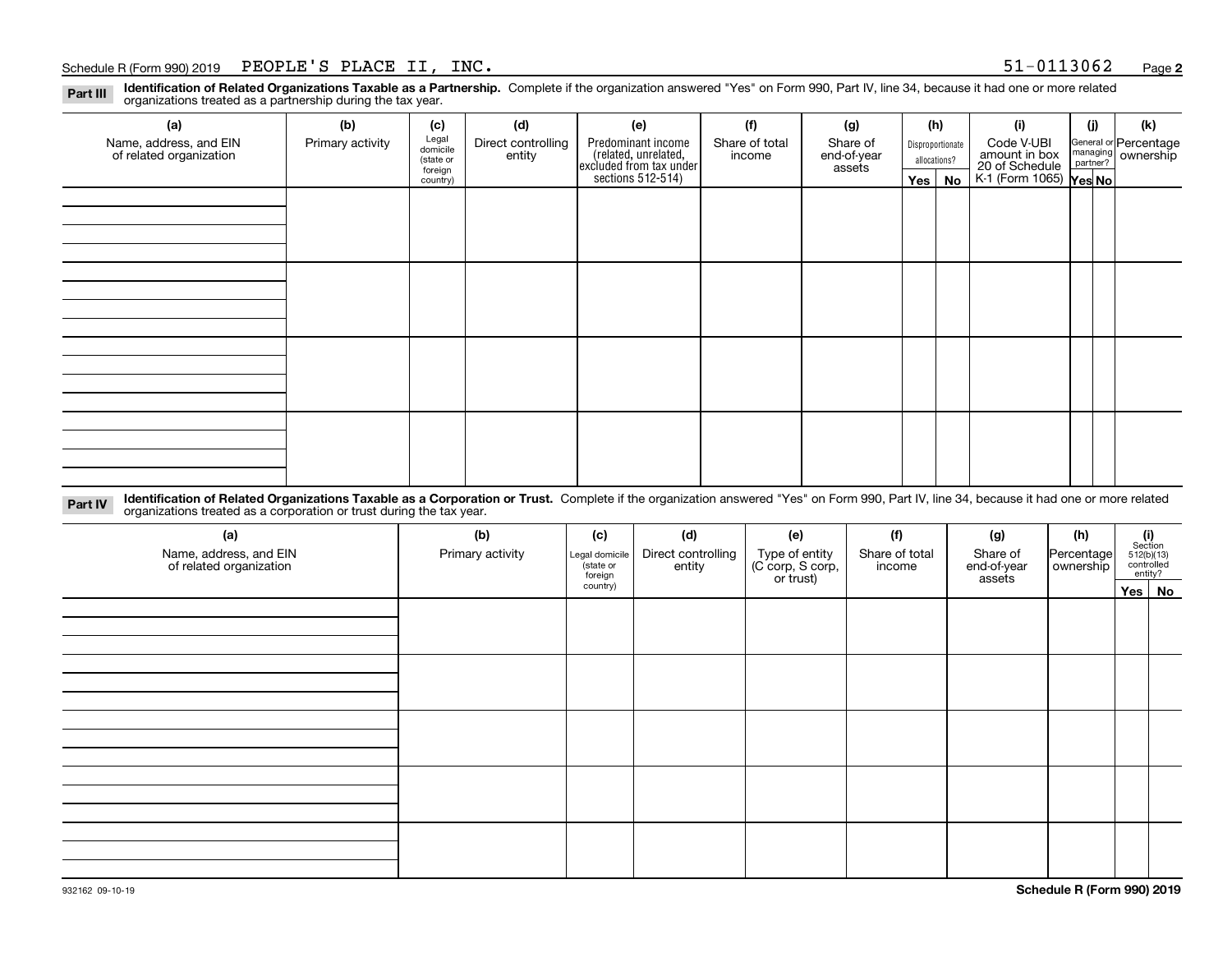#### Schedule R (Form 990) 2019 Page PEOPLE'S PLACE II, INC. 51-0113062

**Part V** T**ransactions With Related Organizations.** Complete if the organization answered "Yes" on Form 990, Part IV, line 34, 35b, or 36.

| Note: Complete line 1 if any entity is listed in Parts II, III, or IV of this schedule.                                                                                                                                        |                 | Yes | l No                    |
|--------------------------------------------------------------------------------------------------------------------------------------------------------------------------------------------------------------------------------|-----------------|-----|-------------------------|
| During the tax year, did the organization engage in any of the following transactions with one or more related organizations listed in Parts II-IV?                                                                            |                 |     |                         |
|                                                                                                                                                                                                                                | 1a              |     | X                       |
| b Gift, grant, or capital contribution to related organization(s) mature and contained and contribution to related organization(s) matures are contained and contribution to related organization(s) matures are contained and | 1b              |     | X                       |
|                                                                                                                                                                                                                                | 1 <sub>c</sub>  |     | $\mathbf x$             |
|                                                                                                                                                                                                                                | 1 <sub>d</sub>  | X   |                         |
|                                                                                                                                                                                                                                | 1e              |     | X                       |
|                                                                                                                                                                                                                                |                 |     |                         |
| Dividends from related organization(s) manufactured and contract and contract and contract and contract and contract and contract and contract and contract and contract and contract and contract and contract and contract a | 1f              |     | х                       |
|                                                                                                                                                                                                                                | 1g              |     | х                       |
| h Purchase of assets from related organization(s) manufactured and content to content the content of assets from related organization(s)                                                                                       | 1h              |     | $\mathbf X$             |
| Exchange of assets with related organization(s) www.assettion.com/www.assettion.com/www.assettion.com/www.assettion.com/www.assettion.com/www.assettion.com/www.assettion.com/www.assettion.com/www.assettion.com/www.assettio | 1i              |     | $\mathbf x$             |
|                                                                                                                                                                                                                                | 1i              |     | X                       |
|                                                                                                                                                                                                                                |                 |     |                         |
|                                                                                                                                                                                                                                | 1k              | X   |                         |
|                                                                                                                                                                                                                                | 11              |     | $\mathbf X$             |
|                                                                                                                                                                                                                                | 1 <sub>m</sub>  |     | X                       |
|                                                                                                                                                                                                                                | 1n              | X   |                         |
| <b>o</b> Sharing of paid employees with related organization(s)                                                                                                                                                                | 10 <sub>o</sub> | x   |                         |
|                                                                                                                                                                                                                                |                 |     |                         |
|                                                                                                                                                                                                                                | 1p              |     | X                       |
|                                                                                                                                                                                                                                | 1q              |     | $\overline{\mathbf{x}}$ |
|                                                                                                                                                                                                                                |                 |     |                         |
| r Other transfer of cash or property to related organization(s)                                                                                                                                                                | 1r              |     | X                       |
|                                                                                                                                                                                                                                | 1s              |     | $\mathbf{x}$            |
| 2 If the answer to any of the above is "Yes," see the instructions for information on who must complete this line, including covered relationships and transaction thresholds.                                                 |                 |     |                         |

| (a)<br>Name of related organization | (b)<br>Transaction<br>type (a-s) | (c)<br>Amount involved | (d)<br>Method of determining amount involved |
|-------------------------------------|----------------------------------|------------------------|----------------------------------------------|
| (1) PEOPLE'S PLACE PROPERTIES, INC. | D                                | 711,629.FMV            |                                              |
| (2) PEOPLE'S PLACE PROPERTIES, INC. | к                                | $235,465.\text{FMV}$   |                                              |
| (3)                                 |                                  |                        |                                              |
| (4)                                 |                                  |                        |                                              |
| (5)                                 |                                  |                        |                                              |
| (6)                                 |                                  |                        |                                              |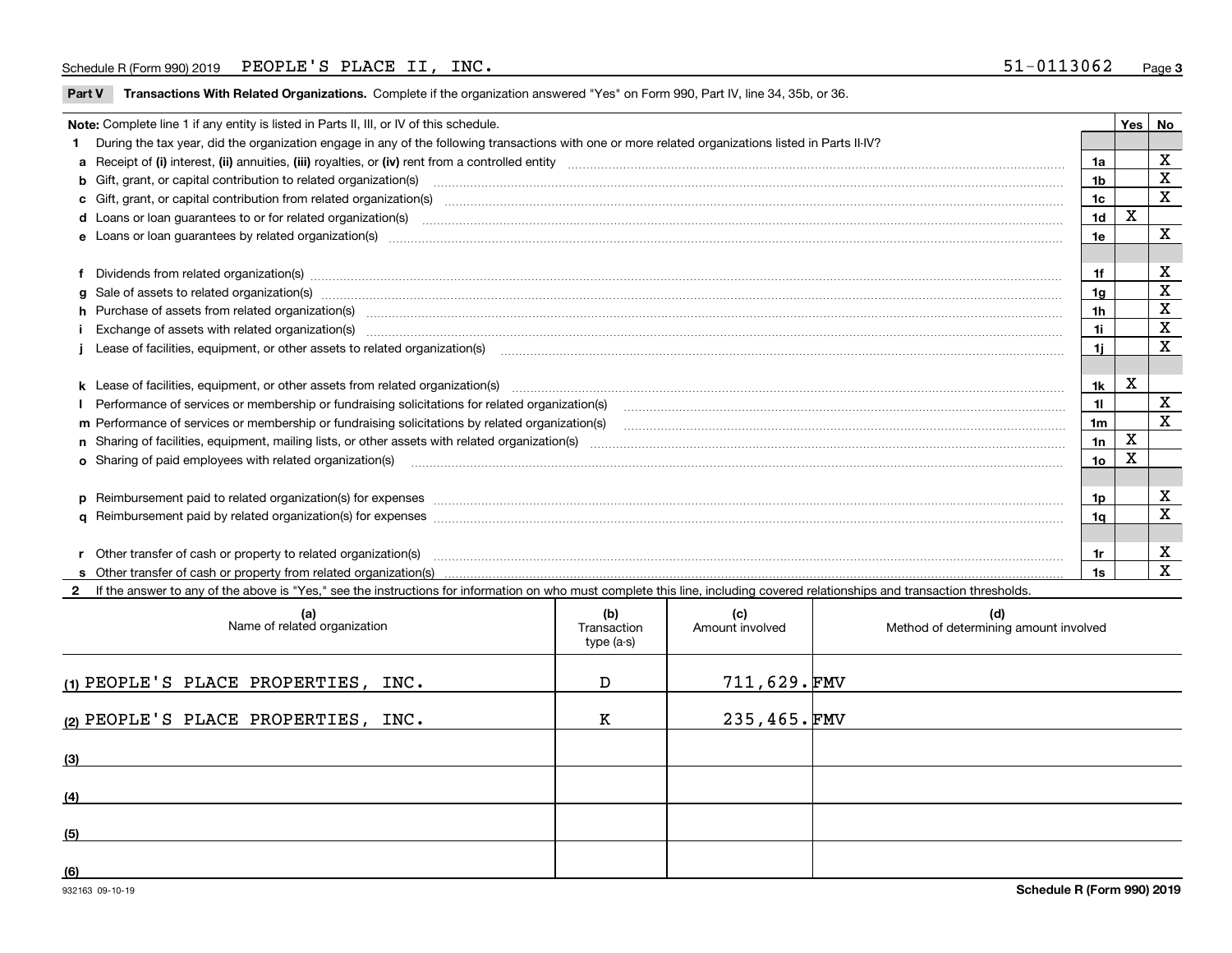#### Schedule R (Form 990) 2019 Page PEOPLE'S PLACE II, INC. 51-0113062

**Part VI Unrelated Organizations Taxable as a Partnership. Complete if the organization answered "Yes" on Form 990, Part IV, line 37.** 

Provide the following information for each entity taxed as a partnership through which the organization conducted more than five percent of its activities (measured by total assets or gross revenue) that was not a related organization. See instructions regarding exclusion for certain investment partnerships.

| $\overline{\phantom{0}}$<br>(a)<br>Name, address, and EIN<br>of entity | ັ<br>ັ<br>(b)<br>Primary activity | (c)<br>Legal domicile<br>(state or foreign<br>country) | (d)<br>Predominant income<br>(related, unrelated,<br>excluded from tax under<br>sections 512-514) | (e)<br>Are all<br>$\begin{array}{c}\n\text{partners} & \text{sec.} \\ 501(c)(3) & \text{orgs.?} \n\end{array}$<br>Yes No | (f)<br>Share of<br>total<br>income | (g)<br>Share of<br>end-of-year<br>assets | Dispropor-<br>tionate<br>allocations?<br>Yes No | (h) | (i)<br>Code V-UBI<br>  amount in box 20 managing<br>  of Schedule K-1 partner? ownership<br>  of Schedule K-1 partner? ownership<br>  Yes No | (i)<br>YesNO | (k) |
|------------------------------------------------------------------------|-----------------------------------|--------------------------------------------------------|---------------------------------------------------------------------------------------------------|--------------------------------------------------------------------------------------------------------------------------|------------------------------------|------------------------------------------|-------------------------------------------------|-----|----------------------------------------------------------------------------------------------------------------------------------------------|--------------|-----|
|                                                                        |                                   |                                                        |                                                                                                   |                                                                                                                          |                                    |                                          |                                                 |     |                                                                                                                                              |              |     |
|                                                                        |                                   |                                                        |                                                                                                   |                                                                                                                          |                                    |                                          |                                                 |     |                                                                                                                                              |              |     |
|                                                                        |                                   |                                                        |                                                                                                   |                                                                                                                          |                                    |                                          |                                                 |     |                                                                                                                                              |              |     |
|                                                                        |                                   |                                                        |                                                                                                   |                                                                                                                          |                                    |                                          |                                                 |     |                                                                                                                                              |              |     |
|                                                                        |                                   |                                                        |                                                                                                   |                                                                                                                          |                                    |                                          |                                                 |     |                                                                                                                                              |              |     |
|                                                                        |                                   |                                                        |                                                                                                   |                                                                                                                          |                                    |                                          |                                                 |     |                                                                                                                                              |              |     |
|                                                                        |                                   |                                                        |                                                                                                   |                                                                                                                          |                                    |                                          |                                                 |     |                                                                                                                                              |              |     |
|                                                                        |                                   |                                                        |                                                                                                   |                                                                                                                          |                                    |                                          |                                                 |     |                                                                                                                                              |              |     |

**Schedule R (Form 990) 2019**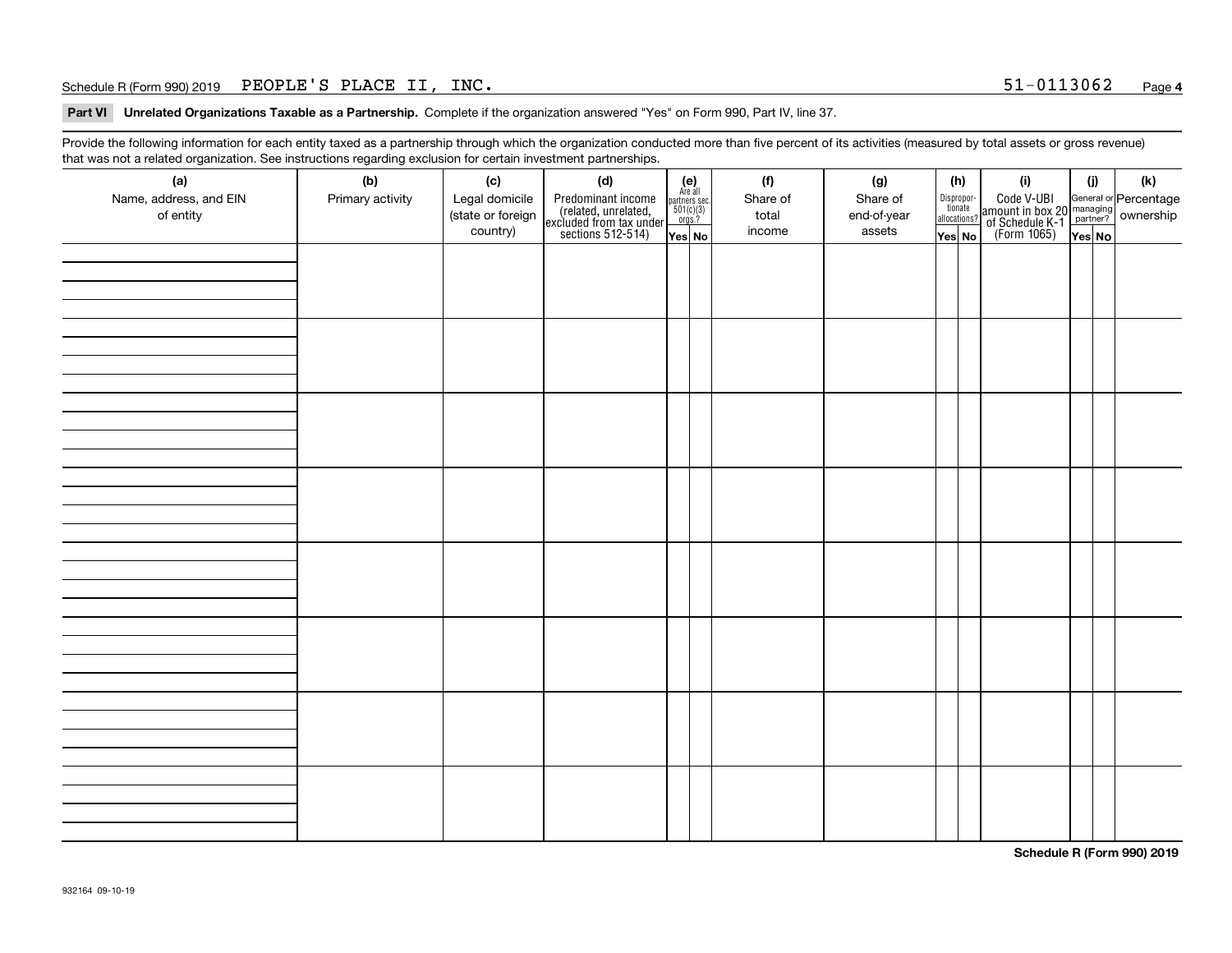## **Part VII Supplemental Information**

Provide additional information for responses to questions on Schedule R. See instructions.